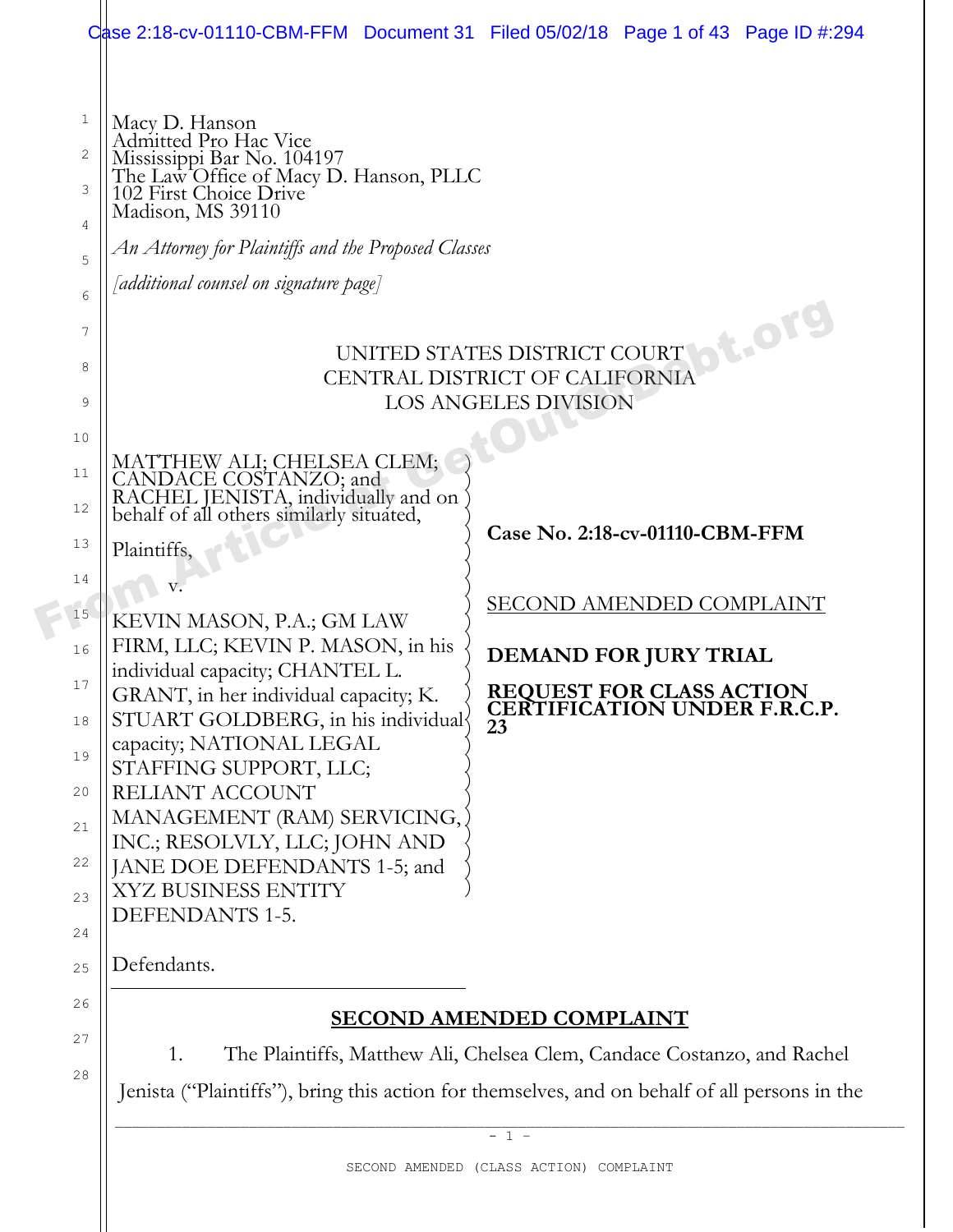United States who have suffered financial loss at the hands of Defendants, Kevin Mason, P.A., GM Law Firm, LLC, Kevin P. Mason, esq., individually, Chantel L. Grant, esq., individually, K. Stuart Goldberg, esq. ("Stuart Goldberg"), individually, National Legal Staffing Support, LLC; Reliant Account Management (RAM) Servicing, Inc.; Resolvly, LLC; John and Jane Doe Defendants 1-5, and XYZ Business Entity Defendants 1-5 (the "Attorney and Law Firm Defendants"), due to those attorneys', and their law firms': legal malpractice (gross negligence), breach of contract, breach of express and implied warranties, breaches of fiduciary duties, various statutory violations, and/or fraud, as relates to these Defendants' improperly-solicited legal services of so-called "private student loan debt resolution." "Attorney and Law Firm Defendants"), due to those attorneys', and their law firms":  $\frac{1}{2}$ <br>  $\frac{1}{2}$ <br>  $\frac{1}{2}$ <br>  $\frac{1}{2}$ <br>  $\frac{1}{2}$ <br>  $\frac{1}{2}$ <br>  $\frac{1}{2}$ <br>  $\frac{1}{2}$ <br>  $\frac{1}{2}$ <br>  $\frac{1}{2}$ <br>  $\frac{1}{2}$ <br>  $\frac{1}{2}$ <br>  $\frac{1$ 

2. Plaintiffs' allegations are based upon personal knowledge as to their own acts and upon information and belief as to all other matters alleged in this Second Amended Complaint, including the investigation of counsel, publicly available information, news articles, press releases, and additional analysis. Plaintiffs believe that substantial evidentiary support will exist for the allegations set forth herein after a reasonable opportunity for discovery.

# 17 18

19

20

21

22

 $23$ 

24

25

26

27

28

1

2

3

4

5

6

7

8

9

10

11

12

13

14

15

16

# **I. NATURE OF THE ACTION**

3. Florida attorneys Kevin Mason, Chantel Grant, and Stuart Goldberg, and their law firms, Kevin Mason, P.A., and GM Law Firm, LLC (the "Attorney and Law Firm Defendants"), along with their co-tortfeasors and co-conspirators, National Legal Staffing Support, LLC, RAM Servicing, Inc., Resolvly, LLC, and John and Jane Doe Defendants 1-5 and XYZ Business Entity Defendants 1-5 (the "presently unknown Defendants"), have committed legal malpractice (and other acts of gross negligence), or in the alternative, breaches of contract, express and implied warranties, fraud in the inducement, fraud-in-thefactum, breaches of fiduciary duties, and other violations of common law and statutory duties owed to the Plaintiffs and the Class Members that they seek to represent, comprised of current and former clients of the Defendants' "student loan resolution" scheme. Plaintiffs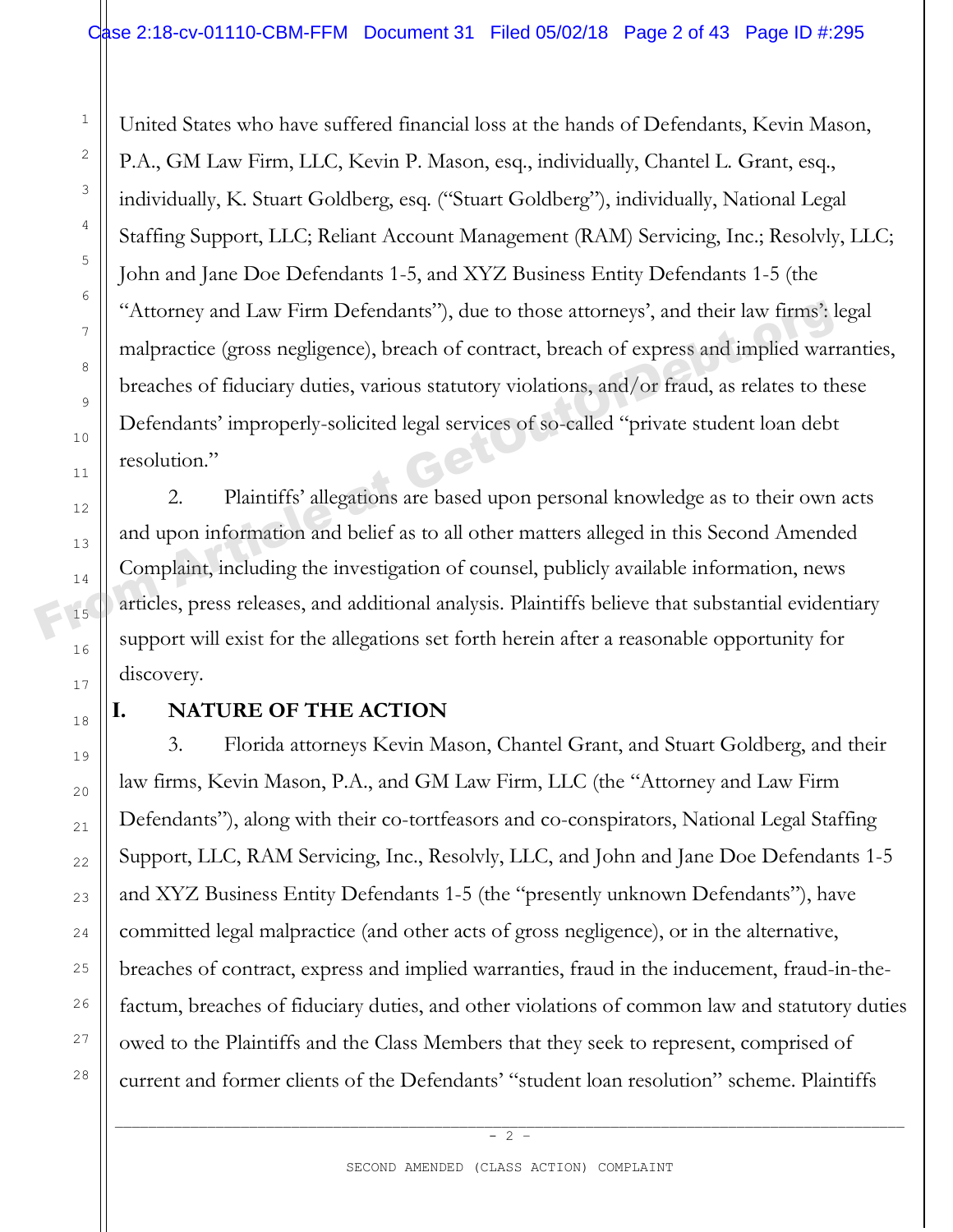bring this proposed class action on behalf of themselves and all other persons who have suffered financial loss as a result of the attorney-negligence of the Defendants' so-called "private student loan resolution services" within the applicable statute of limitations (the "Class Period"), along with the other causes of action pleaded in this Second Amended Complaint.

4. As detailed further, *infra*, in this Second Amended Complaint, the Plaintiffs and the Attorney and Class Members have suffered financial damages at the hands of the Attorney and Law Firm Defendants, and their co-tortfeasors and co-conspirators, National Legal Staffing Support, LLC, RAM Servicing, Inc., and Resolvly, LLC, and the presently unknown Defendants via the so-called "private student loan debt resolution" legal services that these Defendants, and the presently unknown Defendants, have improperly-solicited to the Plaintiffs and to the Class Members. <sup>7</sup><br>
<sup>7</sup><br>
<sup>8</sup><br> **Example 1** Attorney and Class Members have suffered financial damages at the hands of the<br>
Attorney and Law Firm Defendants, and their co-tortfeasors and co-conspirators, Na<br>
Legal Staffing Support, LLC, R

5. In brief, the grossly-negligent, or fraudulent, so-called "private student loan debt resolution" legal services that the Defendants, and the presently unknown Defendants, have solicited to the Plaintiffs, and Class Members, work as follows: these Florida attorneys, through a variety of business entities, some of which, upon information and belief are incorporated in the State of Delaware, solicit (via cold calls or direct solicitations through the mail, based off of information improperly obtained by Resolvly, LLC, and then sold to the other Defendants as a part of this overall enterprise) consumers struggling with the repayment of their private student loans to enter into a so-called "private student loan debt resolution program" that the Defendants have negotiated with Sallie Mae/Navient (or other private student loan lenders). This program, upon information and belief does not, in fact exist. However, through fraud, or gross negligence on the part of the Defendants, the Plaintiffs, and the Class Members that they seek to represent, have (purportedly and allegedly) agreed to pay, unbeknownst to them, the Defendants 50% of their total private student-loan-balance, in monthly payments, for 60 months. These payments, it is later discovered (but which was not disclosed to Plaintiffs and the Class Members), are not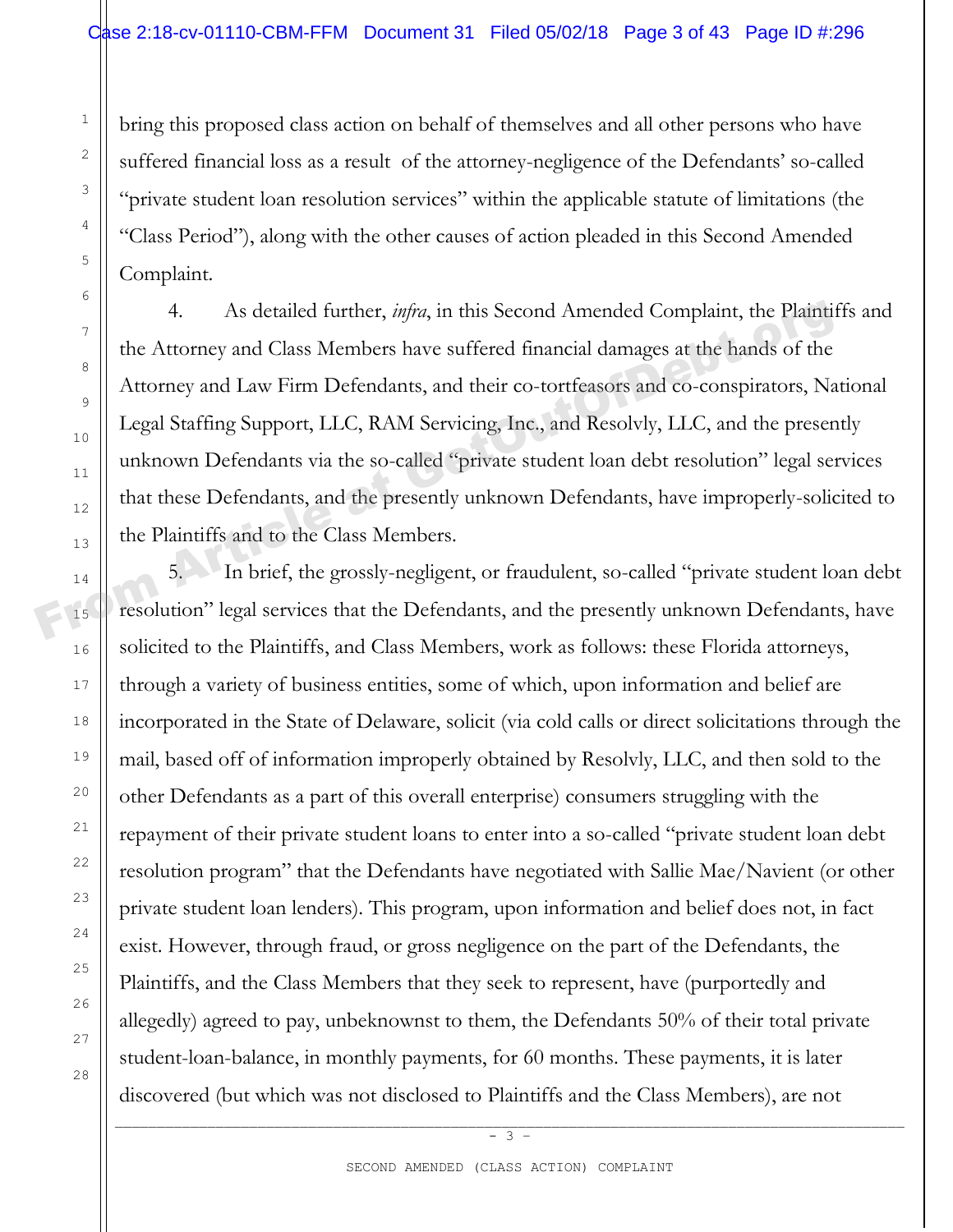applied, in any way, to their student-loan-balances, and instead are fees that have been kept by the Defendants, especially Florida attorneys, Kevin Mason and his law partner, Chantel Grant. Stuart Goldberg, National Legal Staffing Support, LLC, RAM Servicing, Inc., and Resolvly, LLC, also profited from this (RICO) Enterprise through servicing fees, referral fees, or through account-management fees.

6. Defendants' web of relationships, and the arrangements between them, funneled unjust and unearned profits and/or other illicit benefits to the Defendants through their collusive activities. Each Defendant participated in the scheme with the knowledge and collusion of the other participants, as described in greater detail in this Second Amended Complaint.

7. Throughout the Class Period, Defendants have engaged individually, and in concert with one another, in unlawful, abusive and unfair practices with respect to the attorney-client relationships formed with the Plaintiffs and Class Members. Plaintiffs assert the following claims against all Defendants (unless otherwise specified as to particular Defendants, only): (a) claims for violation of the Racketeer Influenced and Corrupt Organizations Act, 18 U.S.C. § 1962(c), as further described below; (b) claims for engaging in a conspiracy to defraud Plaintiff and the Class Members in violation of RICO 18 U.S.C. § 1962(d); (c) claims for violation of California Business & Professions Code § 17200, *et seq*.; (d) claims for attorney malpractice (gross negligence) on behalf of Plaintiff and Class Members; (e) claims for attorney malpractice (simple negligence) and negligence on the part of all non-attorney Defendants in this action; (f) fraud (individual claims of the Plaintiffs only); (g) breaches of fiduciary duties on the part of the Attorney and Law Firm Defendants; (h) breaches of the duty of good faith and fair dealing on the part of all Defendants; (i) breaches of contract as to the Attorney and Law Firm Defendants; and (j) violations of the Telephone Consumer Protection Act (TCPA) as to all Defendants. <sup>7</sup><br>
4 Unjust and unearned profits and/or other illicit benefits to the Defendants through the collusive activities. Each Defendant participated in the scheme with the knowledge are collusion of the other participants, as

8. Accordingly, Plaintiffs and Class Members challenge Defendants' tortious, and otherwise unlawful, conduct and they seek statutory, compensatory, punitive damages, along

\_\_\_\_\_\_\_\_\_\_\_\_\_\_\_\_\_\_\_\_\_\_\_\_\_\_\_\_\_\_\_\_\_\_\_\_\_\_\_\_\_\_\_\_\_\_\_\_\_\_\_\_\_\_\_\_\_\_\_\_\_\_\_\_\_\_\_\_\_\_\_\_\_\_\_\_\_\_\_\_\_\_\_\_\_\_\_\_\_\_\_\_\_\_  $-4$  –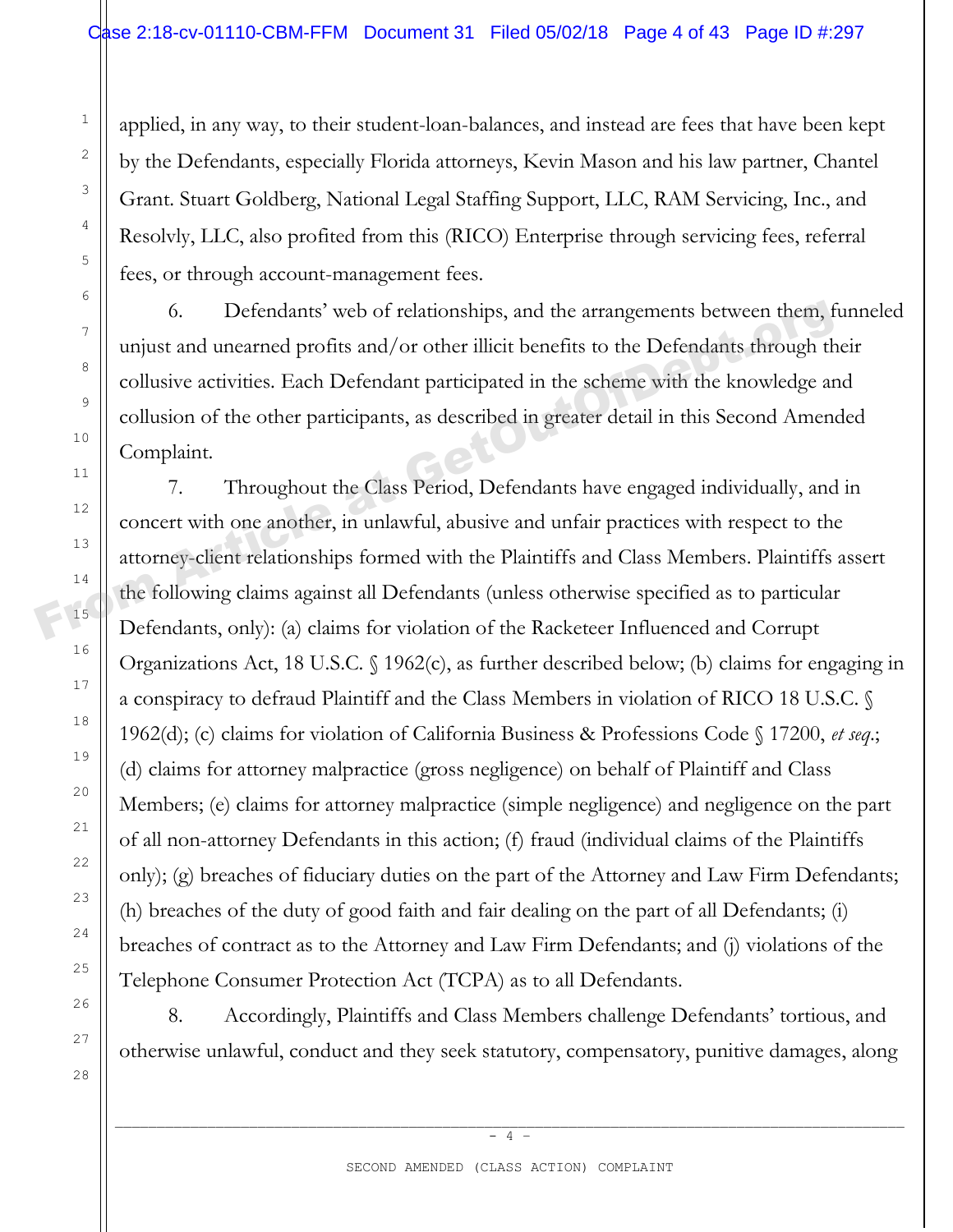with an award of reasonable attorneys' fees and for reimbursement of the costs of this litigation.

# **II. PARTIES**

# **A. Plaintiffs**

9. First-named Plaintiff, Matthew Ali, is a resident of Los Angeles, California. Matthews Ali seeks certification under Federal Rule of Civil Procedure 23 to be the Class Representative of the proposed class action class(es), defined in this Second Amended Complaint, below. Matthew Ali suffers from the medical condition of albinism, which has left him legally blind. The Defendants did take advantage of Matthew Ali's blindness for wrongful financial gain, as detailed in this class action lawsuit. From Hauthews Allisters certification under Pederal Rule of Civil Procedule 2.5 to be the Complaint, below. Matthew Allis suffers from the medical condition of albinism, which<br>
<sup>9</sup><br>
10 **Complaint**, below. Matthew Alli suff

10. Second-named Plaintiff, Chelsea Clem, is a citizen of the state of Tennessee. Chelsea Clem seeks certification under Federal Rule of Civil Procedure 23 to be the Class Representative of the proposed class action class(es), defined in this Second Amended Complaint, below.

11. Third-named Plaintiff, Candace Costanzo, is a citizen of the state of Florida. Candace Costanzo seeks certification under Federal Rule of Civil Procedure 23 to be the Class Representative of the proposed class action class(es), defined in this Second Amended Complaint, below.

12. Fourth-named Plaintiff, Rachel Jenista, is a citizen of the state of Pennsylvania. Rachel Jenista seeks certification under Federal Rule of Civil Procedure 23 to be the Class Representative of the proposed class action class(es), defined in this Second Amended Complaint, below.

### **B. Defendants**

13. First-named Defendant, Kevin Mason, P.A., is a Florida corporation that offered professional legal services to the public. This business entity has never been registered to conduct business within California with the California Secretary of State's Office. Florida attorney, Kevin Mason, is the registered agent of Kevin Mason, P.A.

1

2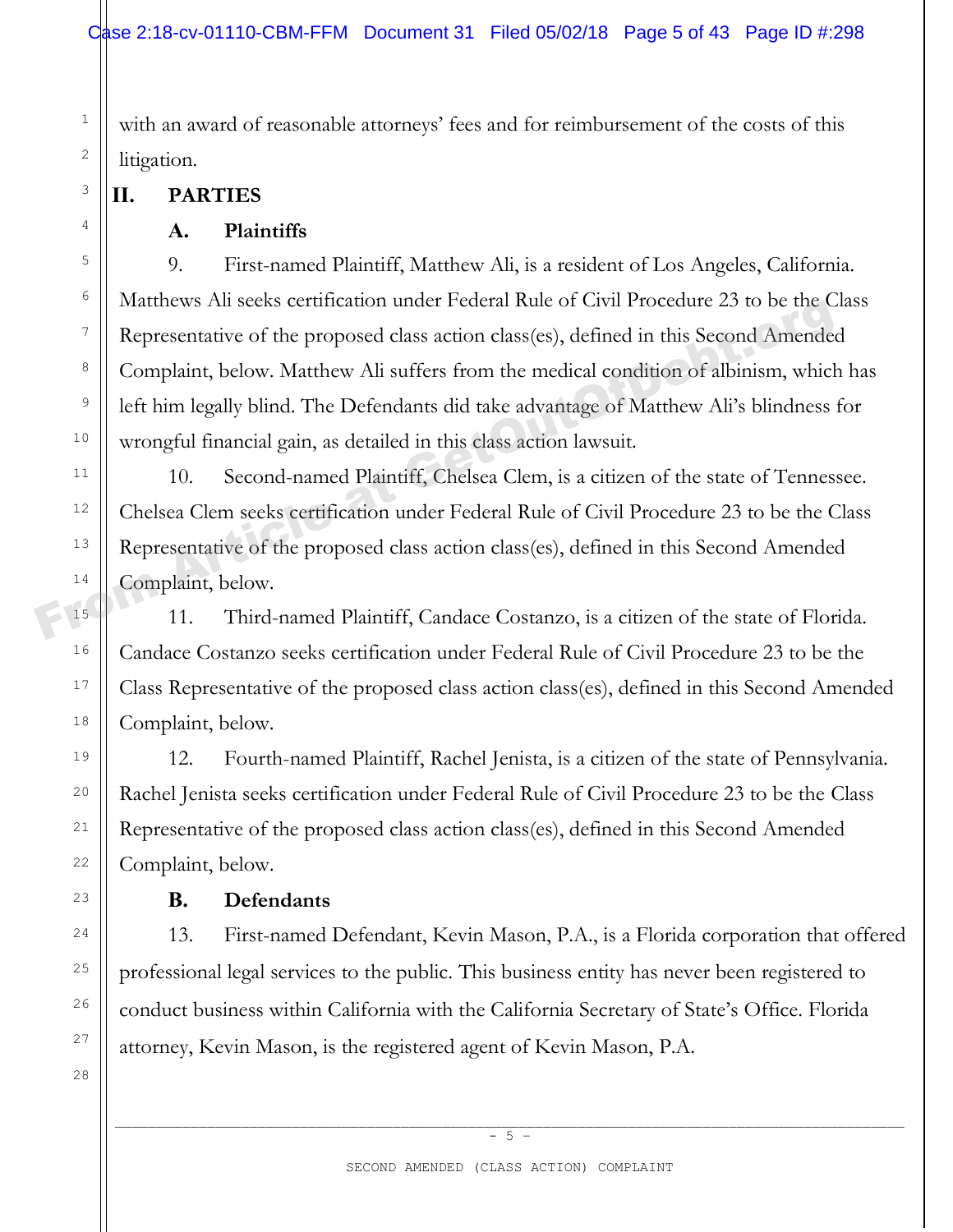14. Second-named Defendant, GM Law Firm, LLC, is a Florida limited liability company that offers professional legal services to the public. This business entity has never been registered to conduct business within California with the California Secretary of State's Office. This law firm is owned and operated by Florida attorneys, Kevin P. Mason and Chantel L. Grant. Chantel L. Grant, is the registered agent of GM Law Firm, LLC. It principal place of business is: 1515 South Federal Highway, Suite 105, Boca Raton, Florida 33432.

15. Third-named Defendant, Kevin P. Mason, individually, is a Florida attorney. Kevin Mason is an owner and principal of Kevin Mason, P.A., and GM Law Firm, LLC, along with his law partner, Chantel L. Grant. Kevin Mason may be served at: 1515 South Federal Highway, Suite 105, Boca Raton, Florida 33432. Kevin Mason does not possess the licensure to practice law in the states of California, Tennessee, or Pennsylvania. Frincipal place of business is: 1515 South Federal Highway, Suite 105, Boca Raton, Fl<br>
33432.<br>
15. Third-named Defendant, Kevin P. Mason, individually, is a Florida attorn<br>
17. Kevin Mason is an owner and principal of Kevi

16. Fourth-named Defendant, Chantel L. Grant, individually, is a Florida attorney. Upon information and belief, Chantel Grant is an owner and principal of Kevin Mason, P.A., and GM Law Firm, LLC, along with her law partner, Kevin P. Mason. Chantel Grant may be served at: 1515 South Federal Highway, Suite 105, Boca Raton, Florida 33432. Chantel Grant does not possess the licensure to practice law in the states of California, Tennessee, or Pennsylvania.

17. Fifth-named Defendant, K. Stuart Goldberg ("Stuart Goldberg), individually, is a Florida attorney. Stuart Goldberg is a member of the RICO Enterprise formed by the Defendants to unlawfully profit from amounts to a factory-farm of legal malpractice related to the RICO Enterprise's mishandling of its clients' private student loan accounts via the socalled "private student loan debt resolution" legal services offered by the Defendants and their RICO Enterprise. Stuart Goldberg, upon information and belief, initiated the RICO Enterprise some time in year 2010. Stuart Goldberg may be served with process via his counsel in this matter, Ms. Courtney Curtis-Ives, esq., and Mr. Andrew Waxler, esq., of the

\_\_\_\_\_\_\_\_\_\_\_\_\_\_\_\_\_\_\_\_\_\_\_\_\_\_\_\_\_\_\_\_\_\_\_\_\_\_\_\_\_\_\_\_\_\_\_\_\_\_\_\_\_\_\_\_\_\_\_\_\_\_\_\_\_\_\_\_\_\_\_\_\_\_\_\_\_\_\_\_\_\_\_\_\_\_\_\_\_\_\_\_\_\_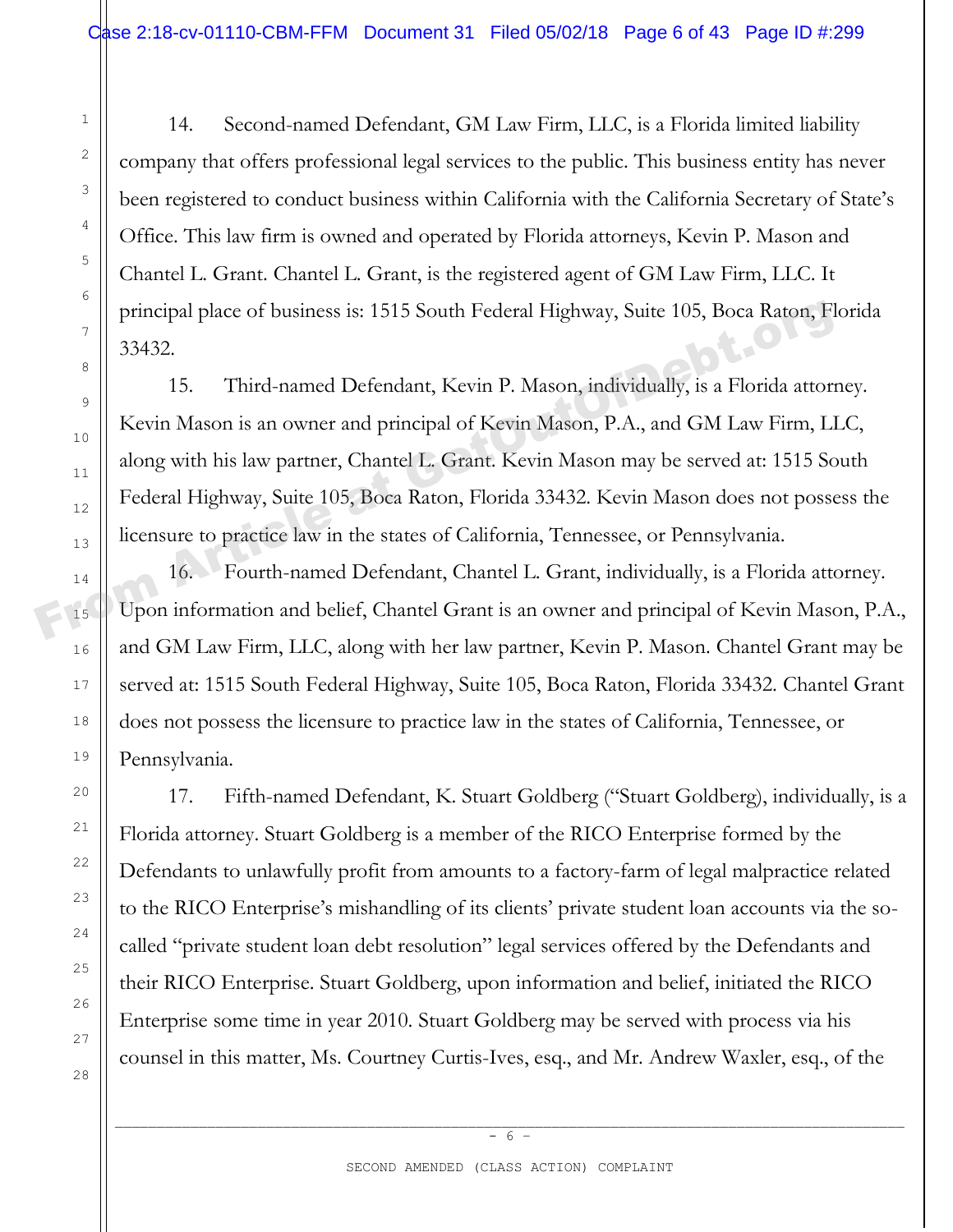Kaufman, Dolowich, and Voluck, law firm. Stuart Goldberg does not possess the licensure to practice law in the states of California, Tennessee, or Pennsylvania.

18. Sixth-named Defendant, National Legal Staffing Support, LLC ("NLSS"), is a Delaware limited liability company, with its principal place of business located in the **same building** as the offices of the Attorney and Law Firm Defendants, at: 1515 South Federal Highway, Suite 113, Boca Raton, Florida 33432. NLSS, and its agents, like Joe Devito, for all purposes related to this lawsuit, acted as an agent of the Attorney and Law Firm Defendants, and as a co-conspirator and co-tortfeasor, acting in concerted action with the other Defendants, forming a RICO Enterprise, and creating the basis for joint and several liability on the part of all Defendants in this litigation. **NLSS is not licensed with the California Secretary of State to conduct business within the state of California.** Frighway, Suite 113, Boca Raton, Florida 33432. NLSS, and its agents, like Joe Devito<br>
purposes related to this lawsuit, acted as an agent of the Attorney and Law Firm Defe<br>
and as a co-conspirator and co-tortfeasor, actin

19. Seventh-named Defendant, Reliant Account Management (RAM) Servicing, LLC ("RAM Servicing"), is a Tennessee limited liability company, with its principal place of business located at: 412 North Cedar Bluff Road, Suite 400, Knoxville, TN 37923. RAM Servicing, for all purposes related to this lawsuit, acted as an agent of the Attorney and Law Firm Defendants, and as a co-conspirator and co-tortfeasor, acting in concerted action with the other Defendants, forming a RICO Enterprise, and creating the basis for joint and several liability on the part of all Defendants in this litigation. **RAM Servicing is not licensed with the California Secretary of State to conduct business within the state of California.**

20. Eighth-named Defendant, Resolvly, LLC ("Resolvly"), is a Florida limited liability company, with its principal place of business located in the **same building** as the offices of the Attorney and Law Firm Defendants, at: 1515 South Federal Highway, Suite 121, Boca Raton, Florida 33432. RAM Servicing, and its agents, for all purposes related to this lawsuit, acted as an agent of the Attorney and Law Firm Defendants, and as a coconspirator and co-tortfeasor, acting in concerted action with the other Defendants, forming a RICO Enterprise, and creating the basis for joint and several liability on the part of all

\_\_\_\_\_\_\_\_\_\_\_\_\_\_\_\_\_\_\_\_\_\_\_\_\_\_\_\_\_\_\_\_\_\_\_\_\_\_\_\_\_\_\_\_\_\_\_\_\_\_\_\_\_\_\_\_\_\_\_\_\_\_\_\_\_\_\_\_\_\_\_\_\_\_\_\_\_\_\_\_\_\_\_\_\_\_\_\_\_\_\_\_\_\_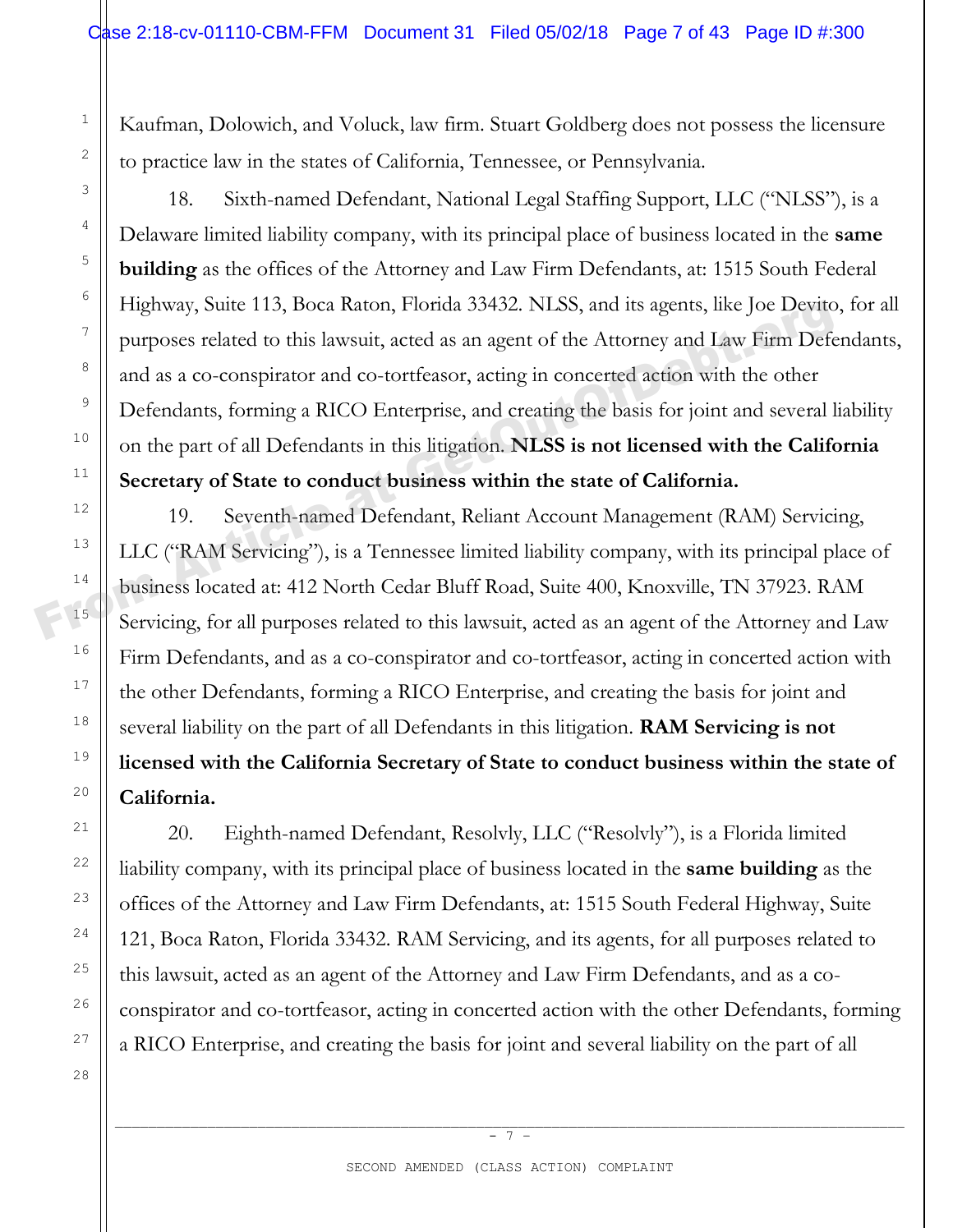# Defendants in this litigation. **Resolvly is not licensed with the California Secretary of State to conduct business within the state of California.**

21. John and Jane Doe Defendants 1-5, and XYZ Business Entity Defendants 1-5, are presently unidentified persons or companies who have committed legal malpractice (and other acts of gross negligence), or in the alternative, breaches of contract, express and implied warranties, fraud in the inducement, fraud-in-the-factum, breaches of fiduciary duties, and other violations of common law and statutory duties owed to the Plaintiffs and the Class Members that they seek to represent in this class action lawsuit. From Article at Get of the Risk Members that they seek to represent in this class action lawsuit.<br>
<sup>7</sup><br>
<sup>8</sup><br> **III. JURISDICTION AND VENUE**<br>
22. This Court has jurisdiction over the subject matter of this action pursuan<br>

# **III. JURISDICTION AND VENUE**

1

2

3

4

5

6

7

8

9

10

11

12

13

14

15

16

17

18

19

20

21

22

23

24

25

26

27

28

22. This Court has jurisdiction over the subject matter of this action pursuant to 28 U.S.C. § 1331 and 18 U.S.C. §§ 1961, 1962, and 1964.

23. This Court also has supplemental jurisdiction over Plaintiffs' state law claims pursuant to 28 U.S.C. § 1367.

24. Venue is proper in this district under 28 U.S.C. § 1391(b) because a substantial part of the events giving rise to the claims occurred in this district. Further, Defendants purposefully submitted themselves to specific personal jurisdiction with this Court via their intentional and significant contacts with the forum state of California, including, but not limited to, reaching into California to solicit legal business from Matthew Ali, and presumably hundreds, if not thousands, of California citizens who are covered under the definition of the Class Members in this class action lawsuit.

# **IV. FACTUAL ALLEGATIONS**

**A. The Student Loan Resolution Scam/Legal Malpractice by Kevin Mason, Chantel Grant, Kevin Mason Law, P.A., GM Law Firm, LLC, and Stuart Goldberg, on Behalf of Plaintiff and Class Members.** 

25. The Plaintiffs, like all Class Members in this class action lawsuit, have been victims of the legal malpractice, breaches of contract and implied warranties, or, in the alternative, fraud at the hands of Kevin Mason, Chantel Grant, Kevin Mason, P.A., GM Law Firm, LLC, Stuart Goldberg, NLSS, RAM Servicing, Resolvly, and the other currently unidentified attorneys and business entities under which these attorneys have operated their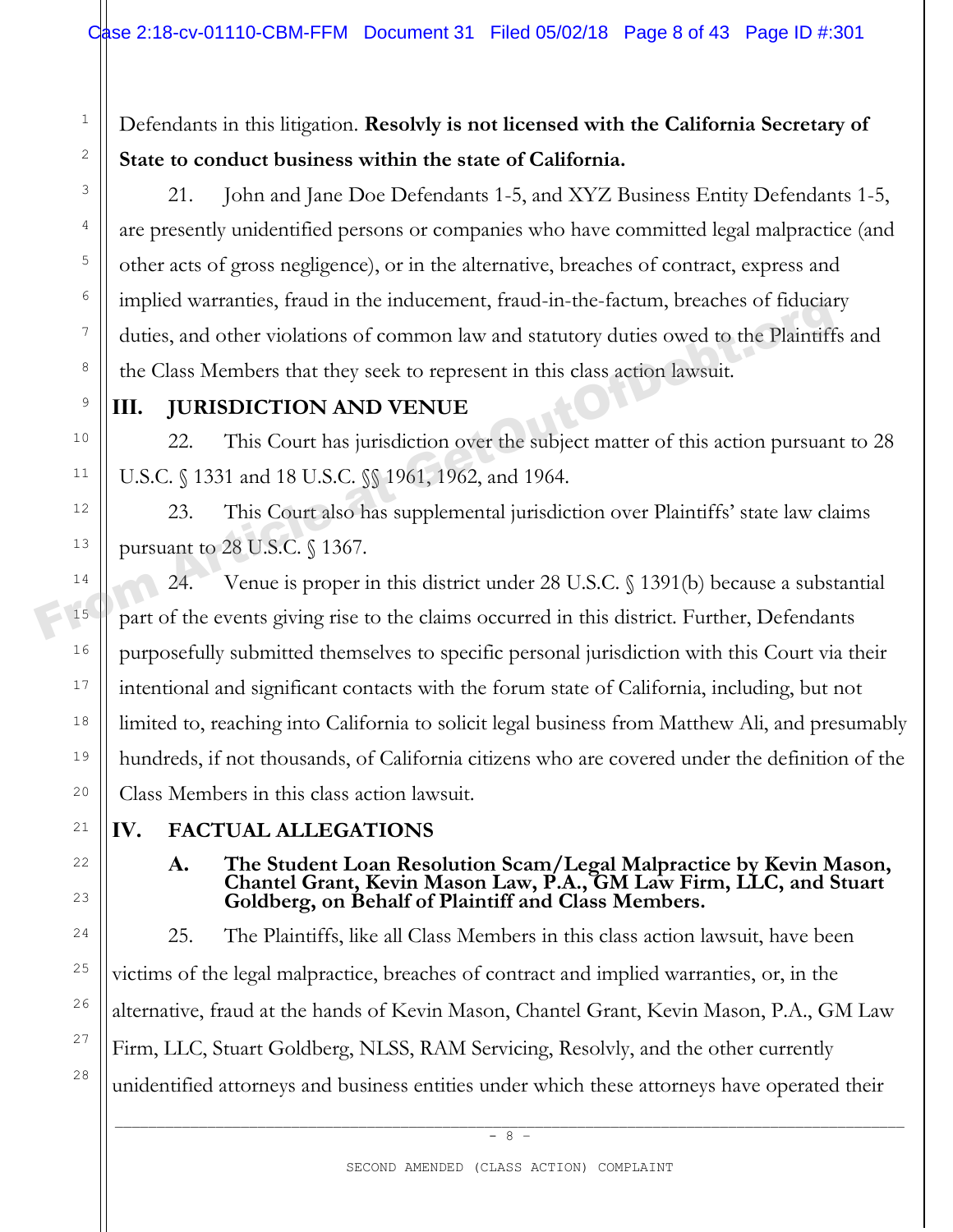so-called "private student loan resolution" legal services (the RICO Enterprise), and that Enterprise's related scheme of an improper client-solicitation and account-management-fee racket operated by NLSS, RAM Servicing, and Resolvly, on behalf of the Attorney and Law Firm Defendants, and the RICO Enterprise, in general.

26. The following are some illustrative consumer/client Complaints, taken from publicly-available consumer-review Web sites, relating to the legal malpractice, or frauds (and related statutory violations), committed by the Defendants against the Plaintiffs and Class Members, as relates to the Defendants' so-called "private student loan resolution" legal services that are at issue in this class action lawsuit (spelling and grammar mistakes remain as found in the original)(CollegeInvestor.com, Forums, (January 22, 2018), http://forums.thecollegeinvestor.com/index.php?topic=367.0) publicly-available consumer-review Web sites, relating to the legal malpractice, or fraud<br>
related statutory violations), committed by the Defendants against the Plaintiffs and C<br>
Members, as relates to the Defendants' so-

#### **Topic: Kevin Mason Law Firm**

1

2

3

4

5

6

7

8

9

10

11

12

13

14

16

17

18

19

 $20$ 

21

22

 $23$ 

24

25

26

27

28

15

- a. June 13, 2016 (KCoop156): Has anyone worked or heard of Kevin Mason PA out of Boca Raton Florida. They told me they could sue my private student loans for consumer compliance issues and get them dismissed or settled for a lot less. I would be responsible for 50% of what I currently owe. He is a member of the florida state bar in good standing. But i havent found much more than that. I am afraid to get into a contract with him but then it be a scam. Would love some feedback.
- b. June 13, 2016 (Response from College Investor Administrator): I've never heard of them, but that doesn't mean anything. There are tons of lawyers (both good and bad), out there.

Just be very careful in working with any law firm. Make sure that you ask them exactly what steps they are going to take in fighting your debt.

A lot of people get burned dealing with law firms trying to get their student loan debt dismissed.

Make sure they don't ever: 1. Ask you to stop making payments 2. Ask you to make payments to them

- Both of these are big red flags that they are NOT trying to help you. Most people don't ever need a student loan lawyer unless you're struggling to get out of default, or you are being sued by your private lender.
- If neither of these apply, all good lawyer will:
- 1. Validate that the debts are legitimate (which you likely know to be the case)
- 2. Validate that they haven't violated any debt collection laws (which you could sue them for violating)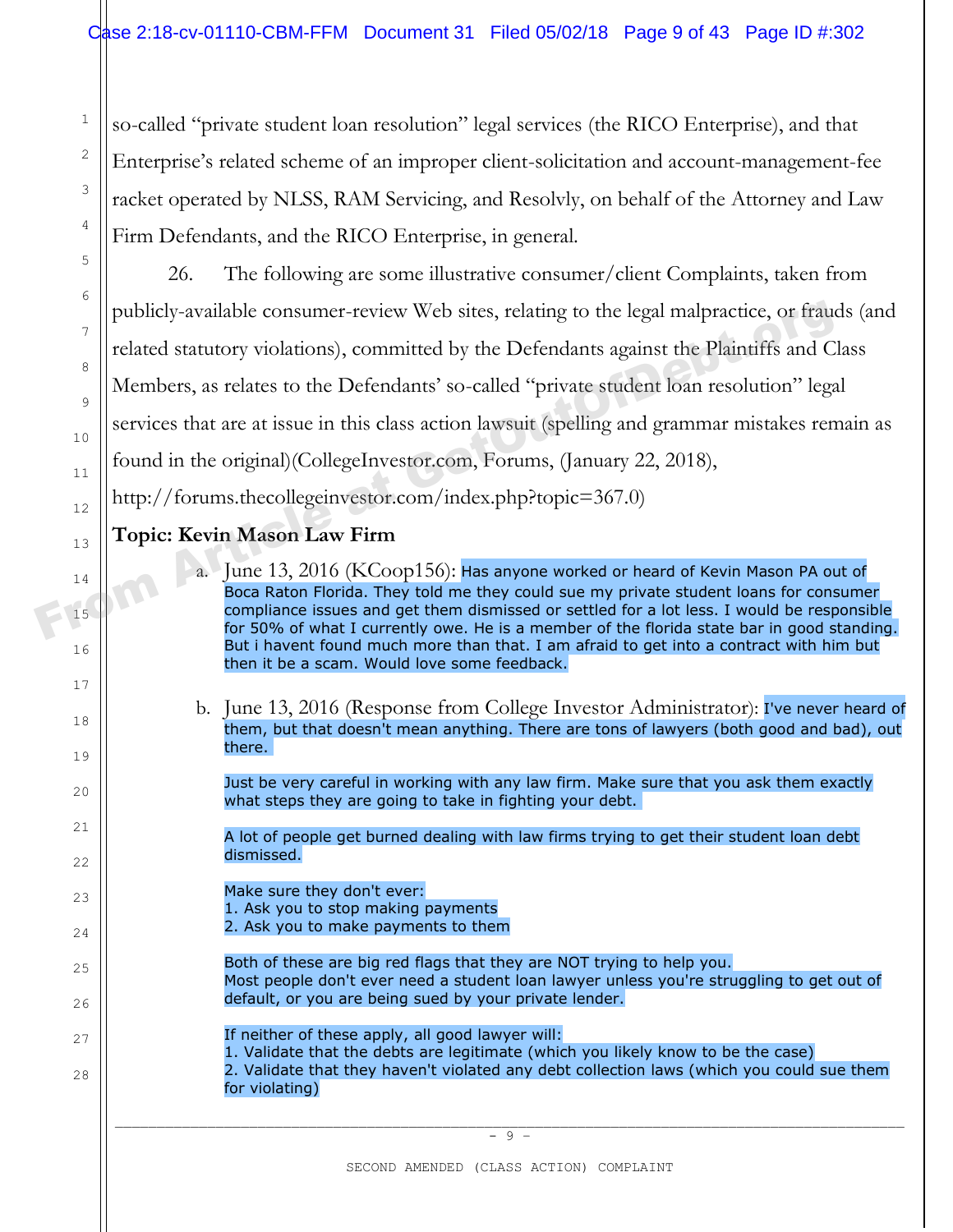|                 |         | Case 2:18-cv-01110-CBM-FFM Document 31 Filed 05/02/18 Page 10 of 43 Page ID #:303                                                                                                                                                                                        |  |  |  |
|-----------------|---------|--------------------------------------------------------------------------------------------------------------------------------------------------------------------------------------------------------------------------------------------------------------------------|--|--|--|
| $\mathbf{1}$    |         |                                                                                                                                                                                                                                                                          |  |  |  |
| $\mathbf{2}$    |         | If you're making payments and have no issues, then a lawyer isn't a good option. If you<br>did have one of the issues above, a lawyer could help.                                                                                                                        |  |  |  |
| 3               |         | When working with a lawyer, I prefer fee based approach for their time, versus settlement                                                                                                                                                                                |  |  |  |
| 4               |         | based approach. You simply pay for the lawyers time. Most won't do it, but many<br>legitimate ones will.                                                                                                                                                                 |  |  |  |
| 5               |         | c. July 21, 2016 (Response from College Investor Administrator): We don't                                                                                                                                                                                                |  |  |  |
| 6               |         | recommend you make payments to a law firm and not your students loans because it will<br>harm your credit score dramatically by not making payments.                                                                                                                     |  |  |  |
| $\sqrt{ }$<br>8 |         | While we don't know any plan of action you put together with this firm and what your<br>individual arrangement is, a typical scenario looks like this:                                                                                                                   |  |  |  |
| 9               |         | - You stop paying your lender and make the same payment to this law firm<br>- Your credit score is badly damaged and your lender starts moving your loan to collections                                                                                                  |  |  |  |
| 10              |         | - After a long time (it can vary from months to years), this law firm attempts to settle your<br>debts by telling the lender "see, this guy is broke and hasn't made a payment to you in                                                                                 |  |  |  |
| 11              |         | years why don't you just settle and get what money you can today".<br>The lender can always say nope, we will sue and garnish his wages and collect our debt.                                                                                                            |  |  |  |
| 12              |         | There is no way for them to truly guarantee a 50% cut in the loan.                                                                                                                                                                                                       |  |  |  |
| 13              |         | No matter what the end result is, we've typically always seen the person who did them<br>(i.e. you) in worse shape than before you started. There are no guarantees, the process<br>can take years, and meanwhile you've harmed your credit to a point where you're not  |  |  |  |
| 14              |         | going to be buying a house, car, or maybe even have trouble renting an apartment for a<br>long time.                                                                                                                                                                     |  |  |  |
| 15<br>16        |         | Plus, making 5 years of payments to them versus your lender loses a lot of progress you<br>could have actually made on your student loan debt.                                                                                                                           |  |  |  |
| 17              |         | Next steps going forward? I would look at your contract with them and see how you can                                                                                                                                                                                    |  |  |  |
| 18              |         | cancel. I would tell them you are canceling. If you do think something is amiss, I would<br>also encourage you to contact your state's attorney general, the Consumer Finance                                                                                            |  |  |  |
| 19              |         | Protection Bureau, and even your State Bar and report the lawyer.<br>As for some red flags to look for based on what you wrote:                                                                                                                                          |  |  |  |
| 20              |         | - You say this money is in an escrow account - what are the terms of the escrow<br>agreement and is this escrow account held by a third party? That is a good indicator of<br>whether the firm is being honest. A true escrow account will not be owned or operated by   |  |  |  |
| 21              |         | the law firm, but will be a completely third party and there will be terms about when the<br>money can be withdrawn either to be returned to you or paid to the law firm.                                                                                                |  |  |  |
| 22              |         | How can the law firm be late filing paperwork for you and what paperwork are they                                                                                                                                                                                        |  |  |  |
| 23<br>24        |         | actually filing? What are you asking be done at Transunion that would require a lawyer?<br>Whether or not its a scam, a firm that does not meet deadlines set forth in the original<br>agreements is never one I want to work with.                                      |  |  |  |
| 25              |         |                                                                                                                                                                                                                                                                          |  |  |  |
| 26              |         | d. July 25, 2016 (Final response from College Investor Administrator) If you're<br>paying by credit card I would dispute the charge and cancel the contract with them. You<br>run the risk they would collect, but it's probably less harm to your credit than what they |  |  |  |
| 27              |         | propose.                                                                                                                                                                                                                                                                 |  |  |  |
| 28              |         | Second, I would report them to the CFPB and the state attorney general. The whole thing<br>sounds wrong, unprofessional for sure.                                                                                                                                        |  |  |  |
|                 | $-10 -$ |                                                                                                                                                                                                                                                                          |  |  |  |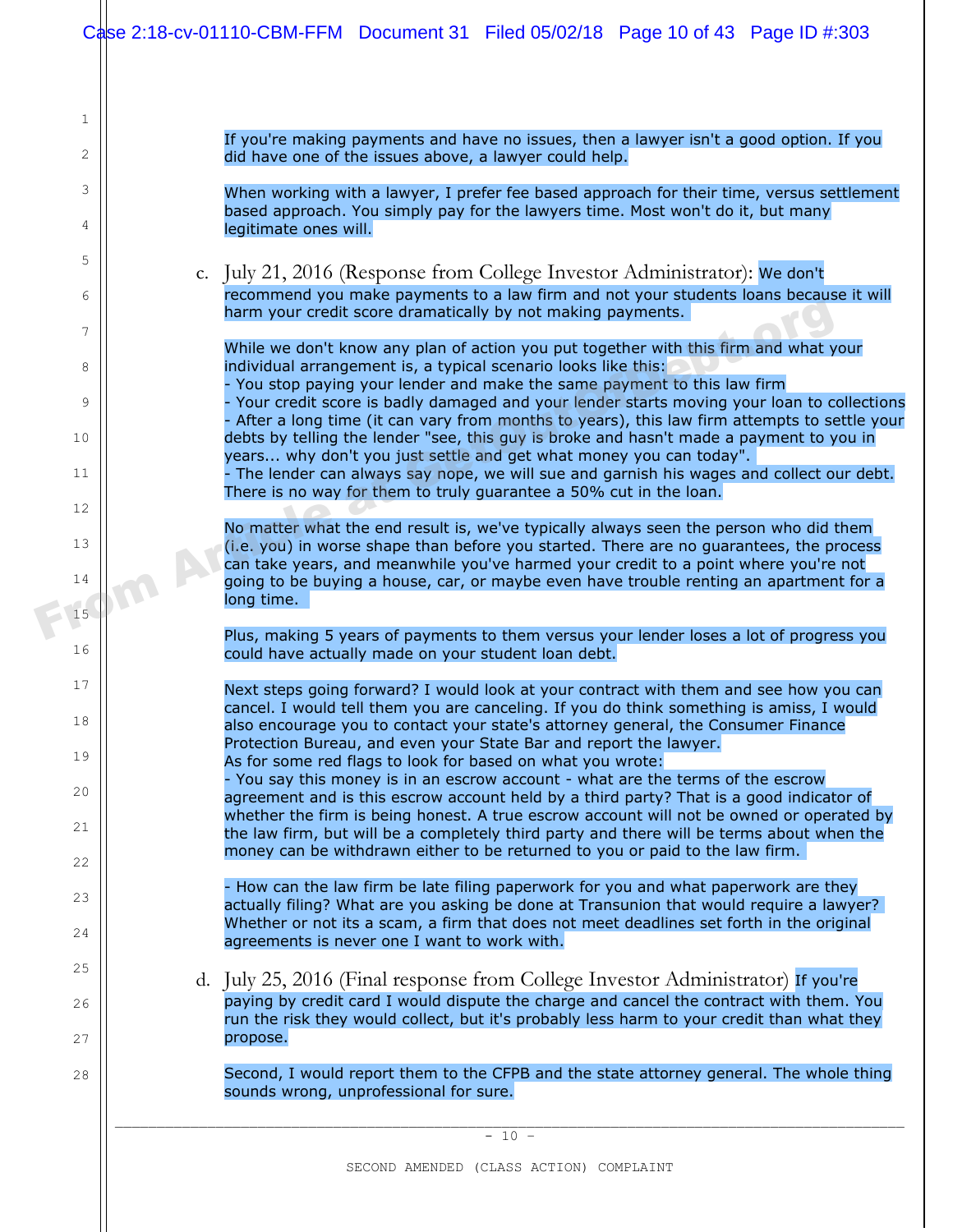e. August 8, 2016 (Response from G434): Complain to Attorney General and FL Bar. I am in same boat and will not slander as I do not want to end up in defermation law suit. I am just encouraging to use proper channels to resolve this. It seems after 1 year, those who have been involved are realizing (unfortunately a bit late) that something is really wrong.

f. October 5, 2016 (Response from bgrasso): Hello everyone,

1

2

3

4

5

6

7

8

9

10

11

12

13

14

15

16

17

18

19

20

21

22

 $23$ 

24

25

26

27

28

I just wanted to weigh in on my experience so far with Kevin Mason law handling my private student loans with Navient (Sallie Mae).

Last September I was contacted by Joe DeVito from National Legal Staffing Support on behalf of Kevin Mason PA to sue Navient for unlawful practices. He told me Kevin Mason had been very successful with getting student loans from Navient completely dismissed. At this point I had been paying my private student loans over \$700/month for about 5 years and hadn't seen even a dent made in my principal balance (around \$100k). I was desperate and Joe told me exactly what I wanted to hear, like "you can finally buy a house and start a life!", and caught me hook line and sinker. He told me to stop making payments to Navient immediately and I would start making the same monthly payments (\$718/month) to the law firm but I would only make them for 5 years, versus 10 years with navient, and no interest would accrue. He told me the \$ I paid them would go towards legal fees and if Navient settled for a small amount (1-2%) instead of completely dismissing my loans. He also said legal assistants would monitor my credit, as well as my father's (who co-signed my loans), to make sure Navient wasn't reporting anything negative as it is illegal for them to do so once they receive cease & desist letters from the law firm. Figure wanted to weight in on my experience so far with Kevin Mason law handling<br>
private student loans with Navient (Sallie Mae).<br>
Last September I was contacted by Joe DeVito from National Legal Staffing Suppo<br>
behalf of

I honestly still can't believe I fell for any of this. A few months in I noticed they weren't doing things they said they would (like sending paperwork as another person on the forum stated). I was offered a job in NY at the beginning of this year and needed to get an apartment here. That's when I found out my credit score had gone from a 700 to a 500 and I had to pay double the amount of a deposit on an apartment just to move. I contacted my legal assistant at National Legal Staffing Support and she said there was nothing they could do besides send dispute letters to the credit bureaus which I got no actual proof of them doing and even if they did it didn't help at all. My fathers credit also dropped and he couldn't even rent a car to help me move. No one at the law firm seemed to care or even remember I was told my credit would be monitored and this wouldn't happen.

In August I received an email from them saying Navient had sent them a settlement offer (although I never got actual proof of this offer) for \$41,500. I thought it was great news since I was told the money I was paying the law firm would go towards a settlement but boy was I wrong. After pretty much having to beat a real answer out of Joe he told me I would have to pay both the settlement from Navient AND the law firm, meaning it would equal around the same amount as my original loan balance and all I did was ruin my credit. They said they would keep trying to go for complete dismissal but it seemed like all they were using for dismissal were the 3 calls Navient made to me since receiving the cease & desist from the law firm. I was given no actual proof of them doing any case work and I really believe they will just use illegal calls made for dismissal.

I started doing research on Kevin Mason and NLSS and a lot of people were saying it's a scam and to contact the Attorney General of Florida so I did. I gave them the whole story and when someone contacted me back last week they asked for more information and said they were sending my Amended Complaint to Kevin Mason but all they could really do is mediate the Amended Complaint between us. Yesterday I received a VERY angry voicemail from someone named Greg at NLSS who literally screamed at me for filing the Amended Complaint, stated they "bent over backwards for me" when I needed a 5 day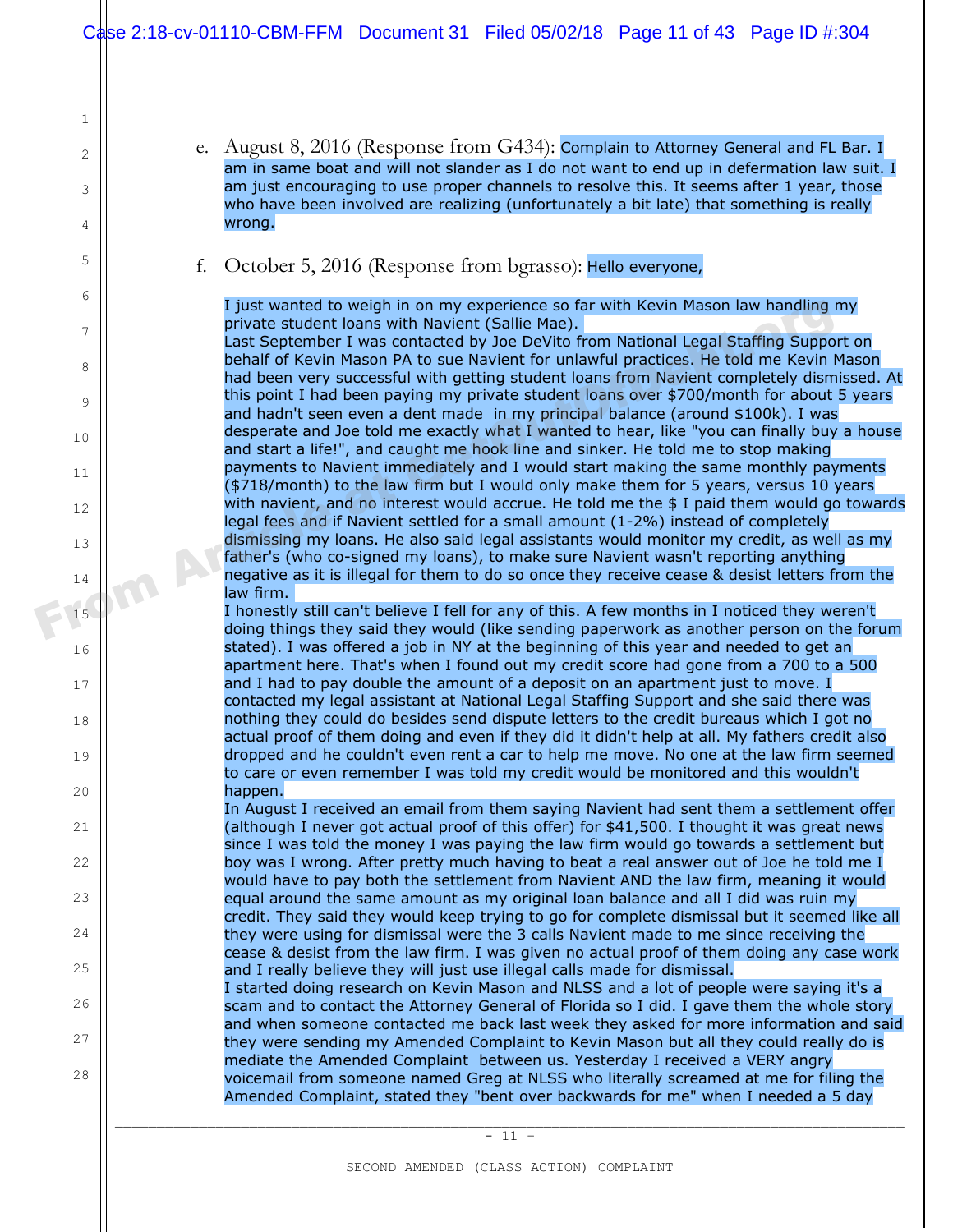| Case 2:18-cv-01110-CBM-FFM Document 31 Filed 05/02/18 Page 12 of 43 Page ID #:305 |  |  |
|-----------------------------------------------------------------------------------|--|--|
|                                                                                   |  |  |

1

Ш

2

3

4

5

6

7

8

9

10

11

12

13

14

16

17

18

19

20

21

22

24

25

26

27

28

15

payment extension ONE time, and they've "worked so hard on my case" and are going to cancel it. I'm actually terrified to call back because this person berated me so much just on a voicemail message. Has anyone else gone this far yet with them and had any sort of help from the attorney general? I have no idea what is going to happen next and I'm scared to find out.

g. October 10, 2016 (Follow up comment from bgrasso): Hi Swamileoni,

I finally was able to get Joe DeVito (not DeSilva as you stated) to send me an email on how the debt settlement would work after he called me numerous times and I kept emailing him to tell him I wanted the information in an email and not over the phone as I feel they twist their words over the phone. When I first spoke to Joe last year about signing up for the program he told me Kevin Mason would challenge the debt with Navient by using unethical practices and classes I was charged for and didn't need but now they seem to only be concerned with having the Call Log filled out and one of the legal assistants I deal with at NLSS stated the last time I spoke to him "we're going to need these calls if we want full dismissal of the loans" which made me believe they aren't doing any real work and are just going to use the 3 illegal calls Navient has made to me since receiving the cease & desist from the "law firm". I am going to email Joe this week to ask for detailed information on all the work they've done on my case so far and will withhold any future payments to NLSS until I receive the info. And no, they did not send me an actual settlement letter from Navient, just a letter typed up by Kevin Mason stating the law firm received a settlement offer from Navient for the \$41,500 so I will be asking for proof of that as well. From the picture payer and the information in an email and not over the phenometric process of the phone. When I first spoke to Joe last year above the phone with the information would challenge the debt with by using unet

Have you tried disputing any payments you made to the law firm? I've paid them almost \$10,000 now and I'm just going to assume I probably won't be getting any of that back. And have you already reached out to the Attorney General in Florida? Someone from the Department of Agriculture contacted me back but I don't seem to be getting anywhere with them, they just keep telling me to get a lawyer, a real lawyer.

21. The following are some additional illustrative consumer/client Amended

Complaints and questions from Reddit.com relating to the legal malpractice, or frauds (and

related statutory violations), committed by the Defendants against the Plaintiffs and Class

Members, as relates to the Defendants' so-called "private student loan resolution" legal

services that are at issue in this class action lawsuit (spelling and grammar mistakes remain as

found in the original) (Reddit.com, Forums, (January 22, 2018),

23 https://www.reddit.com/r/personalfinance/comments/3je2to/kevin\_mason\_law\_office\_stu dent\_loan/

# **"Kevin Mason Law Office student loan consolidation/forgiveness a scam?" Reddit Comment Thread:**

a. Submitted '1 Year Ago" by pinion13: I was hoping someone could shed some light on this and I figured this sub might be the place to do it. This law office: www.kevinmasonlaw.com called offering legal assistance with basically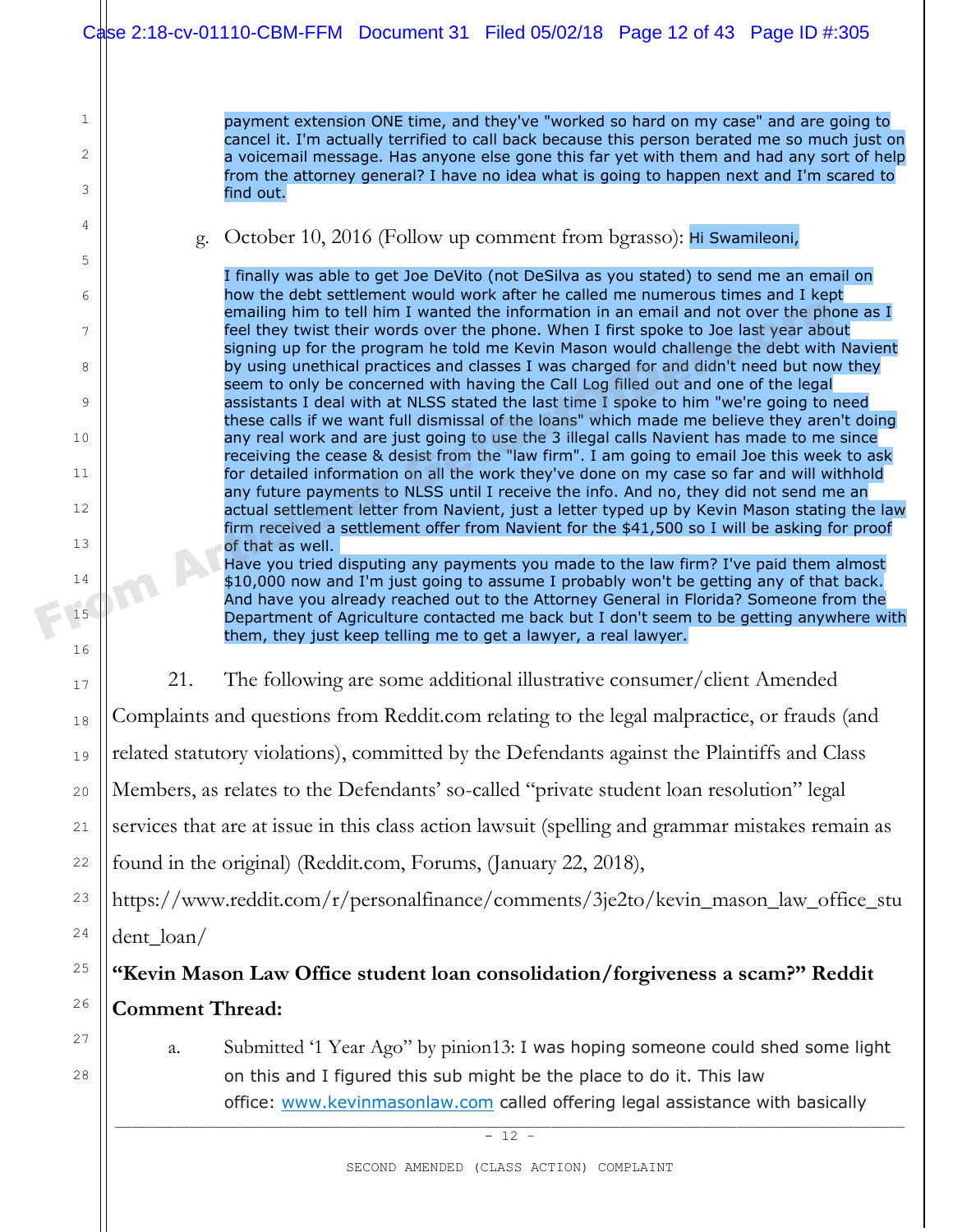1

2

3

4

5

6

7

8

9

10

11

12

13

14

15

16

17

18

19

20

21

22

 $23$ 

24

25

26

27

28

taking action against the company servicing my private loans and promising that they could cut the loans in half through a settlement. The part that makes me feel like it is a scam is I would have to then, apparently, pay back the law office because they will "pay off" my loans. This is if I understood correctly. I got all the information from her in an email and told her I couldn't continue talking right now, but would be in touch. This almost sounds like something that could be legit, but who knows. What do you guys think, is this a scam?

b. Response from DebtResThowaway: Here's how it works: Kevin Mason handles unsecured debt and private student loans. He does not deal with federal student loans, mortgages, etc.Kevin Mason charges 50% of the unsecured debt that you want dismissed as a retainer fee. This is of the principal amount, not the total payoff if you kept making payments (which is usually 2-3 times more). He allows you to pay this amount in monthly payments that have no financing or interest attached. From Article at GetTheorem and the student loans let describe the ske of discussion of From a private student loans. He does not deal with federal strates of the unsecured debt than the mass, mortgages, etc.<br>Kevin Mason ch

There are two outcomes. He is able to completely dismiss the debt or settle for a fraction of the amount. The dismissals occur when the creditors have violated the consumers rights (usually either through the a few different acts, FCBA is one of them). If there is more interest I'll dig up the exact ones.

For a private student loan, lets take an extreme just for the sake of discussion. Let's say you see a commercial for a trade school. It advertises that people graduating are earning 50k a year and they have a 98% placement rate of their students. You are excited and decide to enroll. You are young and don't know much about finance. They loan you 60k.

You graduate and can't get a job for a year or two. You take crap jobs in the meantime because you know now with your new skillset it is a matter of time till you are doing what you love. Except you find that job , and it pays 35k a year. You ask around , maybe contact some old school mates, they are all either not in their field of study or earning 30-40k a year.

How can a financial institution think an 18 year old who is going into a field that pays 35k a year is ever going to be able to pay back 60k?(really far more once you compute the terms)? Did the advertisement claiming 98% placement misrepresent the "product" that was financed?

This is an over simplified slam dunk scenario just to give you an idea of the possibilities when using a lawyer who specializes in consumer protection law. No lawyer can give a guarantee, it would be like you getting arrested for murder and the lawyer telling you he can guarantee you will get off.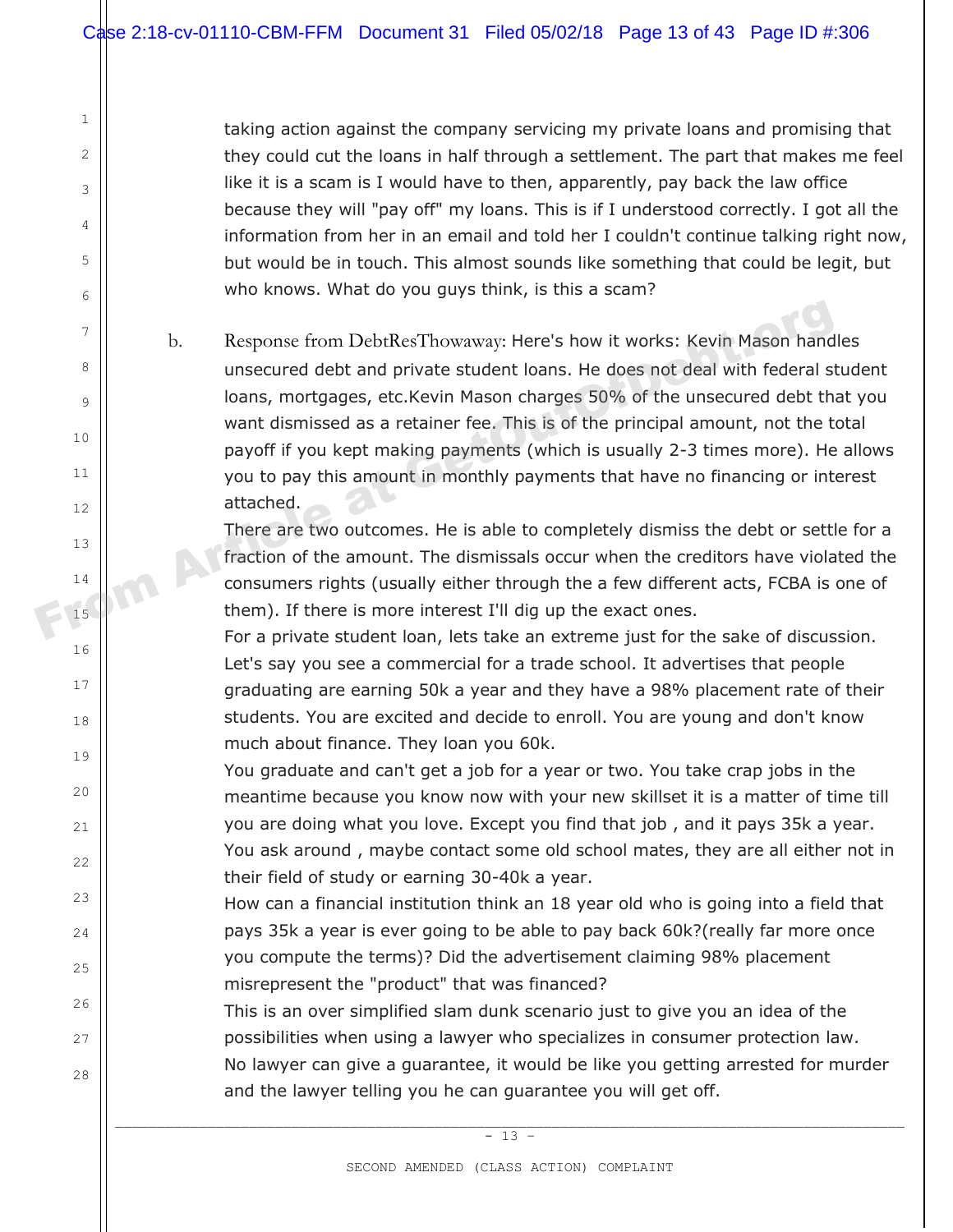One other thing, Kevin Mason is not a bankruptcy lawyer. This isn't because bankruptcy is inherently bad, it's just not what he specializes in. In some cases bankruptcy may be the better option for you.

c. Response from CynFul22: Can you speak to what happens to your credit and your co-signers credit while Mr. Mason is fighting to lower your debt? Also, I received their retainer for half my debt, but what concerns me is that no where in writing does it state that the money I pay into the trust account each month for the length of my dispute will be used to settle the original debt. Does that make sense? So let's say I sign this retainer for nearly \$42k, and Mr. Mason is able to get my debt lowered from the current \$82k down to \$50k. Where does it ever specify that I will not be responsible for the \$50k AND NOW on top of that this \$42k retainer. Hope that makes sense, any feedback would be appreciated. does it state that the money I pay into the trust account each month for the length of my dispute will be used to settle the original debt. Does that makes ense? So let's say I sign this retainer for nearly \$42k, and Mr. M

- d. Response from MyMoronRadarFoundYou: They are only offering settlement services where they offer a settlement, and do not offer any sort of guarantee. In addition they are pushing student loan consolidation and modification as if it is only a service they can do when actually all federally insured student loans offer students an opportunity to apply for these directly with the servicer. In addition he is slyly implying that he can handle the forgiveness of the debt, but that's through bankruptcy, which any BK attorney can do. Federally insured student loans are generally exempt from being discharged in a bankruptcy so that probably won't work
- e. Answer to question ("Did you ever move forward with them? I (G\_Blaze) just got a call from them today and I kind of got that "scam" feeling.) from pinion13: No I didnt, felt to much like a scam. It felt like they would take over your debt, then try to battle it out in court to try to reduce them, and if they can't lower the debt they would more than likely charge you for their services and now they have your debt, probably at a higher interest rate. Somewhere in their contract I'm sure there is something that will completely screw you over.
- 22. The following is another illustrative comment post from the Web site,

Disqus.com, that shows the legal malpractice, or frauds (and related statutory violations), that the Plaintiffs and Class Members have suffered at the hands of the Defendants, and currently unidentified attorneys and business entities under which these so-called "private student loan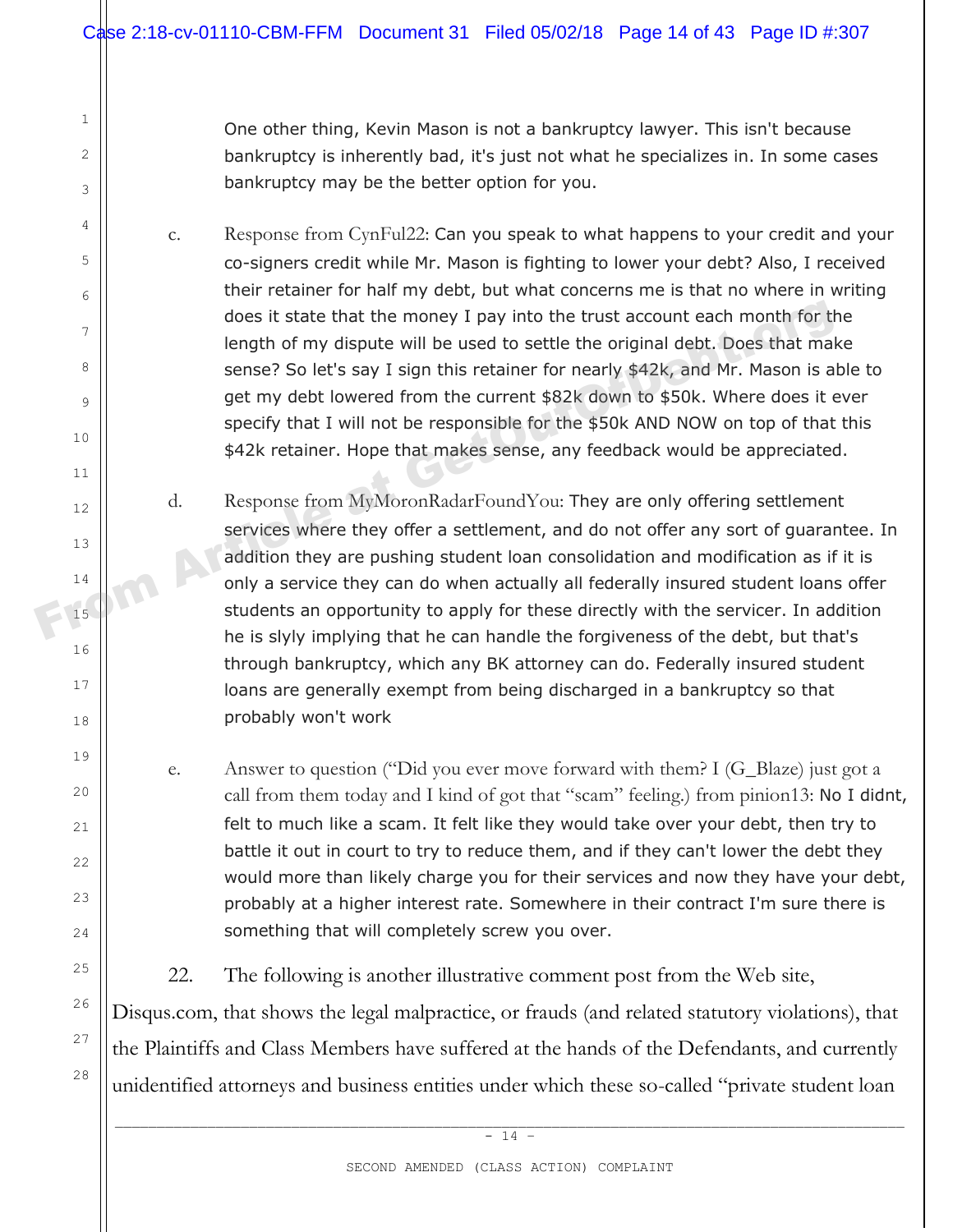1 2 3 4 5 6 7 8 9 10 11 12 13 14 15 16 17 18 19 20 21 22 23 24 25 26 27 28 debt resolution" legal services (the RICO Enterprise) have been marketed, and improperlysolicited, causing great financial and other harms to the Plaintiffs and Class Members: (Disqus.com, (January 22, 2018), https://disqus.com/home/discussion/getoutofdebtguysite/this is how you can settle you r\_navient\_student\_loan/, posted by "Brittany Grasso": Also wondering what happened during/after your settlement with Kevin Mason? Since Navient offered a 55% settlement and you were only paying 50% to Kevin Mason did you have to pay the remaining 5%? Also, was your credit fixed after the lawsuit? I was also suckered into using Kevin Mason law to lower the remaining \$92k+ on my private Navient loans and now owe \$46k+ to Kevin Mason and have been paying them over \$700 a month for about a year now. They never warned me that my pretty great credit score would be completely destroyed as well as my dad's, who was my co-signer. It's really stressing me out and I'm losing a lot of sleep lately. I actually missed a wedding yesterday because I tried renting a car and couldn't because of my now 498 credit score. They keep telling me it will take up to 3 years for a resolution and there isn't a guarantee my credit will be fixed, 2 things they never mentioned in the beginning and I honestly can't imagine suffering through 2 more years of bad credit and stress like this. I should've just kept paying Navient the \$700+ a month for the next 10 years just for peace of mind I guess. I also just received letters from Navient saying my loans are now in default and will be turned over to a collection agency..did this happen to you as well? I emailed the person I'm set up with at national legal staffing about how they can still have a suit against Navient now that my loans are now in the hands of a collection agency and they haven't gotten back to me yet. Any advice on what I can do or what my rights are? Please help! 23. Plaintiffs were improperly-solicited, like all Class Members, via solicitation cold calls by the Defendants, and they have suffered serious financial and personal harm from the legal malpractice, or, in the alternative, frauds, depicted in the above online comments that have been included in this class action lawsuit. *First-Named Plaintiff, Matthew Ali*  24. A copy of the First-named Plaintiff's, Matthew Ali's, April 29, 2015, engagement letter with Defendant, Stuart Goldberg, and his law firm – the precursor to the other Defendants in this matter – which establishes the attorney-client relationship that existed between Stuart Goldberg and the Plaintiff is attached to, and fully incorporated into, this Second Amended Complaint as Collective Exhibit "1" (note: this exhibit includes the email message to which the Stuart Goldberg Engagement Letter was attached). Also wondering what happened during/after your settlement with Kevin Mason? Since Navie of a 55% settlement and you were only paying 50% to Kevin Mason did you have to pa<br>
remaining 5%? Also, was your credit fixed after th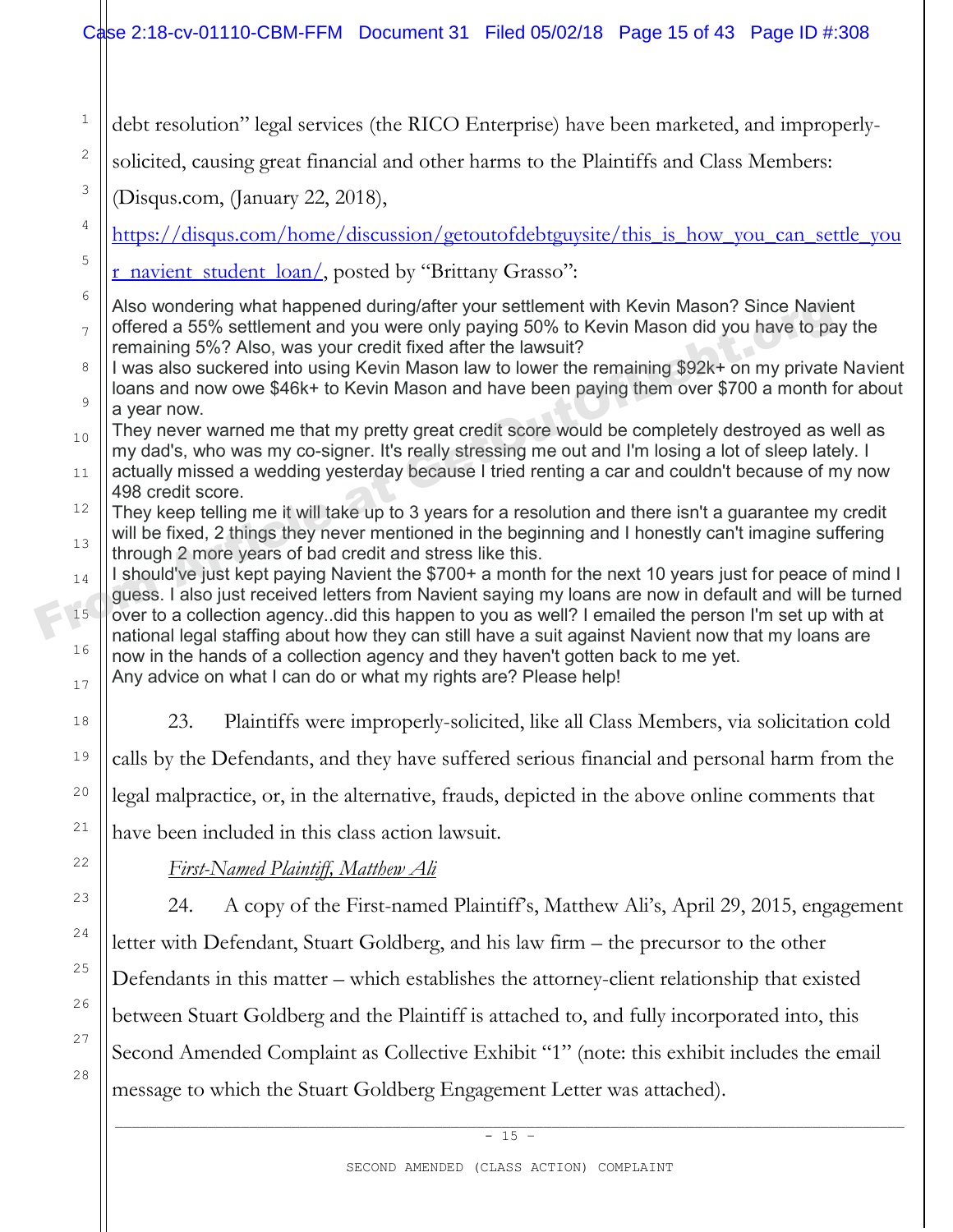25. Then, on October 28, 2015, and without explanation, the Defendants (via the so-called "National Legal Staff Support") sent Matthew Ali a "Limited Scope Legal Services Agreement" to be entered between the Plaintiff and Kevin Mason, esq., and Kevin Mason, P.A., of Florida.

26. A copy of the first-named Plaintiff, Matthew Ali's, October 28, 2015, "Limited Scope Legal Services Agreement" with Defendants, Kevin Mason, and his law firm, Kevin Mason, P.A., is attached to, and fully incorporated into, this Second Amended Complaint as Exhibit "2".

27. This "Limited Scope Legal Services Agreement", Ex. 2, is an unlawful, unconscionable, and unethical attorney-client contract. Among many other problems (which are simultaneously violation of the applicable Rules of Professional Conduct and ABA Model Rules of Professional Conduct for attorneys), this POA gives complete, final, and absolute settlement authority to Kevin Mason, P.A., and "any of its attorneys." **These same unethical and unenforceable attorney-client contractual provisions are included in each of the attorney-client retention agreements of the other three named Plaintiffs, Chelsea Clem, Candace Costanzo, and Rachel Jenista.** Scope Legal Services Agreement'' with Defendants, Kevin Mason, and his law firm, K<br>
Mason, P.A., is attached to, and fully incorporated into, this Second Amended Compla<br>
Exhibit "2".<br>
27. This "Limited Scope Legal Service

28. As a matter of fact, the CFPB has released at least two separate Consumer Advisory Notices specifically stating that so-called "student loan debt resolution" programs, of the nature perpetuated by the Attorney and Law Firm Defendants in this matter, are, in a nutshell, scams.

29. The first of these CFPB Consumer Advisory Notices, "Consumer Advisory: You don't have to pay someone to help you with your student loans," July 3, 2013, by Rohit Chopra, is attached, and incorporated into, this Second Amended Complaint as Exhibit "3".

30. The second of these CFPB Consumer Advisory Notices, "Consumer Advisory: Student debt relief companies may cost you thousands of dollars and drive you further into debt," December 11, 2014, by Rohit Chopra, is attached, and incorporated into, this Second Amended Complaint as Exhibit "4".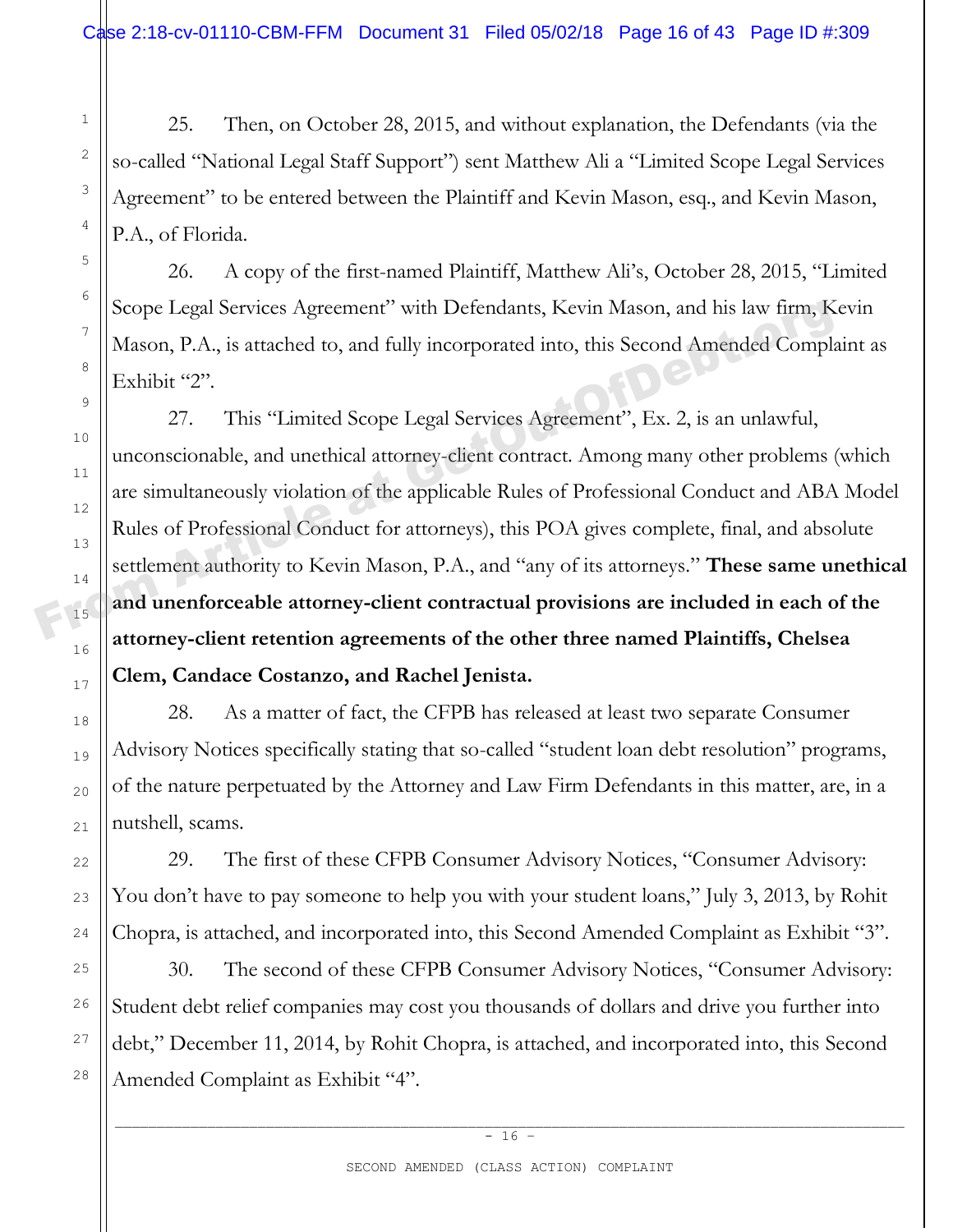31. Making matters worse, at some point, and also without notice or explanation to the Plaintiffs and Class Members, Florida attorney Chantel Grant, esq., and an entity named GM Law Firm, PLLC (the "GM" stands for Mason and Grant) become the attorneys for Plaintiffs and Class Members. It is not clear why, how, or when this occurred.

32. A copy of a December 2, 2017, email from Susan Byrne of "National Legal Staff Support", that identifies Chantel Grant as Matthew Ali's attorney under Ex. 2 to this Second Amended Complaint, is attached to, and incorporated as Exhibit "5" into this Second Amended Complaint. The email reads: **"The attorney is Chantel Grant when you signed the new POA that is why- she is the attorney."**

33. Further, the Defendants have materially misrepresented (either in a negligent manner or, in the alternative, through actual knowledge of the material misrepresentations) the attorney fees that their clients are liable to pay. The 50% of the principal balance of all student loan fee that the Defendants is represented as a 60-month, monthly payment under some sort of global-student-loan-debt-settlement-program, and **not** as an attorneys' fee. This is precisely the negligent or intentional misrepresentation that occurred with Plaintiffs and Class Members that caused Plaintiffs and Class Members to agree to the automatically-drafted monthly payments to be paid to the Defendants/the RICO Enterprise. Support", that identifies Chantel Grant as Matthew Ali's attorney under Ex. 2 to this S<br>
Amended Complaint, is attached to, and incorporated as Exhibit "5" into this Second<br>
Amended Complaint. The email reads: **"The attor** 

34. This program of so-called "private student loan debt resolution" legal services perpetuated, and improperly-solicited, by the Defendants in this matter constitutes, among other legal claims, pleaded *infra* in this Second Amended Complaint, the following causes of action, as relates to the Plaintiffs and Class Members: (1) (gross) legal malpractice; (2) negligence; (3) breaches of fiduciary duties; (4) breaches of the implied warranties of good faith and fair dealing; (5) negligent misrepresentations of material facts; (6) breaches of contract; (7) violations of the Racketeering Influenced and Corrupt Organizations Act (RICO Act), (7) claims for violation of California Business & Professions Code § 17200, *et seq*.; (8) violations of the federal Telephone Consumer Protection Act; and (9) conversion of the Plaintiffs' and Class Members' payments made to, or processed by, these Defendants.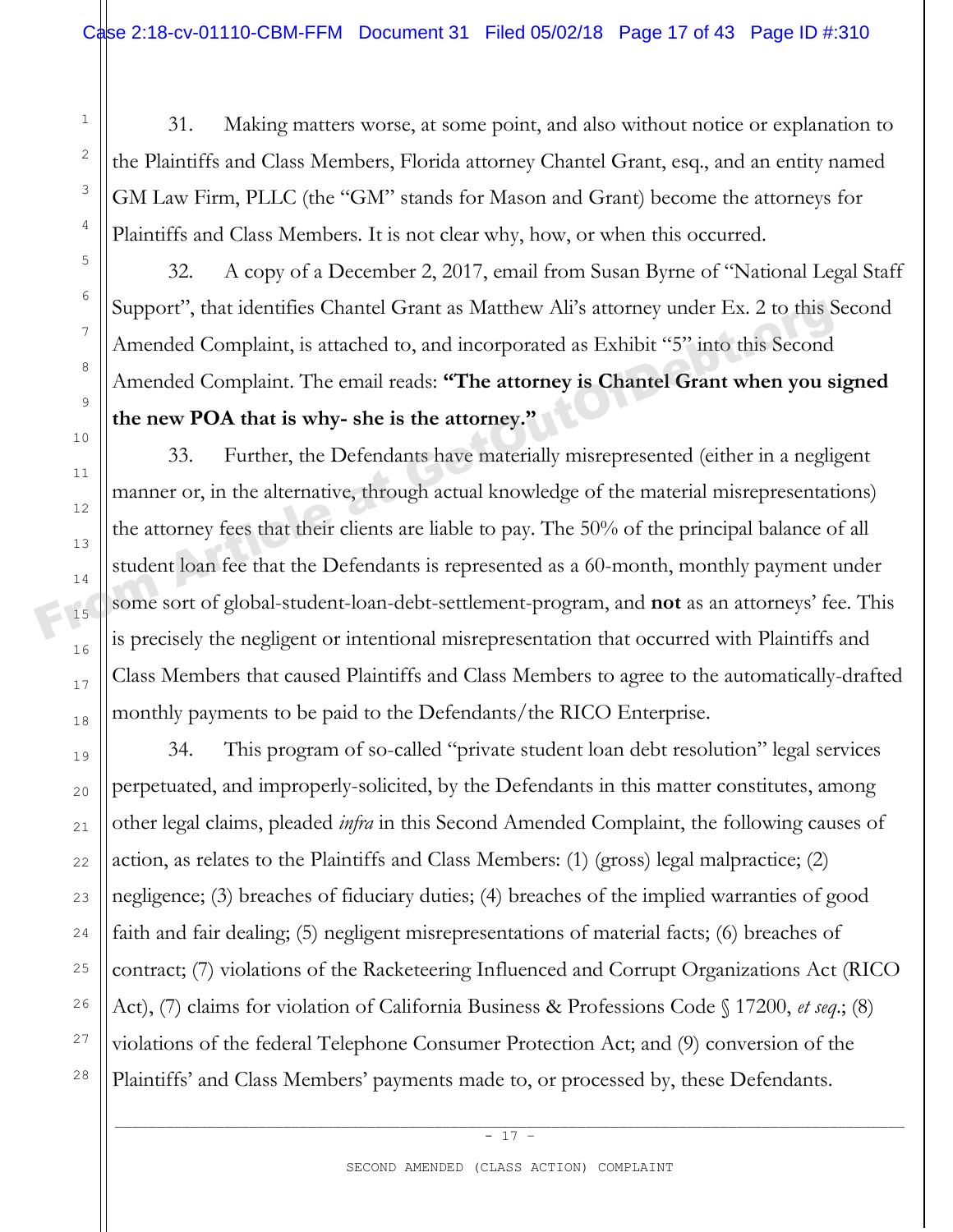35. As a sole and proximate result of the above-referenced class action causes of action pleaded against the Defendants in this Amended Complaint (in addition to the Plaintiffs' individual common law fraud claims), Plaintiffs and Class Members have suffered severe financial damages, and other hedonic injuries, to be determined by the jury at trial. The Plaintiffs and Class Members further make demand against the Defendants for a refund of all monies paid to any of these Defendants, treble damages, statutory damages, punitive damages, attorneys' fees, pre-and-post judgment interest, statutory damages, and all other relief permitted by law and equity.

# *Second-Named Plaintiff, Chelsea Clem*

36. Chelsea Clem has suffered severe financial, and hedonic, harm from an identical fact-pattern as first-named Plaintiff, Matthew Ali, at the hands of the Defendants', and their agents', negligent and/or fraudulent conduct, as pleaded in this Second Amended Complaint. monies paid to any of these Defendants, treble damages, statutory damages, punitive contract at all other relief<br>  $\begin{bmatrix}\n\text{atoreps' fies, pre-and-post judgment interest, statutory damages, and all other relief  
\npermitted by law and equity.\n\end{bmatrix}$ <br>
<u>Second-Named Plaintiff, Chelsea Clem</u><br>
36. Chelsea Cle

37. Chelsea Clem, upon information and belief, like the other Plaintiffs and Class Members in this class action lawsuit, had her personal financial information unlawfully solicited by Defendant, Resolvly, via its Web site, Resolvly.com (the true nature, and purpose, of the solicitation of this personal financial information was not disclosed to the Plaintiffs or Class Members), who then unlawfully sold, or otherwise provided this unlawfully-obtained information for a fee, to the Attorney and Law Firm Defendants, and their servicing-agents, NLSS and RAM Servicing.

38. Chelsea Clem entered into her contract for legal services (the purported, but non-existent, "student loan debt resolution program") on December 13, 2016. This attorneyclient agreement also included a contract with NLSS and RAM Servicing.

39. The Defendants, as a part of their negligence and/or fraud, took monthly auto draft payments of \$1,644.02 from Chelsea Clem, from December 2016 through April 2018 (when Chelsea Clem placed a stop-payment order on these auto drafts, as a result of her shock and dismay after being sued, and served with a summons, by her student loan creditor in the Chancery Court of Sumner County, Tennessee).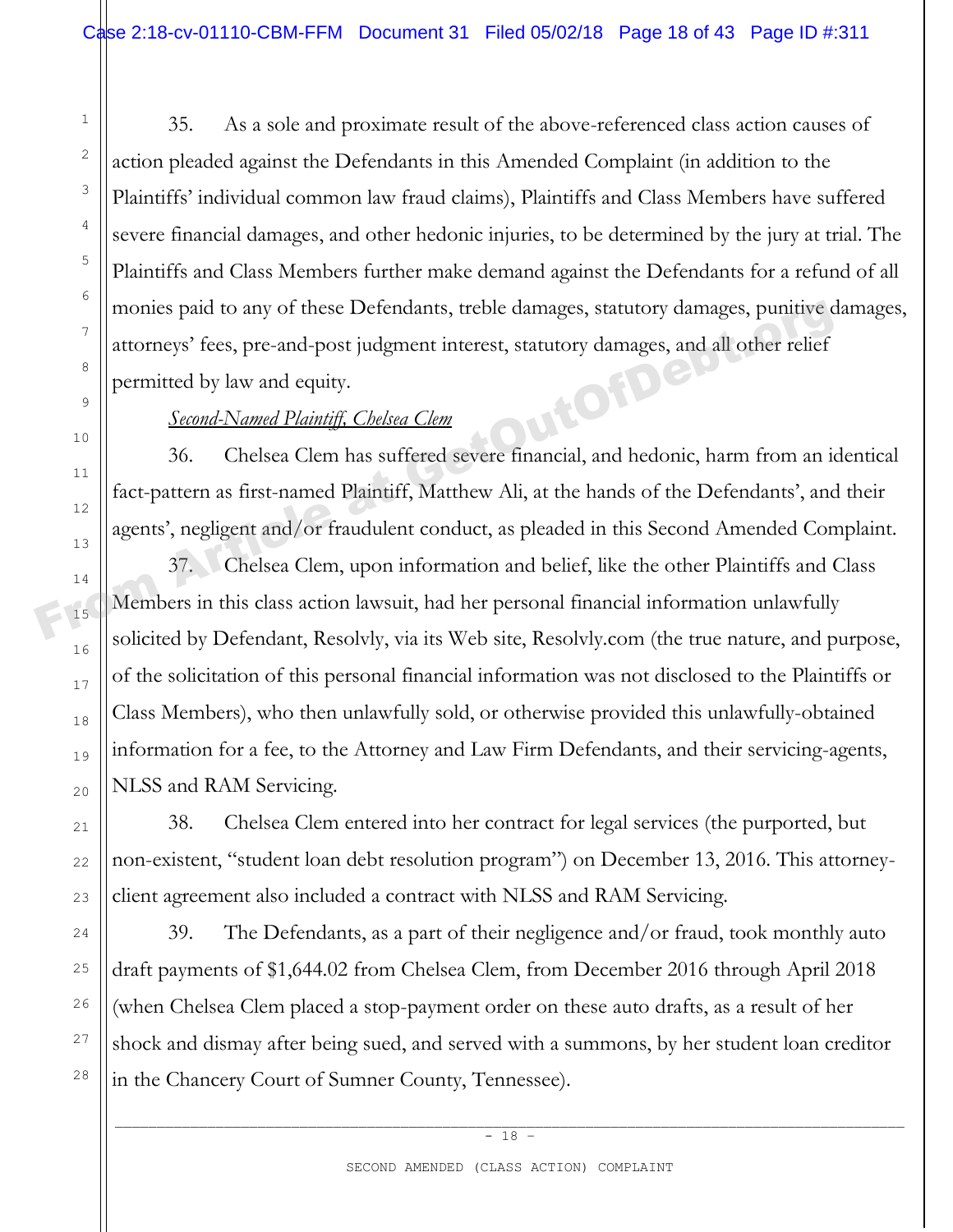### *Third-Named Plaintiff, Candace Costanzo*

40. Candace Costanzo has suffered severe financial, and hedonic, harm from an identical fact-pattern as first-named Plaintiff, Matthew Ali, at the hands of the Defendants', and their agents', negligent and/or fraudulent conduct, as pleaded in this Second Amended Complaint.

41. Candace Costanzo, upon information and belief, like the other Plaintiffs and Class Members in this class action lawsuit, had her personal financial information unlawfully solicited by Defendant, Resolvly, via its Web site, Resolvly.com (the true nature, and purpose, of the solicitation of this personal financial information was not disclosed to the Plaintiffs or Class Members), who then unlawfully sold, or otherwise provided this unlawfully-obtained information for a fee, to the Attorney and Law Firm Defendants, and their servicing-agents, NLSS and RAM Servicing. <sup>14</sup><br>
Class Members in this class action lawsuit, had her personal financial information unla<br>
<sup>8</sup><br>
solicited by Defendant, Resolvly, via its Web site, Resolvly.com (the true nature, and p<br>
of the solicitation of this pers

42. Candace Costanzo entered into her contract for legal services (the purported, but non-existent, "student loan debt resolution program") on November 4, 2015. This attorney-client agreement also included a contract with NLSS and RAM Servicing. Although Kevin Mason and Kevin Mason, P.A., are listed as the attorney and law firm on this attorneyclient contract, Candace Costanzo has been shuffled around between attorneys and law firms – including Chantel Grant and GM Law Firm – and otherwise been harmed by the negligence and/or fraud of all Defendants in this lawsuit, who, collectively, comprise the Enterprise described in this Second Amended Complaint.

43. The Defendants, as a part of their negligence and/or fraud, took monthly auto draft payments of \$383.08 from Candace Costanzo, from November 2015 through December 2017.

44. Although Candace Costanzo has not (yet) been sued by her student loan creditor(s), her credit has been ruined due, exclusively and solely, to the negligence and/or fraud committed by the Defendants, as pleaded in this lawsuit.

\_\_\_\_\_\_\_\_\_\_\_\_\_\_\_\_\_\_\_\_\_\_\_\_\_\_\_\_\_\_\_\_\_\_\_\_\_\_\_\_\_\_\_\_\_\_\_\_\_\_\_\_\_\_\_\_\_\_\_\_\_\_\_\_\_\_\_\_\_\_\_\_\_\_\_\_\_\_\_\_\_\_\_\_\_\_\_\_\_\_\_\_\_\_  $- 19 -$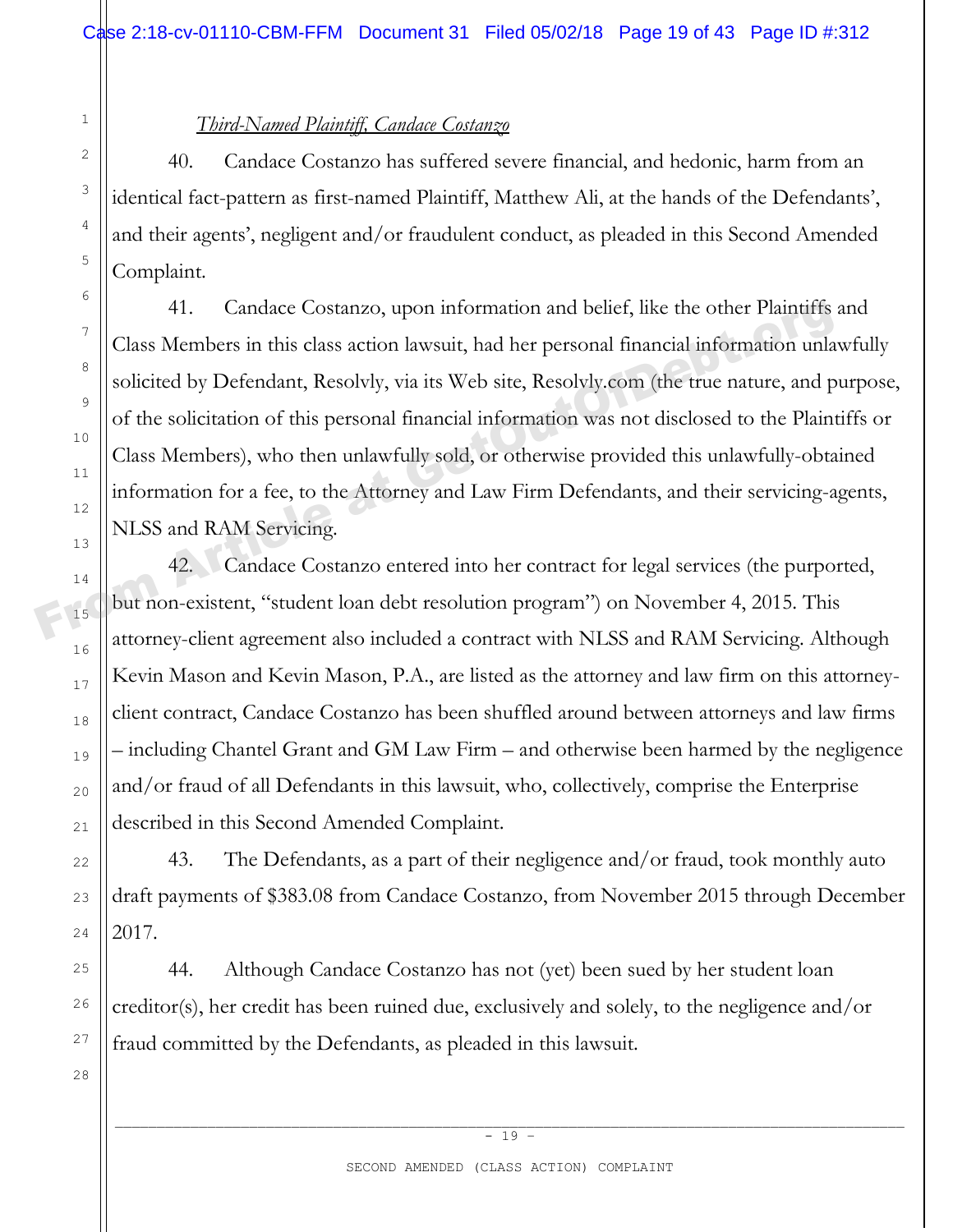#### *Fourth-Named Plaintiff, Rachel Jenista*

45. Rachel Jenista has suffered severe financial, and hedonic, harm from an identical fact-pattern as first-named Plaintiff, Matthew Ali, at the hands of the Defendants', and their agents', negligent and/or fraudulent conduct, as pleaded in this Second Amended Complaint.

46. Rachel Jenista, upon information and belief, like the other Plaintiffs and Class Members in this class action lawsuit, had her personal financial information unlawfully solicited by Defendant, Resolvly, via its Web site, Resolvly.com (the true nature, and purpose, of the solicitation of this personal financial information was not disclosed to the Plaintiffs or Class Members), who then unlawfully sold, or otherwise provided this unlawfully-obtained information for a fee, to the Attorney and Law Firm Defendants, and their servicing-agents, NLSS and RAM Servicing. Members in this class action lawsuit, had her personal financial information unlawfully<br>
solicited by Defendant, Resolvly, via its Web site, Resolvly.com (the true nature, and p<br>
of the solicitation of this personal financ

47. Rachel Jenista entered into her contract for legal services (the purported, but non-existent, "student loan debt resolution program") on or about October 20, 2016. This attorney-client agreement also included a contract with NLSS and RAM Servicing. Although Kevin Mason and Kevin Mason, P.A., are listed as the attorney and law firm on this attorneyclient contract, Candace Costanzo has been shuffled around between attorneys and law firms – including Chantel Grant and GM Law Firm – and otherwise been harmed by the negligence and/or fraud of all Defendants in this lawsuit, who, collectively, comprise the Enterprise described in this Second Amended Complaint.

48. The Defendants, as a part of their negligence and/or fraud, took monthly auto draft payments of \$257.64 from Candace Costanzo, from October 2016 through March 2018.

49. Although Rachel Jenista has not (yet) been sued by her student loan creditor(s), to her knowledge, her credit has been ruined due, exclusively and solely, to the negligence and/or fraud committed by the Defendants, as pleaded in this lawsuit.

1

2

3

4

5

6

7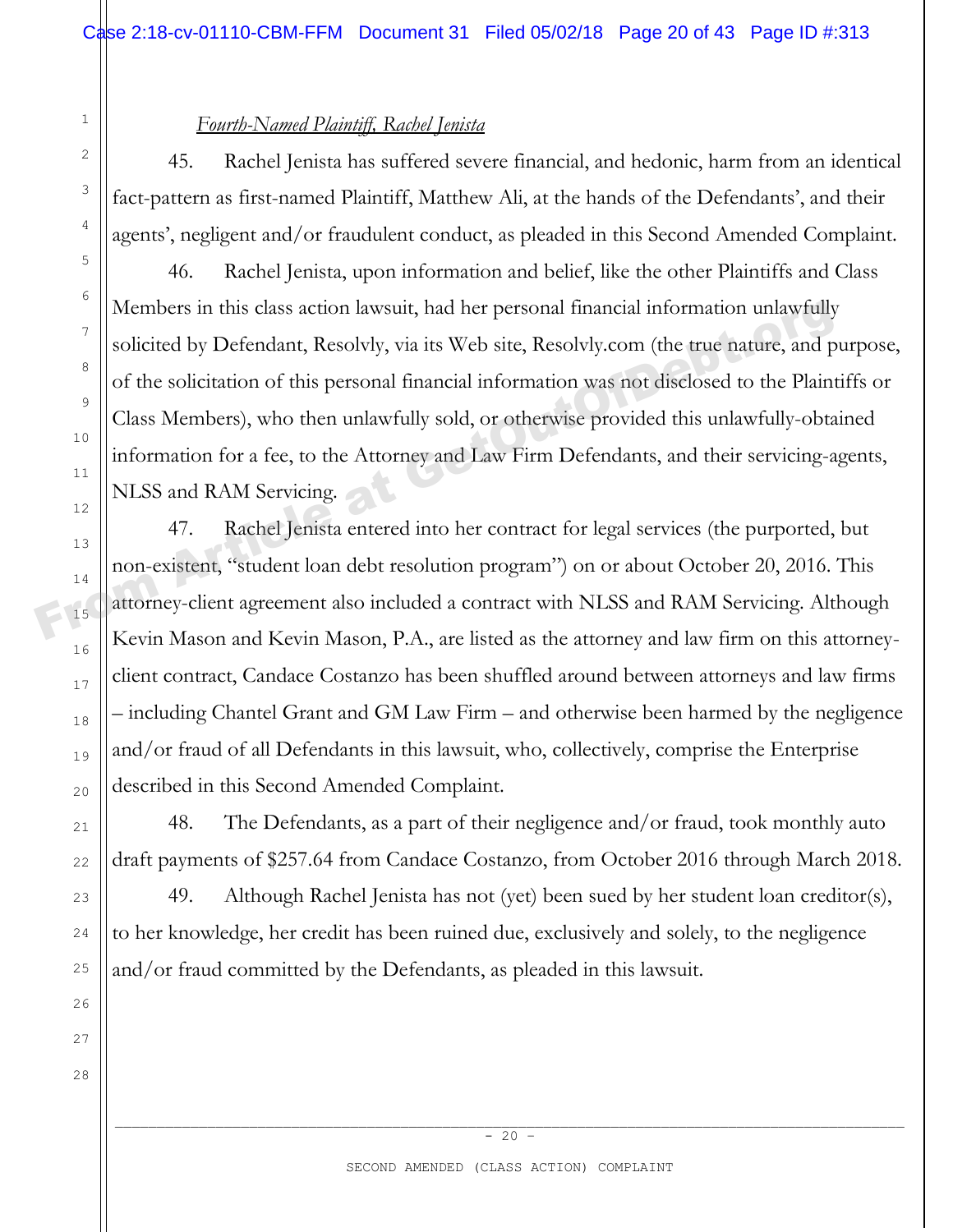### **B. Plaintiffs and Members of the Classes Suffered Harm as a Result of Defendants' Negligent, Unfair, or Improper Practices.**

36. Defendants reaped immense profits at the expense of their clients (victims) through its "private student loan resolution" factory-farm legal malpractice, unlawful-clientreferral (as to Resolvly and NLSS), and account-servicing scheme. While Defendants continued to line their pockets, their clients, like Matthew Ali, Chelsea Clem, Candace Costanzo, Rachel Jenista, and Class Members, were forced to pay for the performance of no legitimate legal services, as promised, and they were further duped into paying these monthly charges, on auto draft, by bi-weekly "follow up" emails from the National Legal Staff Support and RAM Servicing that represented to Plaintiffs and Class Members that their private student loan accounts were up-to-date, not delinquent, not reported as negative accounts on their credit reports with the major credit-reporting bureaus (Equifax, TransUnion, Experian), and that everything in the so-called "settlement program" was going fine. From Article at Guidal Costanzo, Rachel Jenista, and Class Members, were forced to pay for the performance of the performance of the performance of the performance of the performance at a segal services, as promised, and t

37. First-named Plaintiff, Matthew Ali, **who lives on a monthly disability check due to his legal blindness and albinism, paid the Defendants \$254.06 a month, for 34 months – for a total of \$8,638.04 – or 1/3 of his monthly fixed-income, for what amounted to no meaningful legal representation, at all.** 

38. Second-named Plaintiff, Chelsea Clem, **who is currently pregnant and dealing with the trauma of this situation during her pregnancy, paid the Defendants \$1,644.02 a month, for 17 months – for a total of \$27,948.34 – for what amounted to no meaningful legal representation, at all.** 

39. Third-named Plaintiff, Candace Costanzo, **paid the Defendants \$383.08 a month, for 26 months – for a total of \$10,140.78 – for what amounted to no meaningful legal representation, at all.** 

40. Fourth-named Plaintiff, Rachel Jenista, **paid the Defendants \$257.64 a month, for 18 months – for a total of \$4,637.52 – for what amounted to no meaningful legal representation, at all.**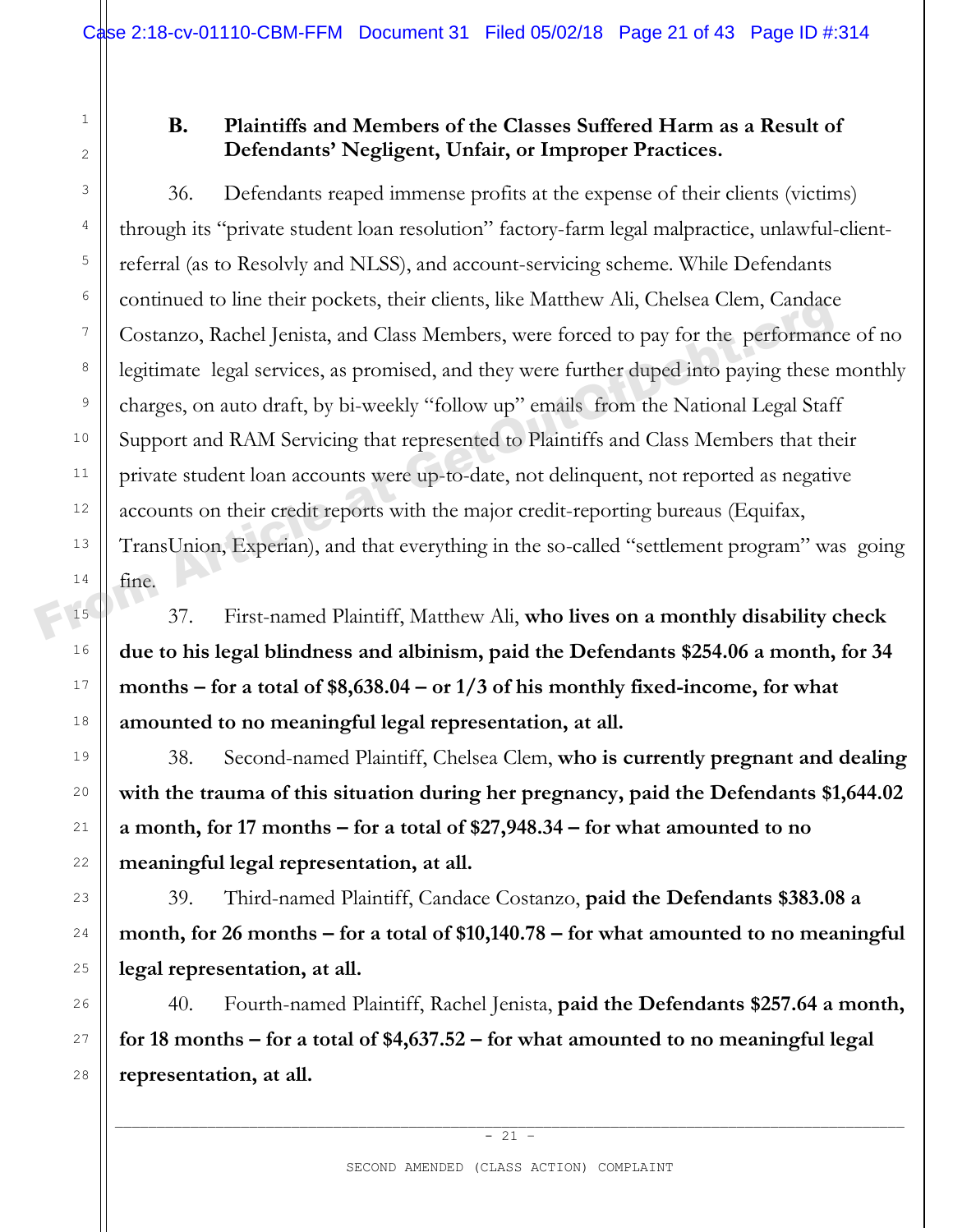41. Class Members suffered injuries typical to those of the Plaintiffs, and these injuries are based upon common questions of fact and law in relation to the claims of Plaintiffs.

42. Shockingly, and proof that the Defendants have performed no meaningful legal services on behalf of Plaintiff, Matthew Ali, and Class Members, is the following fact: the National Collegiate Student Loan Trust 2007-3, a Delaware statutory trust (presumably, the holder or trustee of Matthew Ali's private student loan accounts), sued Matthew Ali for nonpayment of the exact private student loan accounts that the Defendants represented were being handled by them as a part of the so-called "settlement program" (non-existent) that the Defendants have executed with Navient, among other creditors of private student loan debt.

43. It is inconceivable, and it is shocking to the conscience, that Matthew Ali would be sued, without warning, by the National Collegiate Student Loan Trust 2007-3, a Delaware statutory trust, when the Defendants were representing to Matthew Ali that they were taking care of everything related to this private student loans, and that everything with his private student loan accounts was current, up-date-date, and otherwise, "fine". Franconal Conegate Student Loan Trust 2007-5, a Detawate statutory trust (presumable bolder or trustee of Matthew Ali's private student loan accounts hat the Defendants represented vertice at private student loan accounts

44. A copy of the Summons served upon Matthew Ali in the California state court collection action initiated by the National Collegiate Student Loan Trust 2007-3, a Delaware statutory trust, is attached to, and fully incorporated into this Second Amended Complaint, as Exhibit "6".

45. After being sued by the National Collegiate Student Loan Trust, Matthew Ali discovered the injuries caused by the (concerted) negligent, or, in the alternative, fraudulent, conduct of the Defendants.

46. Promptly after making this discovery, on or about early January 2018, Matthew Ali formally canceled his legal services agreement with the Defendants. A copy of the email, with the attached Cancellation Letter, signed by Chantel Grant, on behalf of the Defendants, and dated January 5, 2018, is attached to, and fully incorporated into, this Second Amended Complaint as Collective Exhibit "7".

27 28

1

2

3

4

5

6

7

8

9

10

11

12

13

14

15

16

17

18

19

20

21

22

23

24

25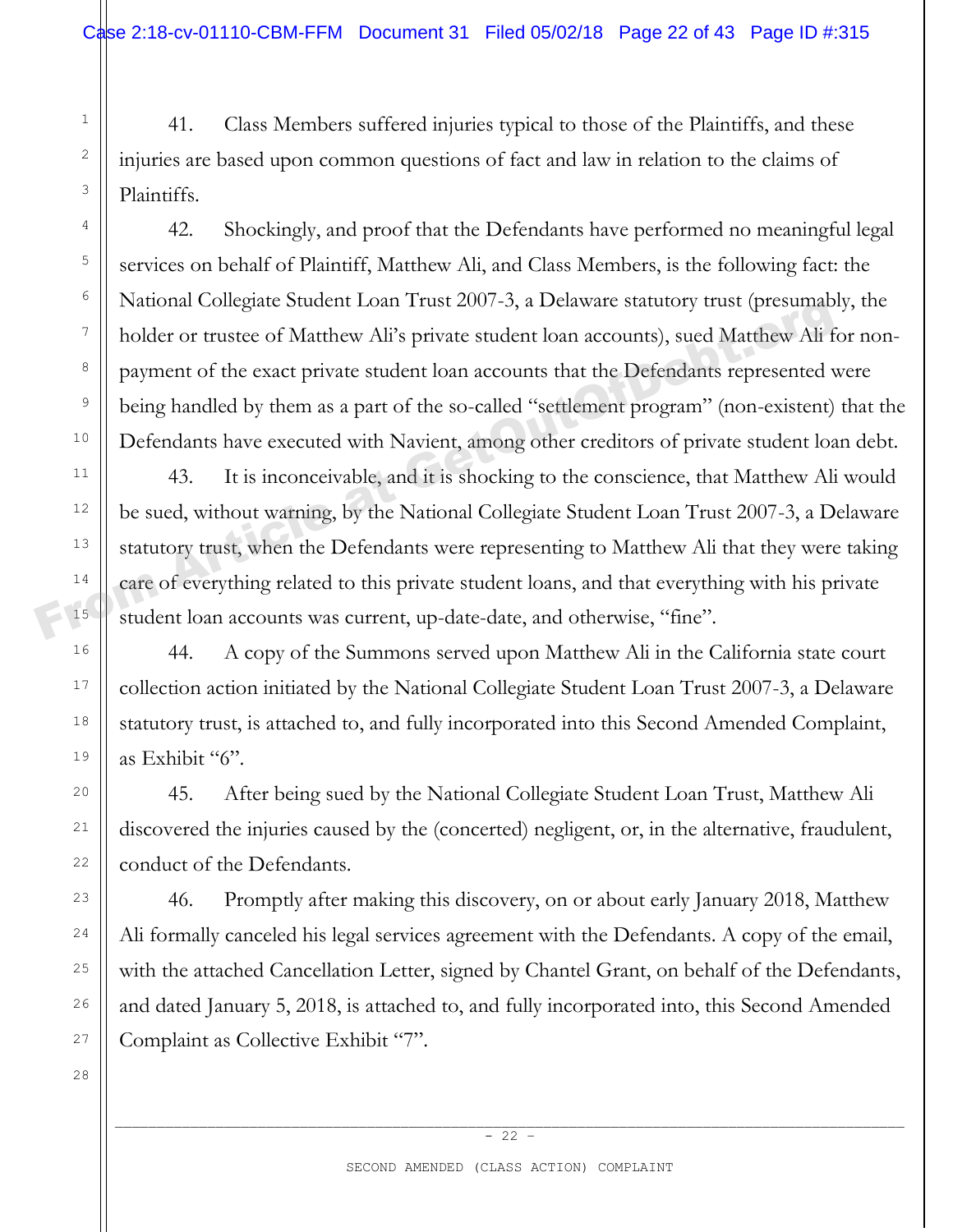47. The Attorney-Client Retention Agreement executed between Chelsea Clem and the Defendants is attached to, and incorporated into, this Second Amended Complaint as Exhibit "8".

48. The Complaint that Chelsea Clem's student loan creditor, SoFi Professional Loan Program Grantor Trust 2016-A, filed against her, as a result of the negligence and/or fraud on the part of the Defendants is attached to, and incorporated into, this Second Amended Complaint as Exhibit "9".

49. A Florida Bar Ethics Bulletin, depicting one of the ethical violations under the Florida Bar rules that the Attorney and Law Firm Defendants have committed (along with violations of the duties of competence, communication, candor, and client control of the representation) against the Plaintiffs and Class Members – the charging of unreasonable attorneys' fees – is attached to, and incorporated into, this Second Amended Complaint as Exhibit "10". Fraud of the part of the Detendants is attached to, and incorporated into, this second<br>
Amended Complaint as Exhibit "9".<br>
49. A Florida Bar Ethics Bulletin, depicting one of the ethical violations und<br>
Florida Bar rules t

50. The Attorney-Client Retention Agreement executed between Candace Costanzo and the Defendants is attached to, and incorporated into, this Second Amended Complaint as Exhibit "11".

51. The Welcome Packet provided by the Defendants to Candace Costanzo – identical to the Welcome Packet provided to the other Plaintiffs and Class Members – is attached to, and incorporated into, this Second Amended Complaint as Exhibit "12".

52. The Account-Servicing Agreement executed between Candace Costanzo and RAM Servicing and NLSS is attached to, and incorporated into, this Second Amended Complaint as Exhibit "13".

53. The "Program Overview" provided by the Defendants to Candace Costanzo – identical to the "Program Overview" provided to the other Plaintiffs and Class Members – is attached to, and incorporated into, this Second Amended Complaint as Exhibit "14".

54. A narrative, illustrative (but not exhaustive) account of the relevant events giving rise to Candace Costanzo's legal claims, written by Candace Costanzo, is attached to, and incorporated into this Second Amended Complaint as Exhibit "15".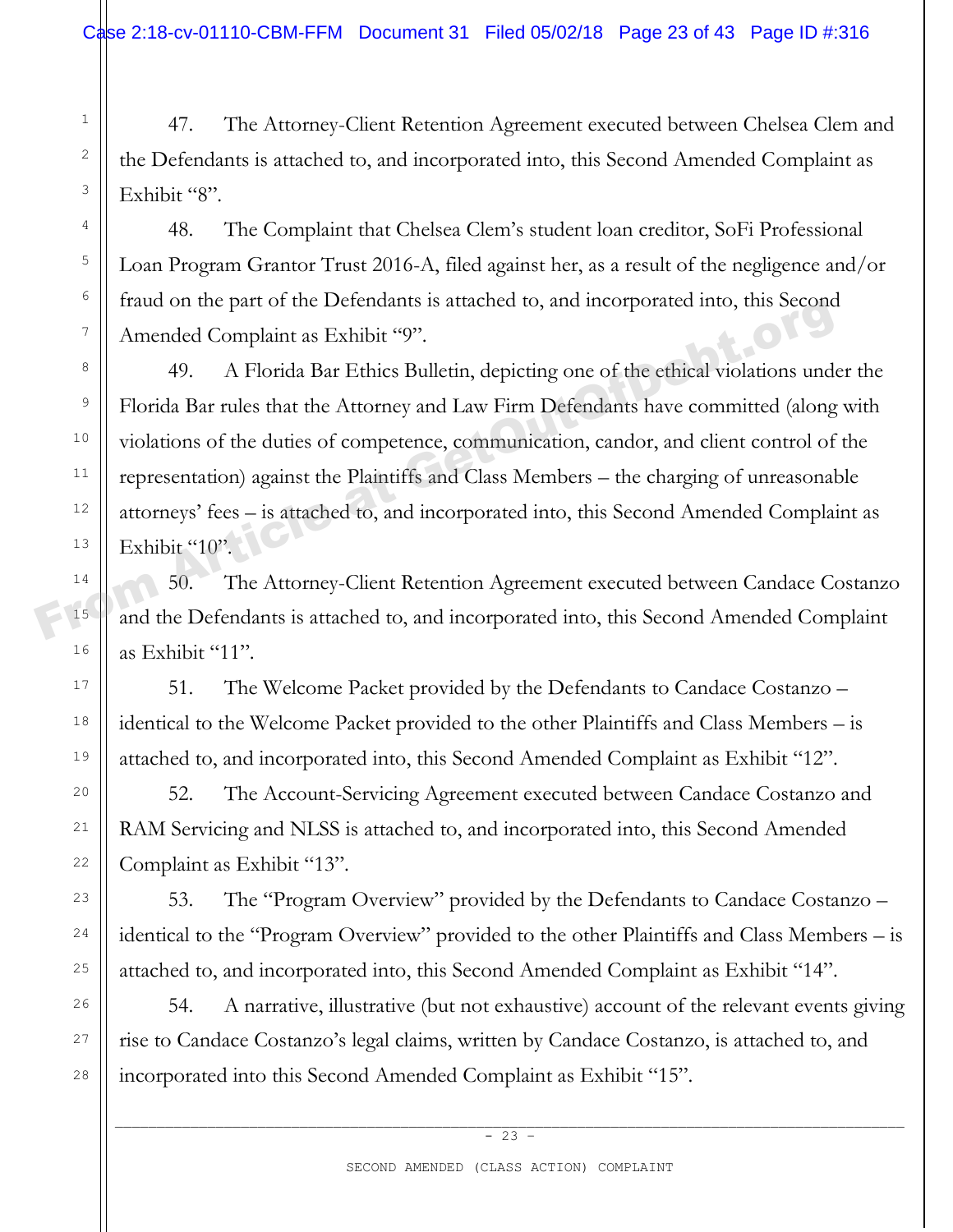55. The Power of Attorney Agreement executed between fourth-named Plaintiff, Rachel Jenista, and the Defendants is attached to, and incorporated into, this Second Amended Complaint as Exhibit "16".

56. A narrative, illustrative (but not exhaustive) account of the relevant events giving rise to Rachel Jenista's legal claims, written by Rachel Jenista, is attached to, and incorporated into this Second Amended Complaint as Exhibit "17".

**V. TOLLING** 

1

2

3

4

5

6

7

8

9

10

11

12

13

14

15

16

17

18

19

20

21

22

23

24

25

26

27

28

57. Plaintiffs and members of the Classes had no way of knowing the true nature and extent of Defendants' legal-malpractice scheme necessary to prosecute their claims. As demonstrated by the Exhibits to this Second Amended Complaint, and the pleaded within it, the Defendants were intent on hiding their behavior from their clients and regulators (like the state Bar Associations, the CFPB, and state attorneys generals offices, etc.). From American Complaint as Extributed 17.<br>
From Article at Geology and members of the Classes had no way of knowing the true name of S7. Plaintiffs and members of the Classes had no way of knowing the true name of the Cefe

58. Defendants were under a continuous duty to disclose to Plaintiffs and members of the Classes the true character, quality, and nature of the legal representation that they were providing.

59. Defendants knowingly and actively concealed their legal-malpractice scheme, and Plaintiffs and members of the Classes reasonably relied upon Defendants' knowing and active concealment. Plaintiffs and members of the Classes thus had no way of knowing the true character, quality and nature of the legal representation for which they have been, and continue to be, charged.

60. Accordingly, the applicable statutes of limitations have been tolled by operation of the discovery rule and Defendants' concealment with respect to all claims pleaded in this Amended Complaint, and Defendants are estopped from relying on any statutes of limitations in defense of this action. Further, Defendants' conduct, as directed by Kevin Mason, Stuart Goldberg, and Chantel Grant, was part of a continuing, systematic practice, with the last act in the legal-malpractice scheme taking place within the applicable statute of limitations. As such, the Defendants are liable for all acts undertaken as part of the scheme as continuing violations.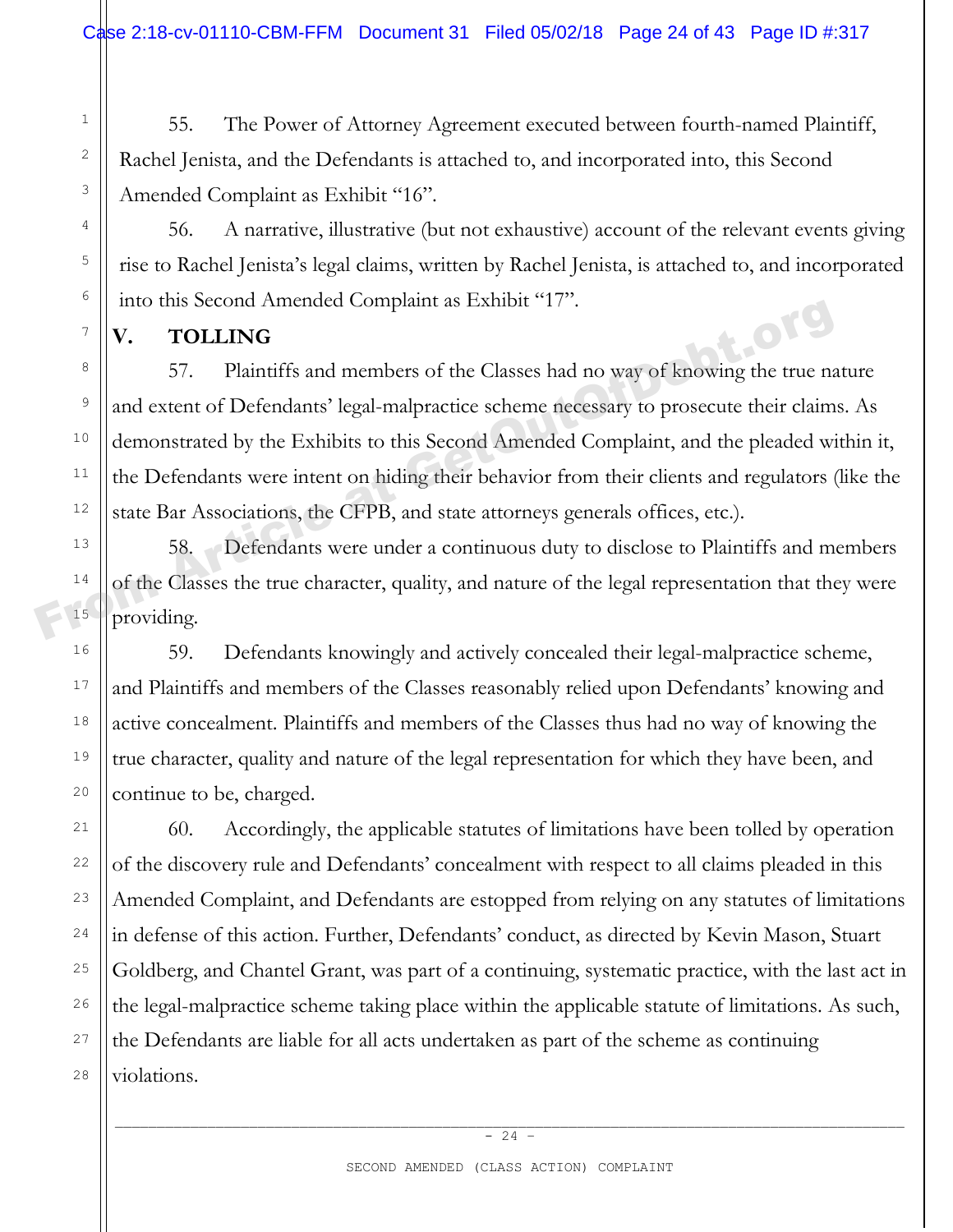1

2

3

4

5

6

7

8

9

10

11

12

13

14

15

16

17

18

19

20

21

22

 $23$ 

24

25

26

27

28

# **VI. CLASS ACTION ALLEGATIONS**

48. Plaintiffs bring this lawsuit as a class action on behalf of themselves, individually, and all others similarly situated as members of the proposed Classes pursuant to Federal Rules of Civil Procedure 23(a) and 23(b)(3). This action satisfies the numerosity, commonality, typicality, adequacy, predominance, and superiority requirements of those provisions.

49. The Classes, and sub-classes, that the Plaintiffs seek to certify, with them as the Class Representative(s), are defined as follows:

**Nationwide Classes (seven):** All individuals in the United States who have suffered financial loss at the hands of Defendants, Kevin Mason, P.A., GM Law Firm, LLC, Kevin P. Mason, esq., individually, Chantel L. Grant, esq., individually, or K. Stuart Goldberg, individually, NLSS, RAM Servicing, and Resolvly (the "Defendants"), due to those attorneys', and their law firms', and their agents': (1) legal malpractice; (2) breaches of contract; (3) breaches of fiduciary duties; (4) breaches of the duty of good faith and fair dealing), (5) violations of the Racketeering Influenced and Corrupt Organizations Act; (6) violations of the federal Credit Repair Organizations Act (15 U.S.C. § 1679); (6) violations of the federal Telephone Consumer Protection Act, 47 U.S.C. § 227; and (7) conversion of the payments taken by the Defendants via auto draft of class members bank accounts, over the Class Period. Frowisions.<br>
49. The Classes, and sub-classes, that the Plaintiffs seek to certify, with them<br>
<sup>8</sup><br>
Class Representative(s), are defined as follows:<br> **Nationwide Classes (seven):** All individuals in the United States who h

> **California Sub-Classes of Proposed Nationwide Classes:** All residents of California who are members of one, or more, of the seven proposed nationwide classes, defined above, explicitly.

> **Tennessee Sub-Classes of Proposed Nationwide Classes:** All residents of Tennessee who are members of one, or more, of the seven proposed nationwide classes, defined above, explicitly.

**Florida Sub-Classes of Proposed Nationwide Classes:** All residents of Florida who are members of one, or more, of the seven proposed nationwide classes, defined above, explicitly.

**Pennsylvania Sub-Classes of Proposed Nationwide Classes:** All residents of Pennsylvania who are members of one, or more, of the seven proposed nationwide classes, defined above, explicitly.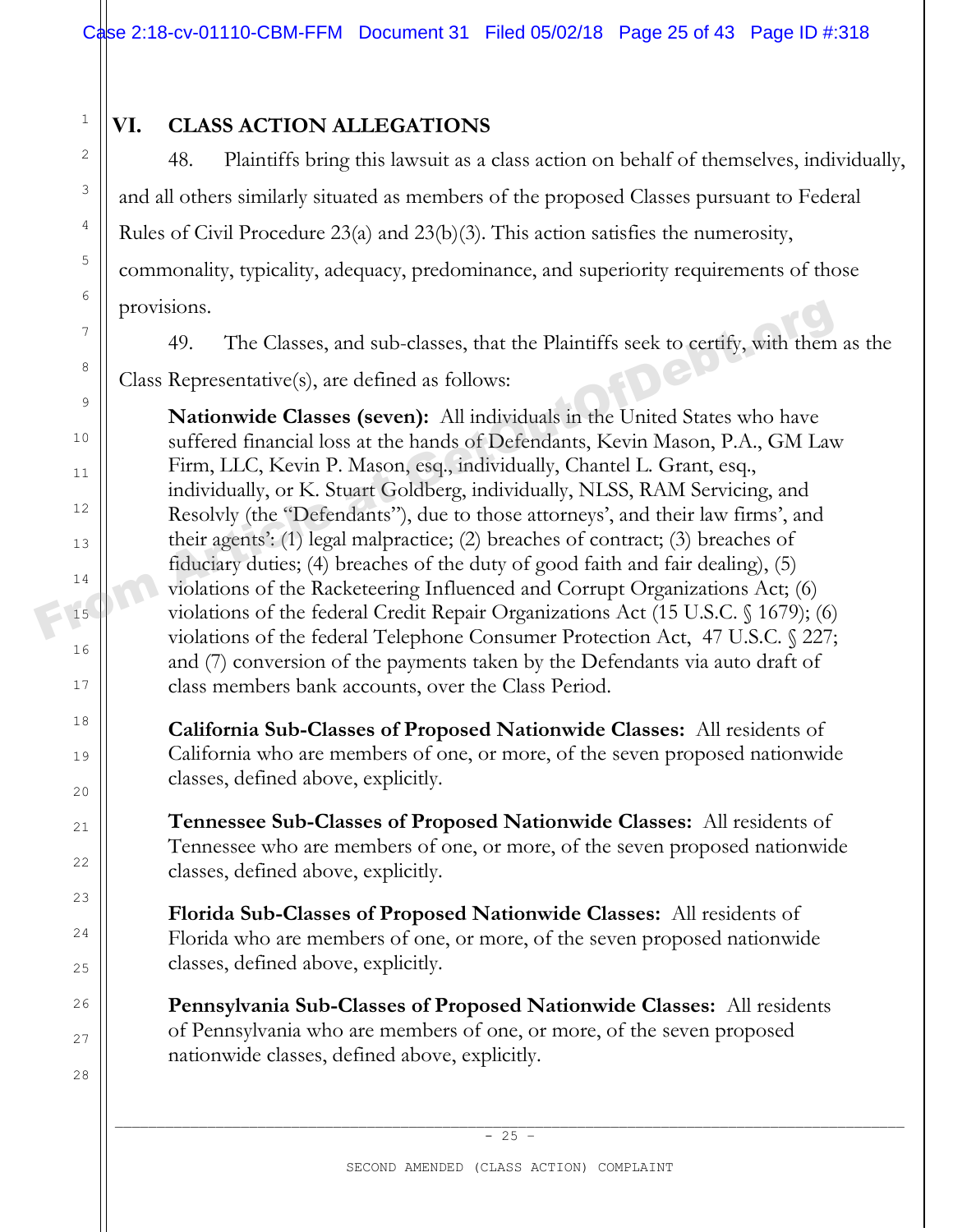**First California-Only Class:** All residents of California who has suffered financial loss at the hands of the Defendants, or their RICO Enterprise, in violation of California Business & Professions Code § 17200, *et seq*.

**Second California-Only Class:** All residents of California who has suffered financial loss at the hands of the Defendants, or their RICO Enterprise, in violation of the California Credit Services Act, Cal. Civ. Code § 1789.10, *et seq*.

50. Excluded from the proposed Class and Sub-Classes are Defendants, as well as their agents, officers, and directors, and their families, as well as its parent companies, subsidiaries, and affiliates. Any judicial officer assigned to this case is also excluded. Plaintiffs reserve the right to revise the definition of the Class and Sub-Classes based upon subsequently discovered information. <sup>50</sup>. Excluded from the proposed Class and Sub-Classes are Defendants, as well their agents, officers, and directors, and their families, as well as its parent companies, subsidiaries, and affiliates. Any judicial officer

51. This action is brought and may be properly maintained as a class action under Federal Rules of Civil Procedure 23(a) and 23(b)(3).

52. The Classes are so numerous that joinder of all members is impracticable. Plaintiffs believe that there are thousands of proposed members of the Classes throughout the United States.

53. Common questions of law and fact exist as to all members of the Classes and predominate over any issues solely affecting individual members of the Classes.

54. Plaintiffs' claims are typical of the claims of the Classes. As pleaded in this Second Amended Complaint, Plaintiffs and members of the Classes all sustained damages arising out of the same course of negligent, or unlawful, conduct by Defendants and their RICO Enterprise.

55. Plaintiffs are willing and prepared to serve the Classes in a representative capacity with all of the obligations and duties material to doing so. Plaintiffs will fairly and adequately protect the interests of the Classes and have no interests adverse to, or which conflict with, the interests of the other members of the Classes.

56. Plaintiffs' interests are co-extensive with, and not antagonistic to, those of the absent members of the Classes. Plaintiffs will undertake to represent and protect the interests of the absent members of the Classes.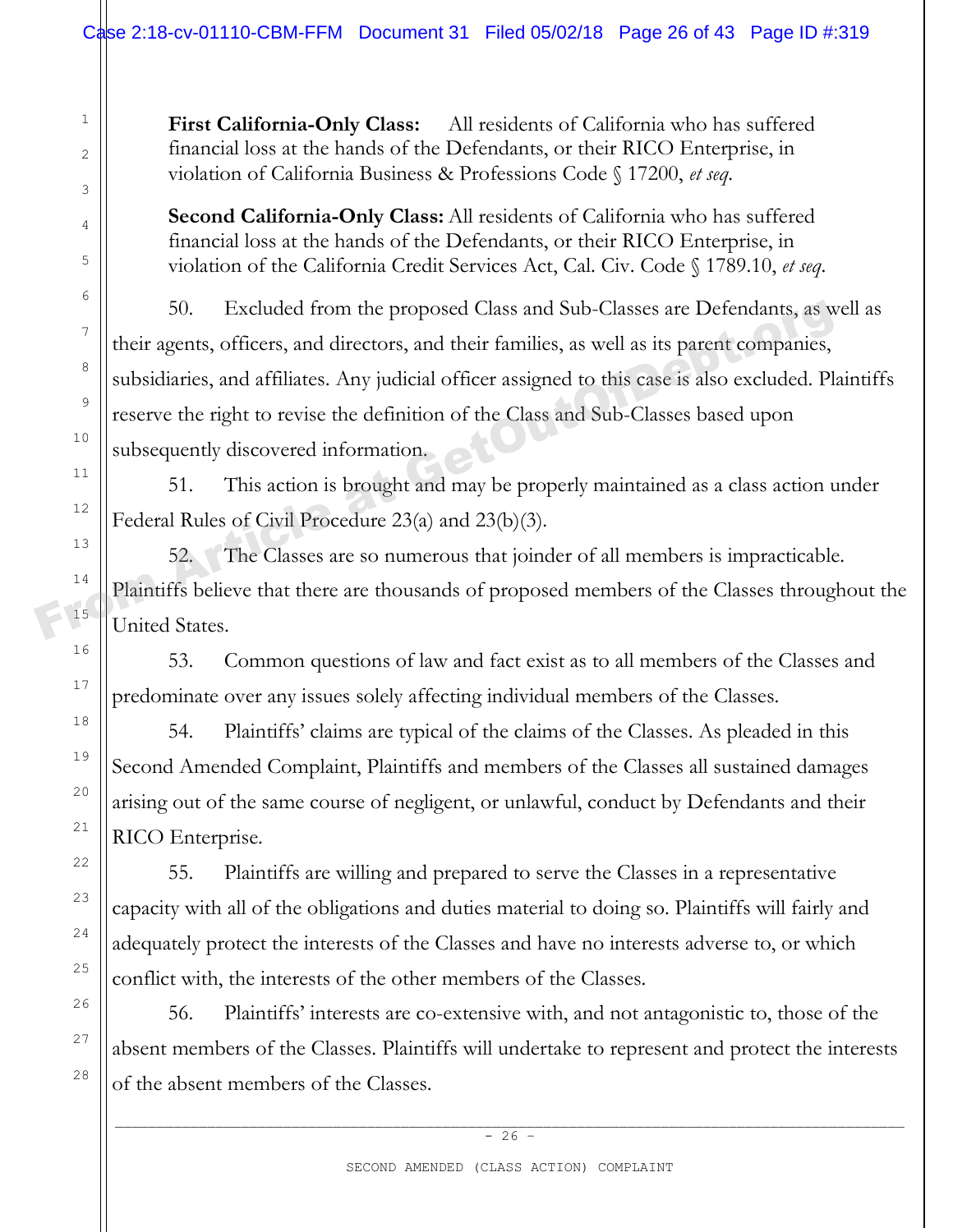57. Plaintiffs have engaged the services of the undersigned counsel. Counsel are experienced in complex litigation, especially involving student loan fraud, and they will adequately prosecute this action; and they will assert and protect the rights of, and otherwise represent, Plaintiffs and the absent members of the Classes.

58. A class action is superior to all other available methods for the fair and efficient adjudication of this controversy. Plaintiffs know of no difficulty to be encountered in the management of this litigation that would preclude its maintenance as a class action.

59. Class action status is warranted under Rule 23(b)(3) because questions of law or fact common to the members of the Classes predominate over any questions affecting only individual members, and a class action is superior to other available methods for the fair and efficient adjudication of this controversy.

60. The interest of members of the Classes in individually controlling the prosecution of separate actions is theoretical, and not practical. Prosecution of the action through multiple representatives (beyond the four named-Plaintiffs) would be objectionable, and Plaintiffs anticipate no difficulty in the management of this matter as a class action. From Article at GetTina at Southern at the Mass School of the Same School of the Same School of the Mass School of the Classes predominate over any questions of fact common to the members of the Classes predominate over an

# **VII. CLAIMS**

1

2

3

4

5

6

7

8

9

10

11

12

13

14

15

16

17

18

19

20

21

22

23

24

25

26

27

28

# **FIRST CLAIM**

# **VIOLATION OF THE RACKETEER INFLUENCED AND CORRUPT ORGANIZATIONS ACT, 18 U.S.C. § 1962(C) ON BEHALF OF THE NATIONWIDE CLASS AND THE SUB-CLASSES AGAINST ALL DEFENDANTS**

61. Plaintiffs hereby incorporate by reference the preceding paragraphs as if they were fully set forth herein.

62. Plaintiffs, each member of the Classes, and Defendants are "persons," as that term is defined in 18 U.S.C. §§ 1961(3) and 1962(c).

**A. Enterprise** 

63. For purposes of this claim, the RICO "enterprise" is an association-in-fact, as the term is defined in 18 U.S.C. §§ 1961(4) and 1962(c), consisting of Kevin Mason, Chantel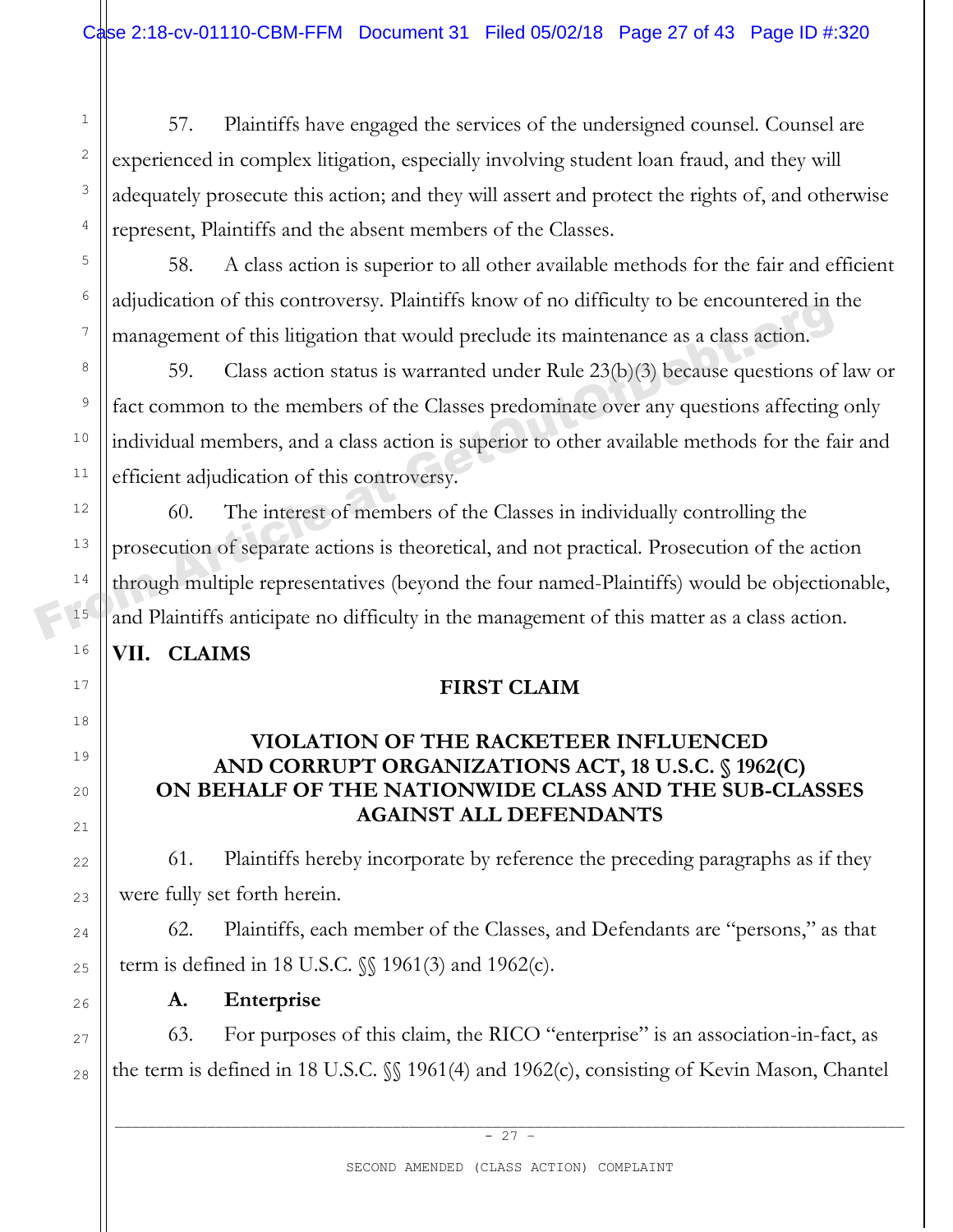3 5 Grant, Kevin Mason, P.A., GM Law Firm, PLLC, Stuart Goldberg, National Legal Staffing Support, RAM Servicing, and Resolvly, and Non-Parties Affiliated with the RICO Enterprise identified above, including their respective officers, directors, employees, agents and direct and indirect subsidiaries (the "Enterprise"). The Enterprise is separate and distinct from the persons that constitute the Enterprise.

64. The Enterprise was primarily managed by Kevin Mason and Chantel Grant, and the other members, named above.

65. The companies and individuals that constitute the Enterprise were associated for the common purpose of defrauding their clients by charging them for legal services, and related account service and client-referral fees, that were not performed as a part of a "settlement agreement" with the private student loan companies that, upon information and belief, does not exist. The other members, named above.<br>
<sup>04.</sup> The Enterprise was primarily inanaged by Nevill Mason and Chanter Grandel Correlation of the other members, named above.<br>
<sup>8</sup><br>
<sup>10</sup> detecommon purpose of defrauding their clients by c

66. At all relevant times, the Enterprise was engaged in and its activities affected interstate commerce. The proceeds of the Enterprise were distributed to its participants.

67. The Enterprise has operated from at least January 2010 and its operation is ongoing. The Enterprise has an ascertainable structure separate and apart from the pattern of racketeering activity in which the participants engage.

1

2

4

6

7

8

9

10

11

12

13

14

15

16

17

18

19

20

21

22

23

24

25

26

27

### **B. The Pattern of Racketeering Activity**

68. At all relevant times, in violation of 18 U.S.C. § 1962(c), Kevin Mason, Stuart Goldberg, and Chantel Grant, conducted the affairs of the Enterprise through a pattern of racketeering activity as defined in RICO, 18 U.S.C. § 1961(5) by virtue of the conduct described in this Amended Complaint. Kevin Mason and Chantel Grant have conducted the affairs of the Enterprise and participated in the operation and management of the Enterprise, as described through this Second Amended Complaint. National Legal Staffing Support, RAM Servicing, and Resolvly, are involved in this RICO Enterprise, and they are profiting from the Enterprise, but it is believed that attorneys, Kevin Mason, Chantel Grant, and Stuart Goldberg are the managers of this Enterprise.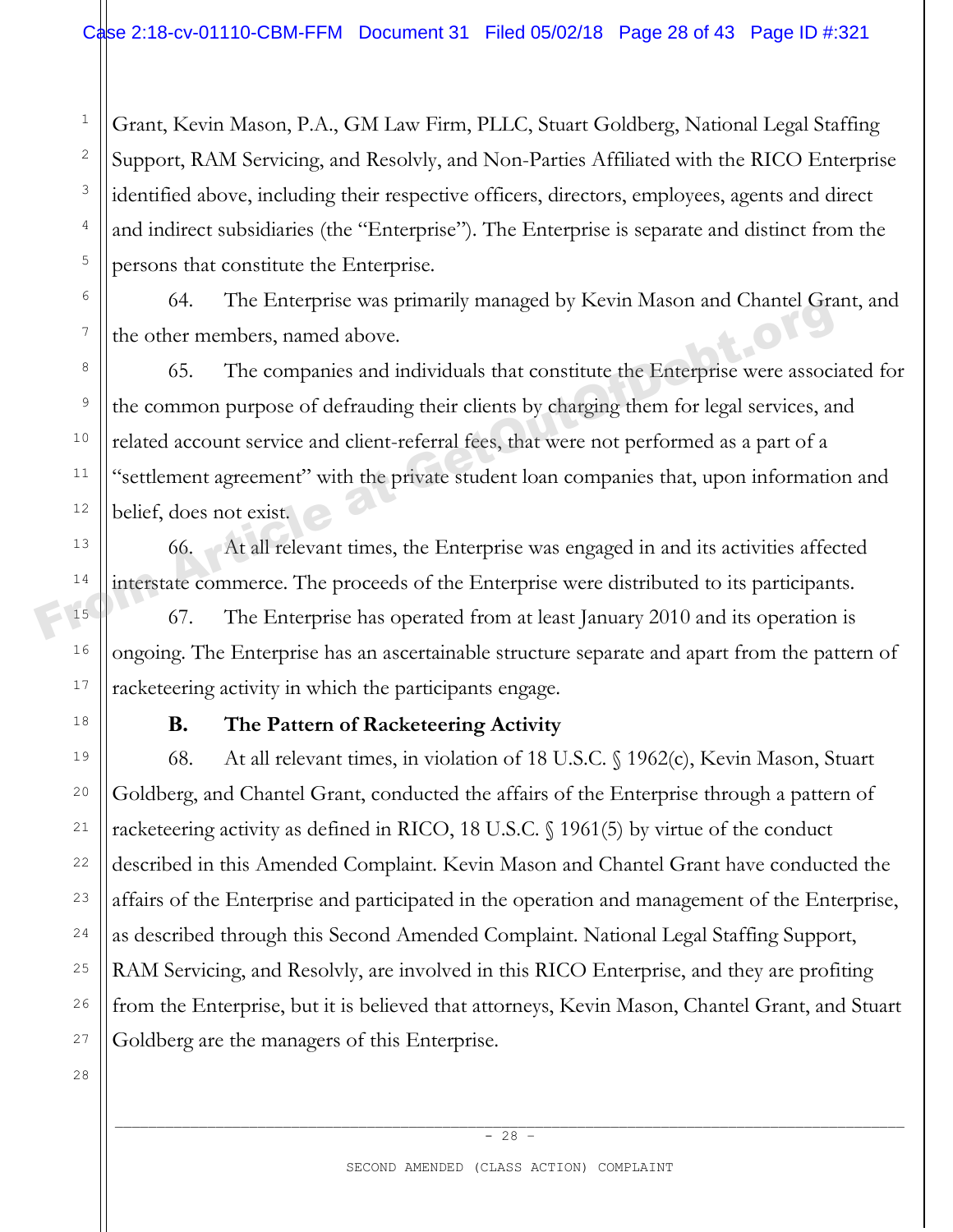### **C. The Predicate Acts of Mail and Wire Fraud**

69. The pattern of racketeering activity consisted of mail and/or wire fraud in violation of 18 U.S.C. §§ 1341 and 1343. Specifically, Kevin Mason, Chantel Grant, Stuart Goldberg, NLSS, RAM Servicing, and Resolvly, engaged in an intentional scheme or artifice to defraud their clients into setting up monthly auto draft payments under the false, or negligent, premise that the Defendants would forward these monthly payments received from their clients, in trust, to their clients' private student loan creditors. This never happened. Upon information and belief, the Defendants simply pocketed these payments and otherwise converted them for their own, personal gain. From Article at the Defendants would forward these informally payments received<br>their clients, in trust, to their clients' private student loan creditors. This never happen<br>a<br>point information and belief, the Defendants si

70. The false statement and omissions, and mail and/or wire communications were made by the Defendants in furtherance of the scheme constituted predicate acts of mail and/or wire fraud.

71. It was reasonably foreseeable to the Defendants that the mails and/or wires would be used in furtherance of the scheme, and the mails and/or wires were in fact used to further and execute the scheme.

72. The nature and pervasiveness of the Enterprise necessarily entailed frequent wire and/or mail transmissions. The precise dates of such transmissions cannot be alleged without access to the books and records of the Defendants. Nevertheless, Plaintiffs can allege such transmissions generally.

73. For the purpose of furthering and executing the scheme, the Defendants regularly transmitted and caused to be transmitted by means of wire communication in interstate commerce writings, electronic data and funds, and also regularly caused matters and things to be placed in post offices or authorized depositories, or deposited or caused to be deposited matters or things to be sent or delivered by private or commercial interstate carrier.

74. These communications contained both affirmative misrepresentations about the nature of the charges, and were also intended to deceive Plaintiffs and class members into believing that the monthly charges assessed to their bank accounts were legitimate.

28

1

2

3

4

5

6

7

8

9

10

11

12

13

14

15

16

17

18

19

20

21

22

23

24

25

26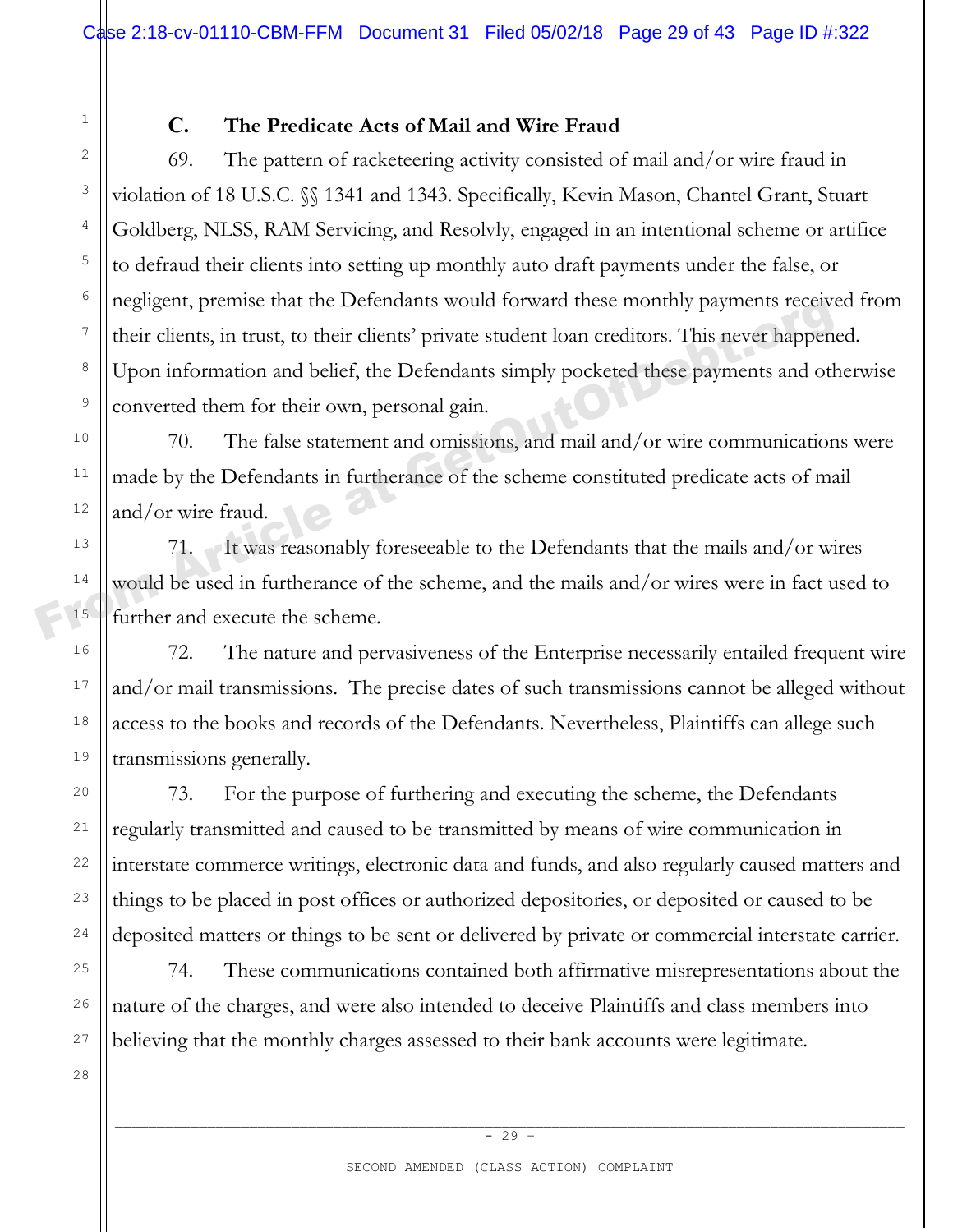75. These are only examples of certain instances of the pattern of racketeering activity consisting of mail and/or wire fraud violations engaged in by the Defendants. Each electronic and/or postal transmission was incident to an essential part of the scheme. As detailed above, the Defendants engaged in similar activities with respect to each member of the Classes.

76. Each such electronic and/or postal transmission was incident to an essential part of the scheme.

77. Additionally, each such electronic and/or postal transmission constituted a predicate act of wire and/or mail fraud in that each transmission furthered and executed the scheme to defraud the Defendant's clients.

78. The predicate acts of mail and wire fraud constitute a pattern of racketeering activity as defined in 18 U.S.C. § 1961(5). The predicate acts were not isolated events, but related acts aimed at the common purpose and goal of defrauding the Defendants' clients to pay, monthly, for legal services that did not exist (as a part of a "settlement program" that also does not exist) solely in order for the Defendants to reap illicit profits. From Article at Scheme Controllers and Scheme Article at Get of the scheme.<br>
The Article and Article and Article and Article and Scheme to defraud the Defendant's clients.<br>
The predicate act of wire and/or mail fraud in th

79. All Defendants participated in the predicate acts. These activities amounted to a common course of conduct, with similar pattern and purpose, intended to deceive borrowers.

1

2

3

4

5

6

7

8

9

10

11

12

13

14

15

16

17

18

19

20

21

22

23

24

25

26

27

28

# **D. Injury to Plaintiffs and the Classes**

80. As a direct and proximate result of violations of 18 U.S.C. § 1962(c) by Defendants, Plaintiffs and the Classes have been injured in their business or property within the meaning of 18 U.S.C. § 1964(c). Plaintiffs and the Classes paid and/or were charged for unlawful, monthly auto draft charges to their bank accounts by reason, and as a direct, proximate and foreseeable result, of the scheme alleged.

81. Plaintiffs and the Classes were also charged overdraft fees, and other amounts, after the Defendants deducted the unlawful amounts from Plaintiffs' accounts, and/or otherwise assessed charges that they were not entitled to collect.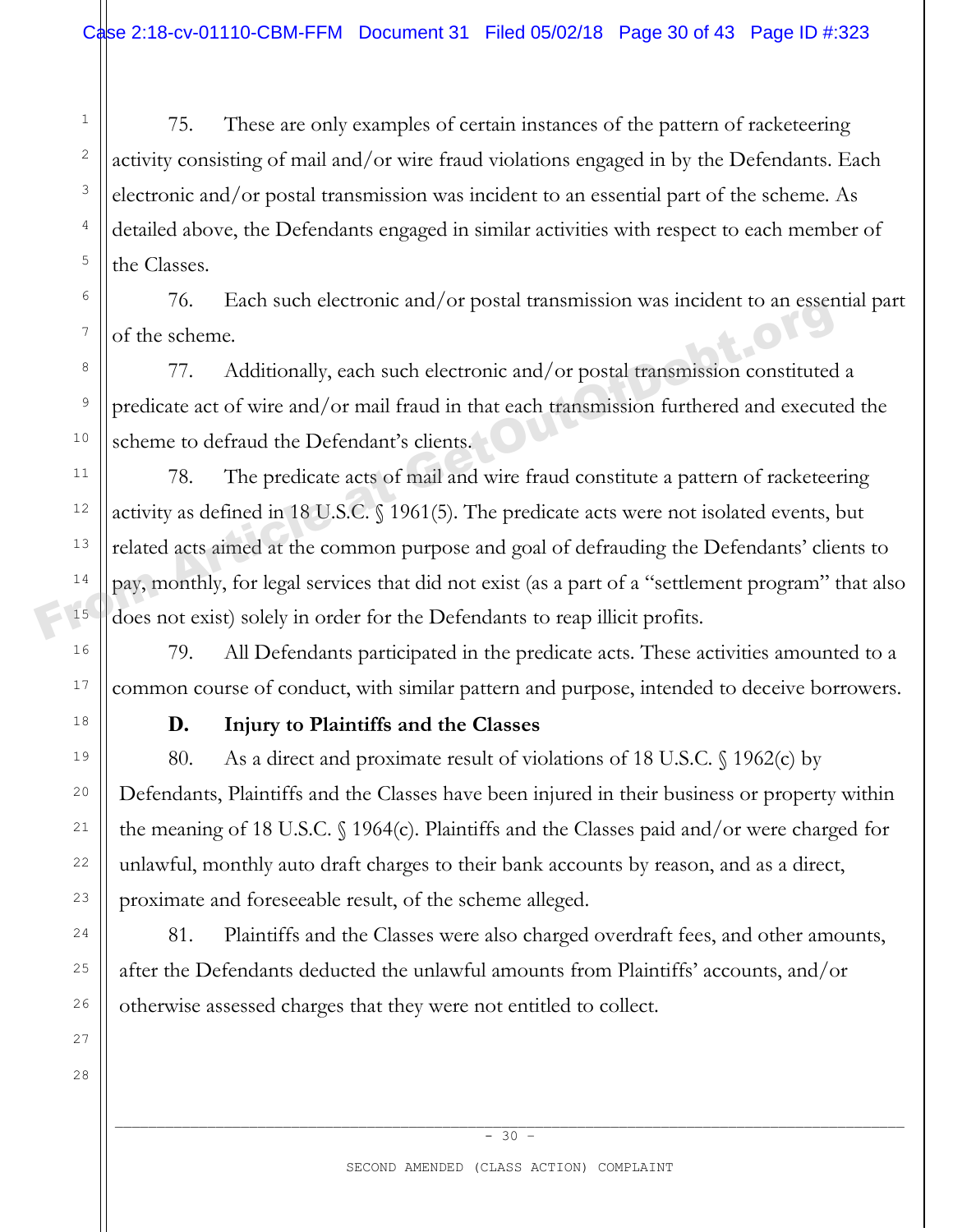1

2

3

4

5

6

7

8

9

10

11

12

13

14

15

16

17

18

19

 $20$ 

21

22

23

24

25

26

27

28

82. Under the provisions of 18 U.S.C. § 1964(c), all Defendants are jointly and severally liable to Plaintiffs and the Classes for three times the damages sustained, plus the costs of bringing this suit, including reasonable attorneys' fees.

#### **SECOND CLAIM**

# **VIOLATION OF CALIFORNIA'S UNFAIR COMPETITION LAW CAL. BUS. & PROF. CODE § 17200, ET SEQ.**

83. Plaintiff, Matthew Ali, incorporates by reference the preceding paragraphs as if they were fully set forth herein.

84. Plaintiff Ali brings his § 17200 claim on behalf of himself and the Second California Sub-Class, as defined in this Second Amended Complaint, above.

85. Defendants were required to adhere to the requirements of California's Unfair Competition Law, Cal. Bus. & Prof. Code § 17200 et seq. ("the UCL"), when conducting business with Plaintiff Ali and members of the Second California Sub-Class. From Basic Collisions and if relevant, the UCL also reaches claims made by out-of-state<br>
From Article at GetOutor at GetOutor at GetOutor at GetOutor at GetOutor at GetOutor at The Second Article and the Second California

86. Further, and if relevant, the UCL also reaches claims made by out-of-state residents harmed by unlawful conduct occurring inside California.

87. The UCL prohibits any "unlawful" business act or practice. Defendants have violated the UCL's prohibition against engaging in unlawful acts or practices by violating the Racketeer Influenced and Corrupt Organizations Act, 18 U.S.C. § 1962, and the common law torts of conversion and fraud.

88. Plaintiff Ali reserves the right to allege other violations of law that constitute other unlawful business acts or practices.

89. The UCL also prohibits any "unfair" business act or practice. As detailed in the preceding paragraphs, Defendants engaged in unfair business acts or practices as a central element to their "private student loan resolution" scheme.

90. Defendants systematically engaged in these unfair and unlawful business practices to the detriment of Plaintiff Ali and other members of the Classes.

91. The harm caused by these business practices vastly outweighs any legitimate business utility they could possibly have.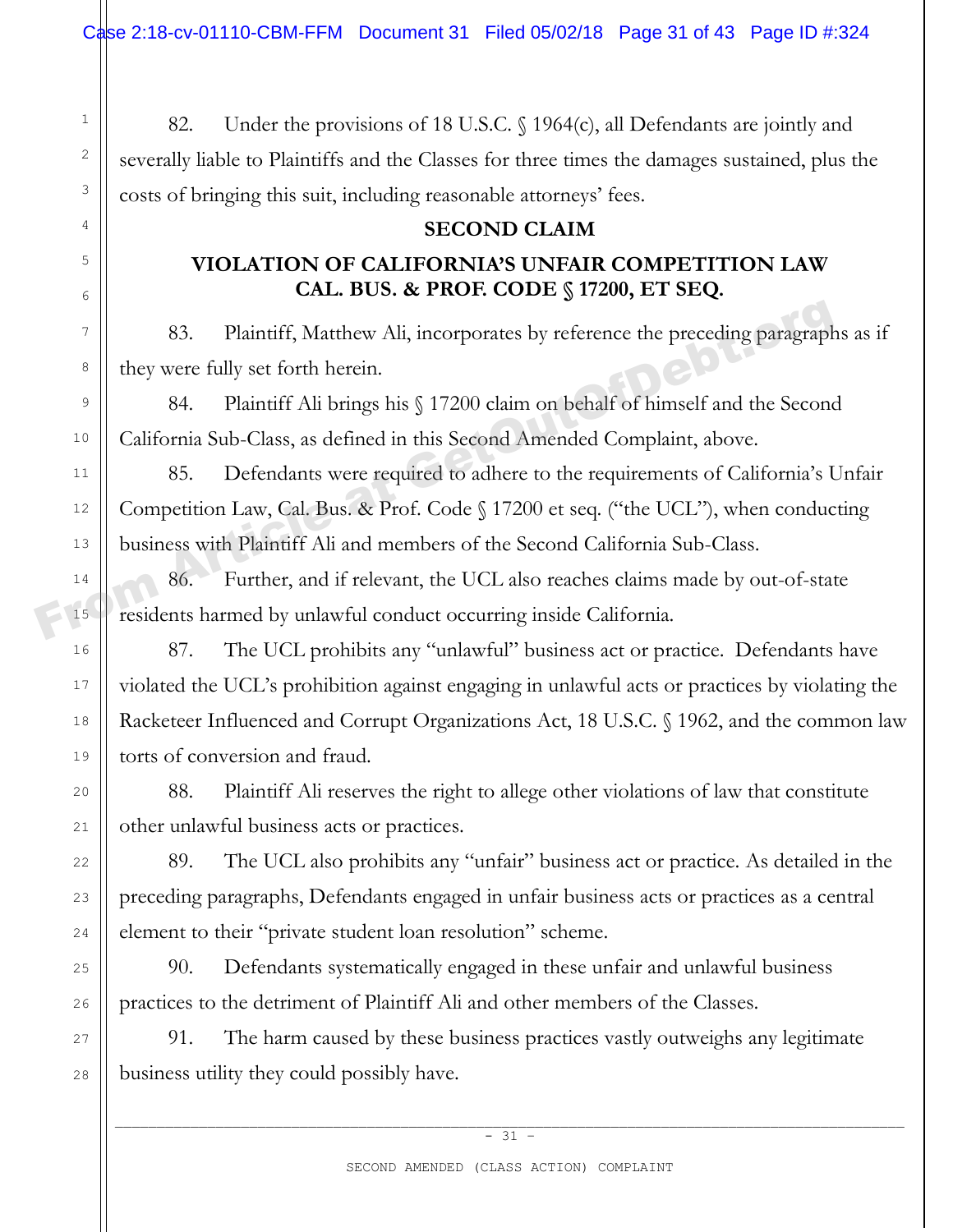92. There were reasonably available alternatives to further Defendants' legitimate business interests other than engaging in the above-described wrongful conduct.

93. Plaintiff Ali and other members of the Cal. UCL Class have been injured and have suffered a monetary loss as a result of Defendants' violations of the UCL. Plaintiff Ali is entitled to restitution in an amount to be determined at trial.

94. As a result of Defendants' violations of the UCL, Plaintiff Ali is also entitled to recover attorneys' fees and costs to be paid by Defendants, as provided by Cal. Code of Civil Procedure § 1021.5 and other applicable law.

# **THIRD CLAIM**

# **FRAUD (CLAIM IN THE ALTERNATIVE TO NEGLIGENCE CLAIMS)**

95. Plaintiffs incorporates by reference the preceding paragraphs as if they were fully set forth in this Second Amended Complaint.

96. In the alternative to the Plaintiffs' negligence claims, the intentional misrepresentation of material facts related to the so-called "private student loan resolution" legal services allegedly to be provided by attorneys, Kevin Mason and Chantel Grant, and their law firms, Kevin Mason, P.A., and GM Law Firm, LLC, as well as Stuart Goldberg, and NLSS, RAM Servicing, Resolvly, and currently unidentified attorneys and business entities working with these attorney and law firms (John and Jane Doe Defendants 1-5 and XYZ Business Entity Defendants 1-5), constitute separate frauds that have been committed against Plaintiffs, as detailed in this Second Amended Complaint. From Article at Get at Get at Get at Get at Get at Get at Get at Get at Get at Get at Get at Get and other applicable law.<br>
FRAUD (CLAIM IN THE ALTERNATIVE TO NEGLIGENCE CLAIM<br>
11<br>
12<br>
12<br>
12<br>
12<br>
12<br>
14<br>
14<br>
14<br>
14<br>
15<br>
1

97. The Defendants have committed, or actively participated in, knowing and intentional breaches of the professional and fiduciary duties that they owed to Plaintiffs, as described in this Second Amended Complaint.

98. As a result of their reasonable reliance on the Defendants' fraudulent misrepresentations, detailed in this Second Amended Complaint, Plaintiffs have suffered an ascertainable loss of money, property, and other damages.

99. As a result of Defendants' fraudulent actions, Plaintiffs are entitled to recover compensatory damages, all costs of litigation, along with punitive damages in an amount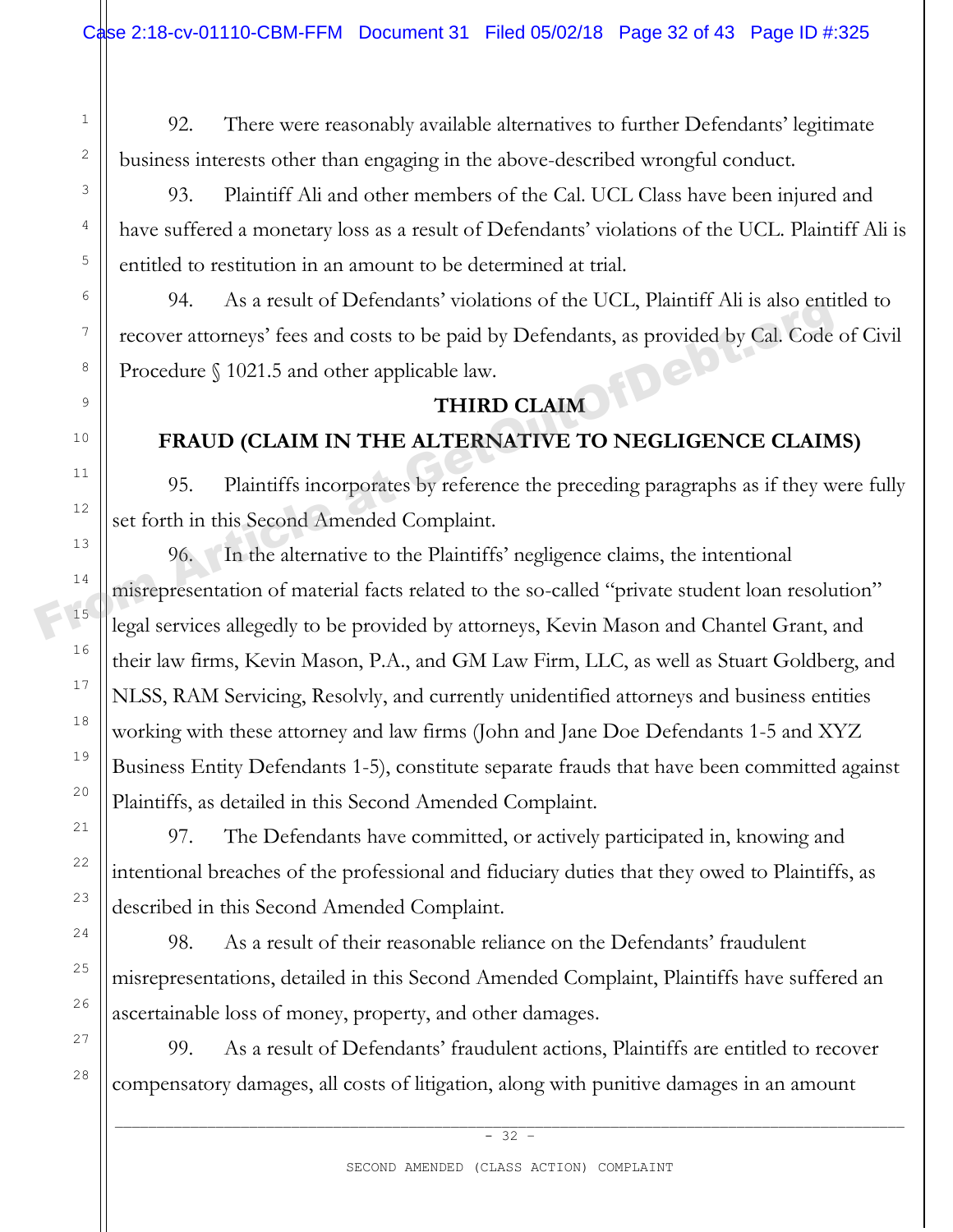sufficient to deter such conduct in the future, which amount is to be determined according to proof, along with all attorneys' fees.

#### **FOURTH CLAIM**

### **NEGLIGENCE (AS TO NON-ATTORNEY DEFENDANTS) – LEGAL MALPRACTICE (AS TO ATTORNEY AND LAW FIRM DEFENDANTS)**

100. Plaintiffs and Class Members incorporate, by reference, the facts pleaded in the preceding paragraphs of this Amended Complaint.

101. Attorneys, Kevin Mason, Chantel Grant, and Stuart Goldberg, and their law firms, Kevin Mason, P.A., and GM Law Firm, LLC, and NLSS, RAM Servicing, and Resolvly, and currently unidentified attorneys and business entities working with these attorney and law firms (John and Jane Does 1-5 and XYZ Business Entities 1-5) have committed breaches of the tort-based duties that they owed to Plaintiffs and Class Members, as described in this Second Amended Complaint. From Article at Gas Members incorporate, by interest, the rates preaded<br>
<sup>7</sup><br>
From Article paragraphs of this Amended Complaint.<br>
<sup>8</sup><br> **Erms, Kevin Mason, P.A., and GM Law Firm, LLC, and NLSS, RAM Servicing, and B<br>
and cur** 

102. As a result of their reasonable reliance on the Defendants' negligent omissions/negligent legal services, Plaintiffs and Class Members have suffered an ascertainable loss of money, property, and other damages (including damage to their credit reports, and, in the case of Plaintiffs Ali and Clem, being named as Defendants in active California and Tennessee state court collection lawsuits brought by their student loan creditors).

103. Plaintiffs and Class Members demand: all actual damages suffered as a result of the negligence of these Defendants; a refund of all monies paid to these Defendants, with preand-post judgment interest; all attorney's fees; all costs of litigation. The Defendants are jointand severally liable – based upon their concerted action and scheme – as pleaded in this Second Amended Complaint. Plaintiffs further make demand for indemnification of all judgments, and legal fees, incurred as a result of any state court collection lawsuits brought, or to be brought, against Plaintiffs by their student loan creditors.

1

2

3

4

5

6

7

8

9

10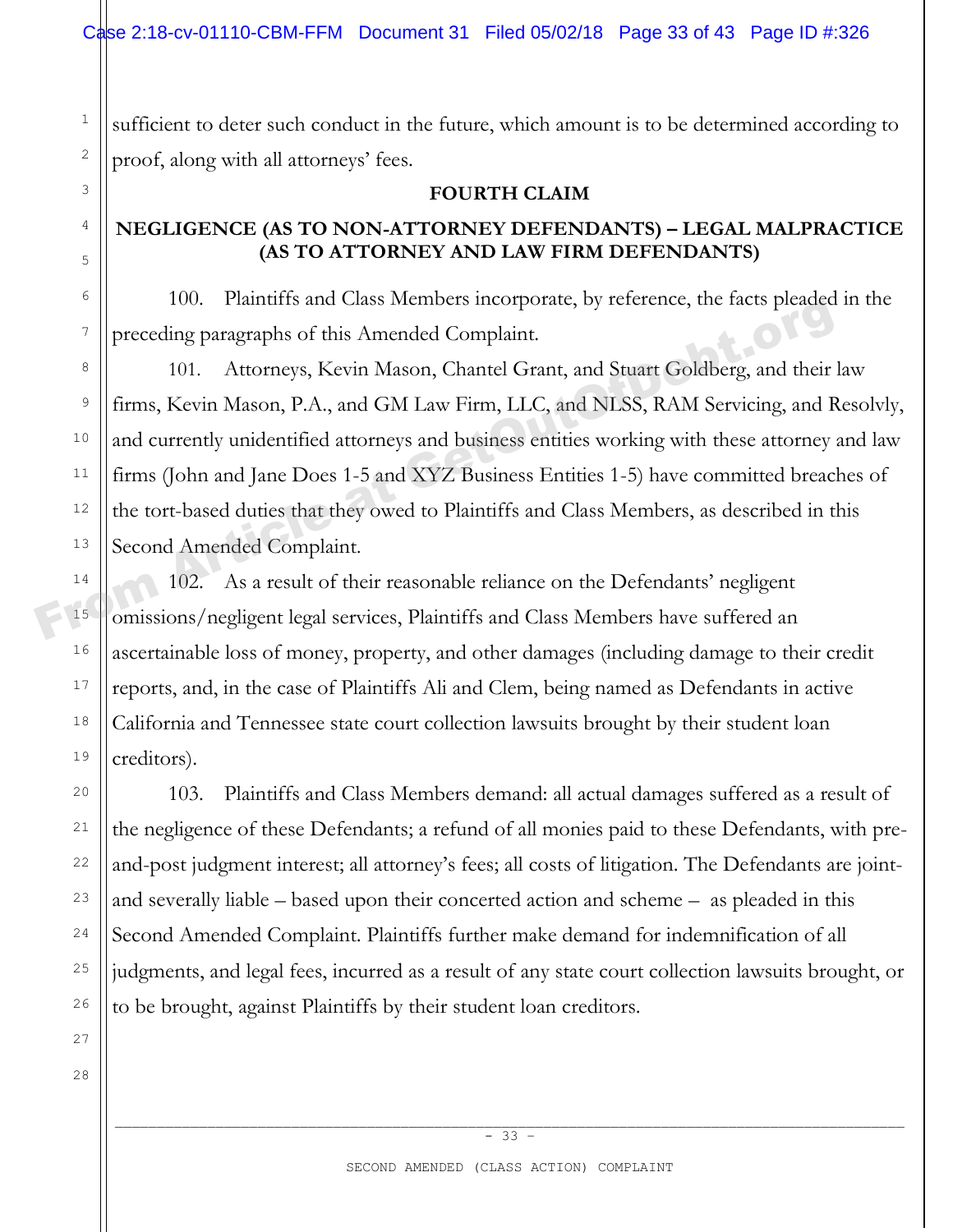### **FIFTH CLAIM**

# **VIOLATIONS OF THE CREDIT REPAIR ORGANIZATIONS ACT, 15 U.S.C. § 1679**

104. Plaintiffs incorporate by reference all of the above paragraphs of this Second Amended Complaint as though they are fully stated here.

105. The Credit Repair Organizations Act took effect on April 1, 1997.

106. The Credit Repair Organizations Act defines a "credit repair organization" as: [A]ny person who uses any instrumentality of interstate commerce or the mails to sell, provide, or perform (or represent that such person can or will sell, provide, or perform) any service, in return for the payment of money or other valuable consideration, for the express or implied purpose of . . . improving any consumer's credit record, credit history, or credit rating [.] 15 U.S.C. § 1679a(3). <sup>10</sup><br>
<sup>105</sup>. The Credit Repair Organizations Act took effect on April 1, 1997.<br>
<sup>7</sup><br>
<sup>106</sup>. The Credit Repair Organizations Act defines a "credit repair organization"<br>
[Alny person who uses any instrumentality of intersta

107. The purposes of the Credit Repair Organizations Act, according to Congress, are:

(1) to ensure that prospective buyers of the services of credit repair organizations are provided with the information necessary to make an informed decision regarding the purchase of such services; and

(2) to protect the public from unfair or deceptive advertising and business practices by credit repair organizations. 15 U.S.C. § 1679(b).

108. The Credit Repair Organizations Act prohibits credit repair organizations from charging or receiving any money or other valuable consideration for the performance of any service which the credit repair organization has agreed to perform before such service is fully performed. 15 U.S.C. § 1679b(b).

109. The Defendants have charged Plaintiffs, and the Credit Repair Organizations Act (CROA) Class Members, money for the performance of credit repair services before such services were fully performed.

110. The Credit Repair Organizations Act requires a written contract which meets the following requirements: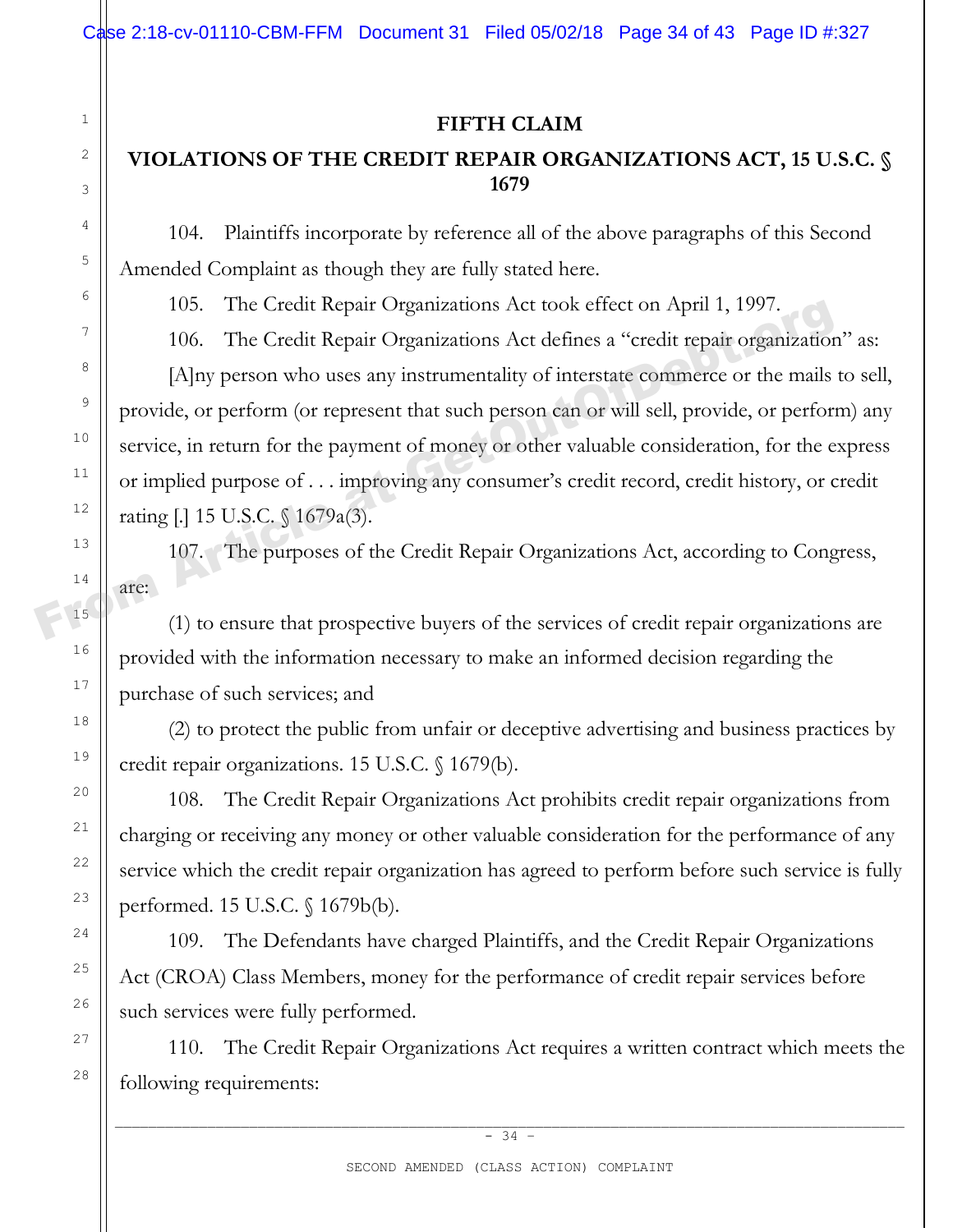No contract referred to in subsection (a) of this section meets the requirements of this subsection unless such contract includes (in writing)—

(1) the terms and conditions of payment, including the total amount of all payments to be made by the consumer to the credit repair organization or to any other person;

(2) a full and detailed description of the services to be performed by the credit repair organization for the consumer, including—

(A) all guarantees of performance; and

(B) an estimate of—

(i) the date by which the performance of the services (to be performed by the credit repair organization or any other person) will be complete; or

(ii) the length of the period necessary to perform such services;

(3) the credit repair organization's name and principal business address; and

(4) a conspicuous statement in bold face type, in immediate proximity to the space reserved for the consumer's signature on the contract, which reads as follows: "You may cancel this contract without penalty or obligation at any time before midnight of the 3rd business day after the date on which you signed the contract. See the attached notice of cancellation form for an explanation of this right." 15 U.S.C. § 1979d(b). From Article at GP and the consumer, including—<br>
(A) all guarantees of performance; and<br>
(B) an estimate of—<br>
(i) the date by which the performance of the services (to be performed by the corporation or any other person)

111. The terms of the contracts signed by Plaintiffs and CROA Class Members do not contain a guarantee of performance, as required by 15 U.S.C. § 1679d(b)(2)(A).

112. The terms of the contracts signed by Plaintiffs and CROA Class Members do not give an estimate of the date by which performance of the service will be complete or the length of the period necessary to perform such services, as required by 15 U.S.C. §  $1679d(b)(2)(B)$ .

113. The contracts given to Plaintiffs and CROA Class Members do not give the credit repair organization's principal business address, as required by 15 U.S.C. § 1679d(b)(3).

114. The contracts given to Plaintiffs and CROA Class Members do not contain the cancellation provision, as required by 15 U.S.C. § 1679d(b)(4).

1

2

3

4

5

6

7

8

9

10

11

12

13

14

15

16

17

18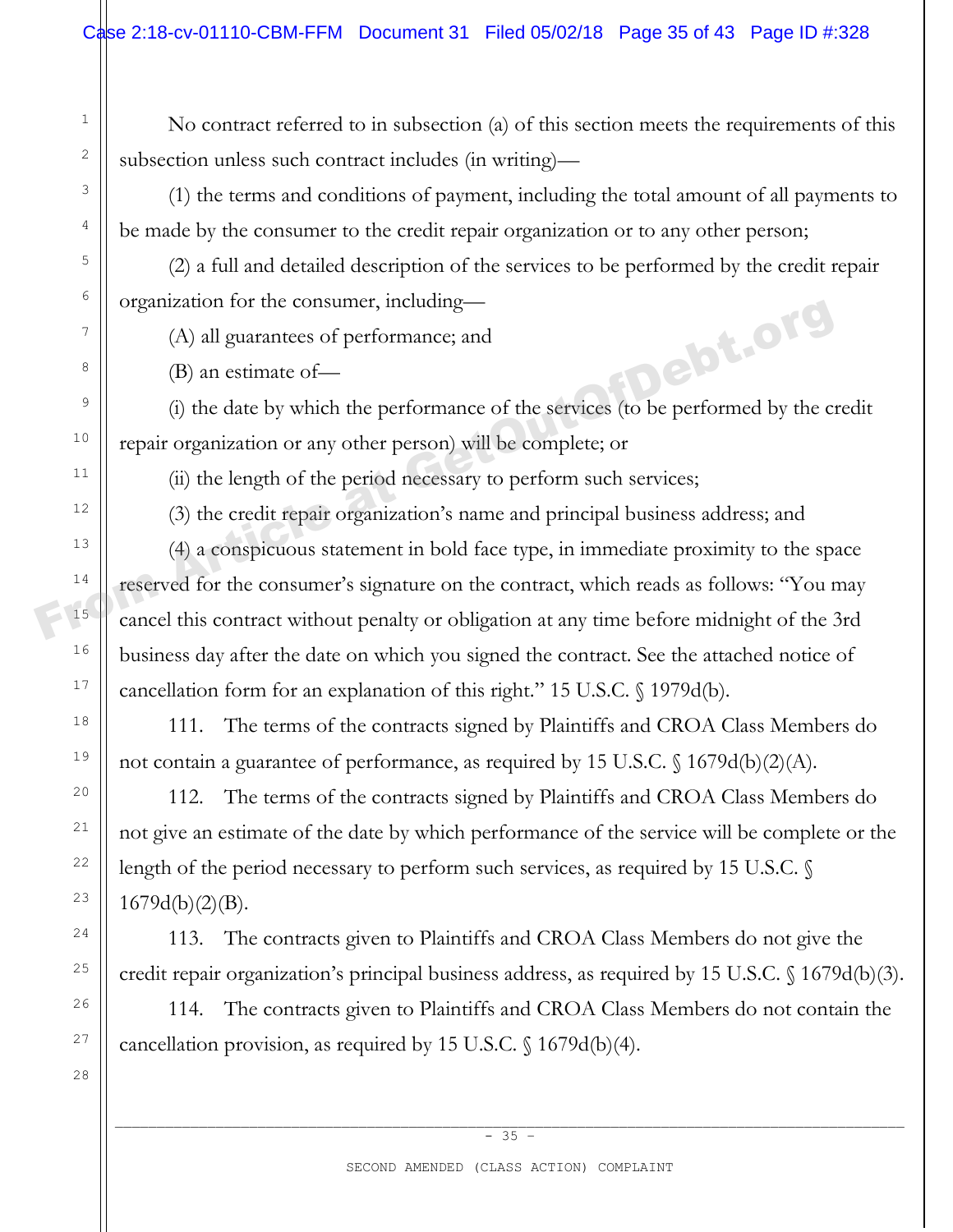115. The contracts given to Plaintiffs and CROA Class Members did not contain an accompanied cancellation form, in duplicate, as required by 15 U.S.C. § 1679e(b).

116. Plaintiffs and CROA Class Members were not given fully executed contracts, signed by all of the Defendant-Attorneys, as required by 15 U.S.C.  $\{(1679e(c)(1))\}$ .

117. As a result of the Defendants' illegal conduct, Plaintiffs and CROA Class Members have suffered emotional distress and mental anguish, as well as severe financial harm. Additionally, many of these victims, like the Plaintiffs Ali and Clem, have been named as Defendants in state-court collection actions by their private student loan lenders, due to this intentional, systemic, and shocking factory-farm violations of the CROA. Thermoers have surfered emotional distress and mental anguish, as well as severe minimidial harm. Additionally, many of these victims, like the Plaintiffs Ali and Clem, have been as Defendants in state-court collection act

118. As a result of the Defendants' illegal conduct, Plaintiffs and CROA Class Members have stopped making payments on their other bills in reliance on the guidance and guarantees of the Defendants.

119. As a result of the non-payment of their other bills, Plaintiffs and CROA Class Members' credit histories have been negatively impacted.

120. As a result of the Defendants' violation of the CROA, Plaintiffs and CROA Class Members are entitled to: actual damages under 15 U.S.C.  $\frac{1679g(a)(1)(B)}{n}$ , in the amount that they paid on their contracts, plus interest, plus any other economic damages caused by the Defendants' violations of the CROA; punitive damages under 15 U.S.C. § 1679g(a)(2)(A) and 15 U.S.C. § 1679g(b); and their reasonable attorney's fees under 15 U.S.C.  $$1679g(a)(3).$ 

### **SIXTH CLAIM**

# **VIOLATIONS OF THE CALIFORNIA CREDIT SERVICES ACT, CAL. CIV. CODE § 1789.10, et seq.**

121. Plaintiff Ali and Class Members incorporate, by reference, the facts pleaded in the preceding paragraphs of this Amended Complaint.

122. Defendants, through their agents, repeatedly represented, before and after their enrollment with Defendants, that Plaintiff Ali and California Credit Services Act (CCSA) Class Members should immediately stop making payments on their private student loan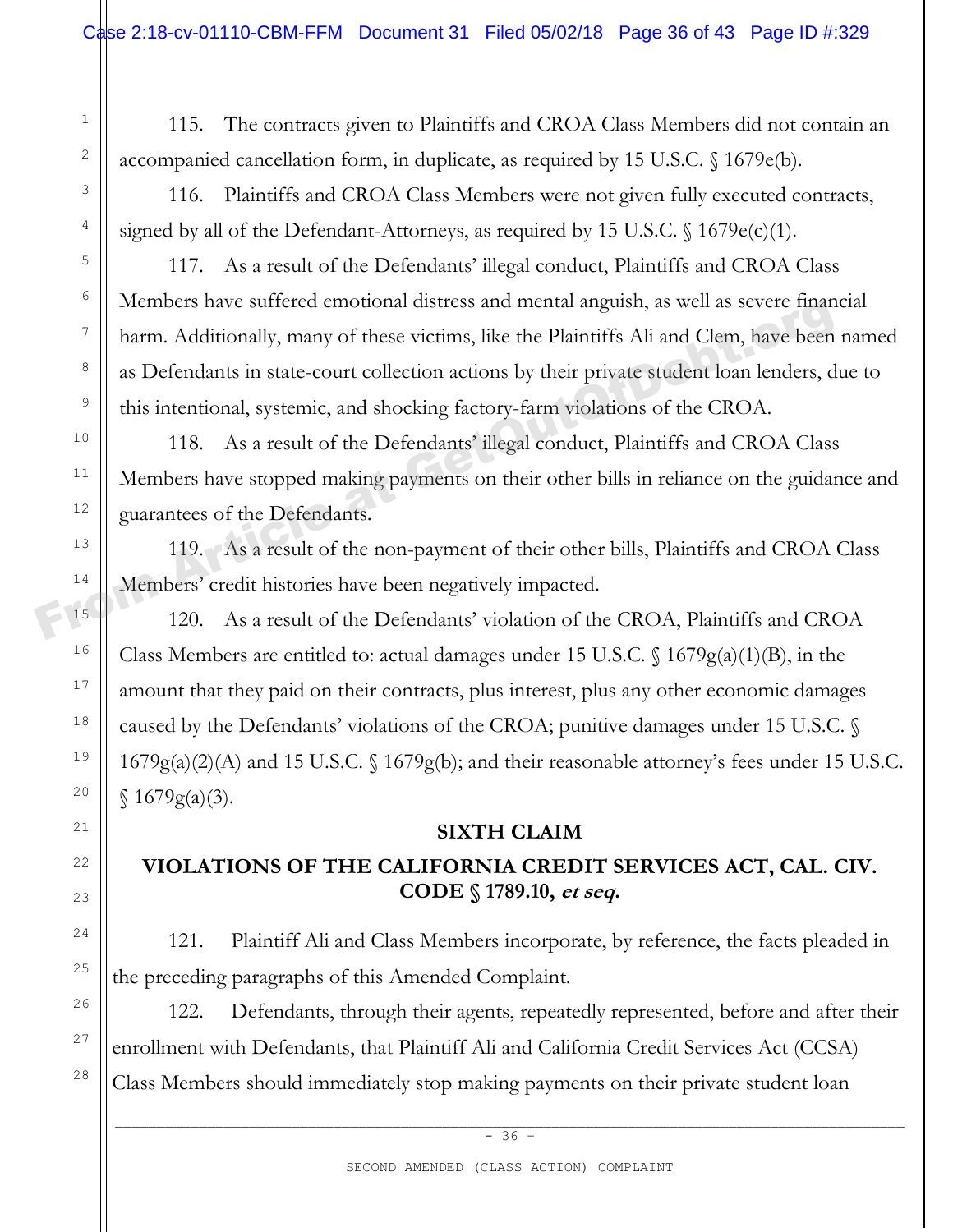1

2

3

4

5

6

7

8

9

10

11

12

13

14

15

16

17

18

19

20

21

22

23

24

25

26

27

28

accounts and that doing so would not negatively impact their credit rating by the close of the "private student loan debt resolution program".

123. These representations were false in that Plaintiff Ali and CCSA Class Members' credit ratings and reputations were made worse by following Defendant's instructions than they ever were prior to the date they were illegally and unethically solicited by the Defendants.

124. Defendants knew that these representations were false; they did not believe them to be true; and they intended to deceive and defraud the public and Plaintiff Ali and CCSA Class Members, in particular, into purchasing worthless services all in violation of California Civil Code §1789.13(g)(h). Them to be true; and they intended to deceive and defraud the public and Plaintiff Ali s<br>
<sup>7</sup><br>
CCSA Class Members, in particular, into purchasing worthless services all in violation<br>
CCSA Class Members, in particular, into

125. Plaintiff Ali and CCSA Class Members relied on Defendants' false representations and entered into written contracts with the Defendants for "private student loan debt resolution".

126. Plaintiff Ali and CCSA Class Members paid Defendants thousands of dollars, respectively, on monthly auto-draft payments set up by the Defendants, without obtaining any benefit from Defendants' so-called "services".

127. Defendants knew, or should have known, that it is a violation of California law, California Civ. Code §1789.13(a) to take payment from Plaintiff Ali and the CCSA Class Members for promises of an improvement in their credit before providing any services.

128. Defendants knew, or should have known, that it is a violation of California law, California Civ. Code §1789.13(b) to fail to complete services within 6 months.

129. At all times herein, Defendants knew that Plaintiff Ali and the CCSA Class Members could be sued by their private student loan creditors when they ceased payment on these private student loans and that doing so would further destroy their credit.

130. As a direct and legal result of the above, willful, violations of the California Credit Services Act, Plaintiff Ali and CCSA Class Members have suffered monetary damages at an amount to be determined at trial by the finder-of-fact.

131. Additionally, as a direct and legal result of the above, willful, violations of the California Credit Services Act, the Defendants have caused Plaintiff Ali and CCSA Class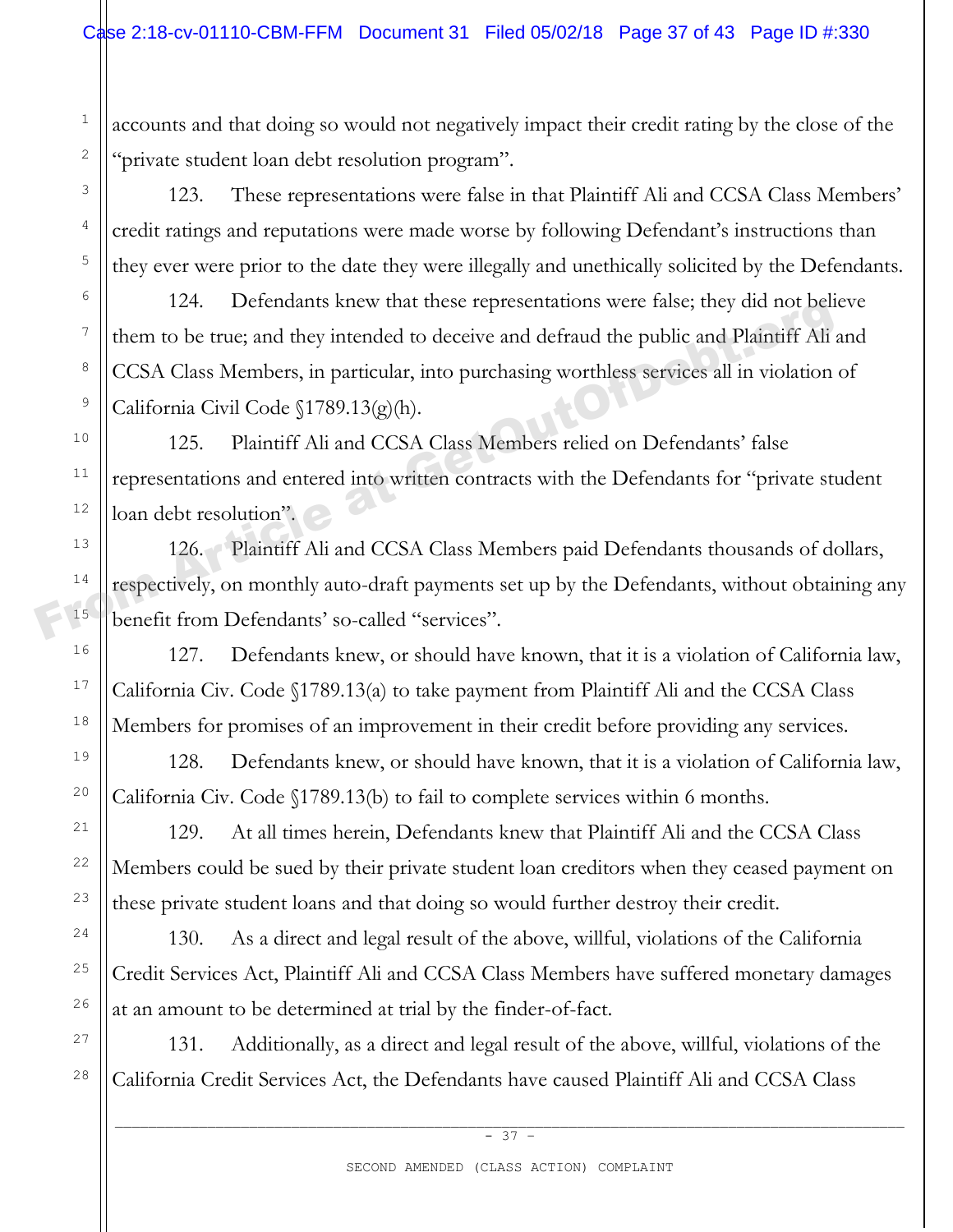Members to suffer harm and severe emotional distress, including mental distress, and each of them, mental suffering, mental anguish, fright, nervousness, grief, anxiety, worry, mortification, shock, humiliation, indignity, physical pain, and other highly unpleasant mental reactions, now and into the future.

132. Further, the conduct of Defendants was malicious, oppressive and fraudulent, and constitutes an intentional scheme to defraud Plaintiff Ali and the CCSA Class Members. The Defendants intended for this illegal scheme to cause injury by depriving Plaintiff Ali and CCSA Class Members of their money and legal rights. Moreover, Defendants carried on their scheme with a willful and conscious disregard of Plaintiff Ali's and the CCSA Class Members' rights. Defendants' actions constitute despicable conduct that subjected Plaintiff Ali and CCSA Class Members to cruel and unjust hardship. This repugnant conduct justifies an award of punitive damages in an amount to be proven at trial. The Defendants intentional scheme to derratid Plaintiff Ali and the CCSA Class Mem<br>
The Defendants intended for this illegal scheme to cause injury by depriving Plaintiff.<br>
CCSA Class Members of their money and legal right

133. Based upon this cause of action, the Plaintiff Ali and CCSA Class Members make demand for: all economic damages, plus interest; all hedonic damages; all statutory damages allowed under the California Credit Services Act; punitive damages; and reasonable attorneys' fees.

# **SEVENTH CLAIM BREACHES OF CONTRACT**

134. Plaintiffs and Class Members incorporate, by reference, the facts pleaded in the preceding paragraphs of this Second Amended Complaint.

135. Defendants have repeatedly violated, in the many ways detailed in this Second Amended Complaint, the explicit promises that they have made to Plaintiffs and the Breach of Contract Class Members, and upon which these individuals have reasonably relied, to enroll Plaintiffs and Class Members into an alleged "private student loan resolution program" (that does not exist), in which Plaintiffs and Class Members' private student loan debts would be satisfied in exchange for 60 monthly-payments made, in trust, to the Defendants, for the behalf of Plaintiffs and the Breach of Contract Class Members.

1

2

3

4

5

6

7

8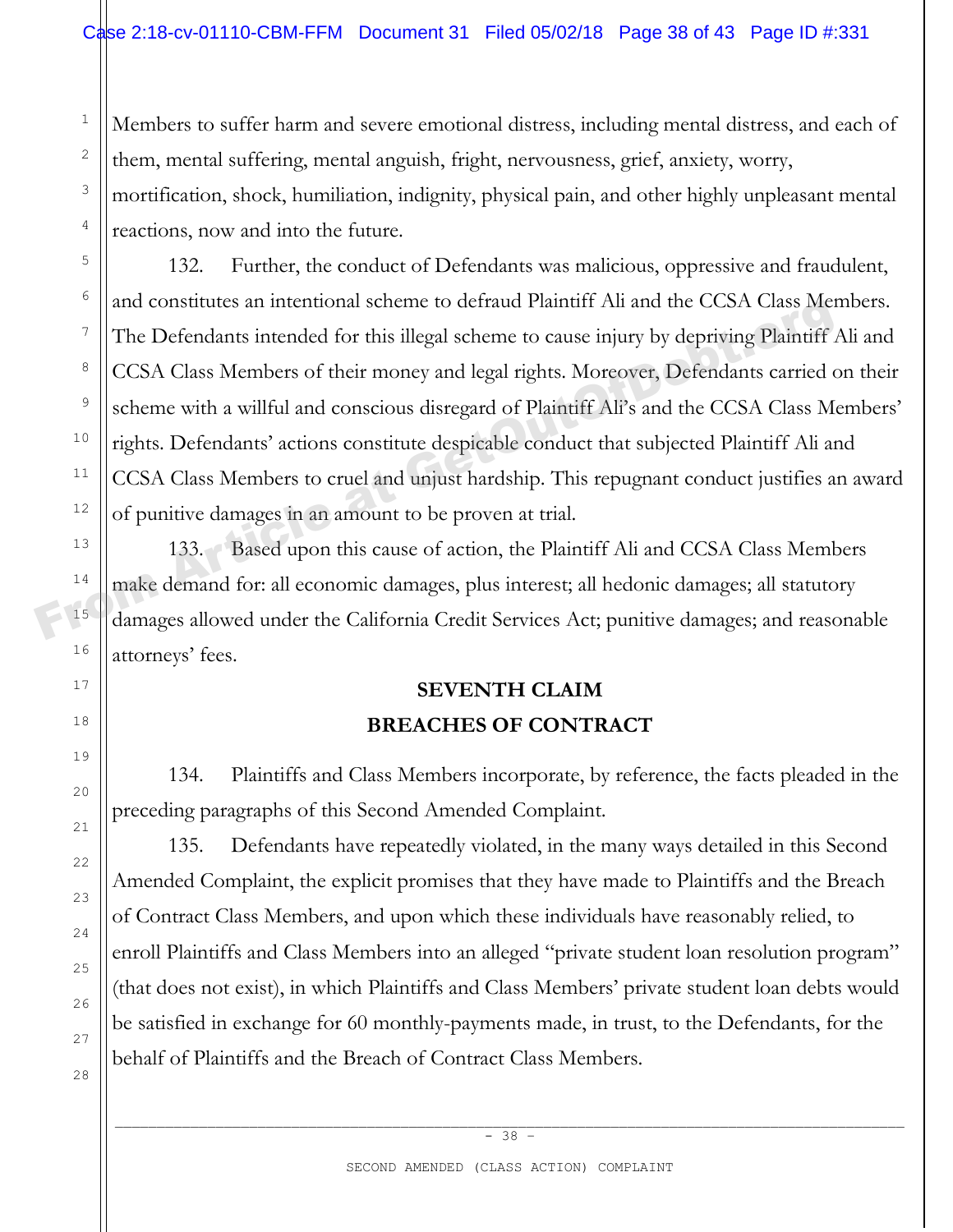136. Based upon this cause of action, the Plaintiffs and the Breach of Contract Class Members make demand for: all economic damages, plus interest; all hedonic damages; punitive damages (for willful breaches); and reasonable attorneys' fees.

#### **EIGTH CLAIM**

# **BREACHES OF FIDUCIARY DUTIES (AS TO ATTORNEY AND LAW FIRM DEFENDANTS ONLY)**

137. Plaintiffs and Breaches of Fiduciary Duties Class Members incorporate, by reference, the facts pleaded in the preceding paragraphs of this Second Amended Complaint.

138. Defendants have repeatedly violated, in the many ways detailed in this Second Amended Complaint, the fiduciary duties that they owed, and still owe, to the Plaintiffs and the Breaches of Fiduciary Duties Class Members. Specifically, the Defendants have committed willful breaches of the fiduciary duties owed to the Plaintiffs and Class Members when they solicited their so-called "private student loan resolution program" scheme to the Plaintiffs and the Breaches of Fiduciary Duties Class Members and committed the other negligent and tortious acts, detailed in this Second Amended Complaint and its incorporated Exhibits. <sup>7</sup><br>
<sup>8</sup><br>
<br> **Exercediate at Get at Breaches of Fiduciary Duties Class Members incorporate,<br>
<sup>8</sup><br>
<br>
<b>Exercediate at Article at the preceding paragraphs of this Second Amended Com<br>
138. Defendants have repeatedly violated, i** 

139. Based upon this cause of action, the Plaintiffs and the Breaches of Fiduciary Duties Class Members make demand for: all economic damages, plus interest; all hedonic damages; punitive damages (for willful breaches); and reasonable attorneys' fees.

# **NINTH CLAIM**

### **CONVERSION**

140. Plaintiffs and Conversion Class Members incorporate, by reference, the facts pleaded in the preceding paragraphs of this Second Amended Complaint.

141. Attorneys, Kevin Mason, Chantel Grant, and Stuart Goldberg, and their law firms, Kevin Mason, P.A., and GM Law Firm, LLC, and NLSS, RAM Servicing, and Resolvly, and currently unidentified attorneys and business entities working with these attorney and law firms (John and Jane Does 1-5 and XYZ Business Entities 1-5) have committed the tort of

1

2

3

4

5

6

7

8

9

10

11

12

13

14

16

17

18

19

20

21

22

23

24

25

26

27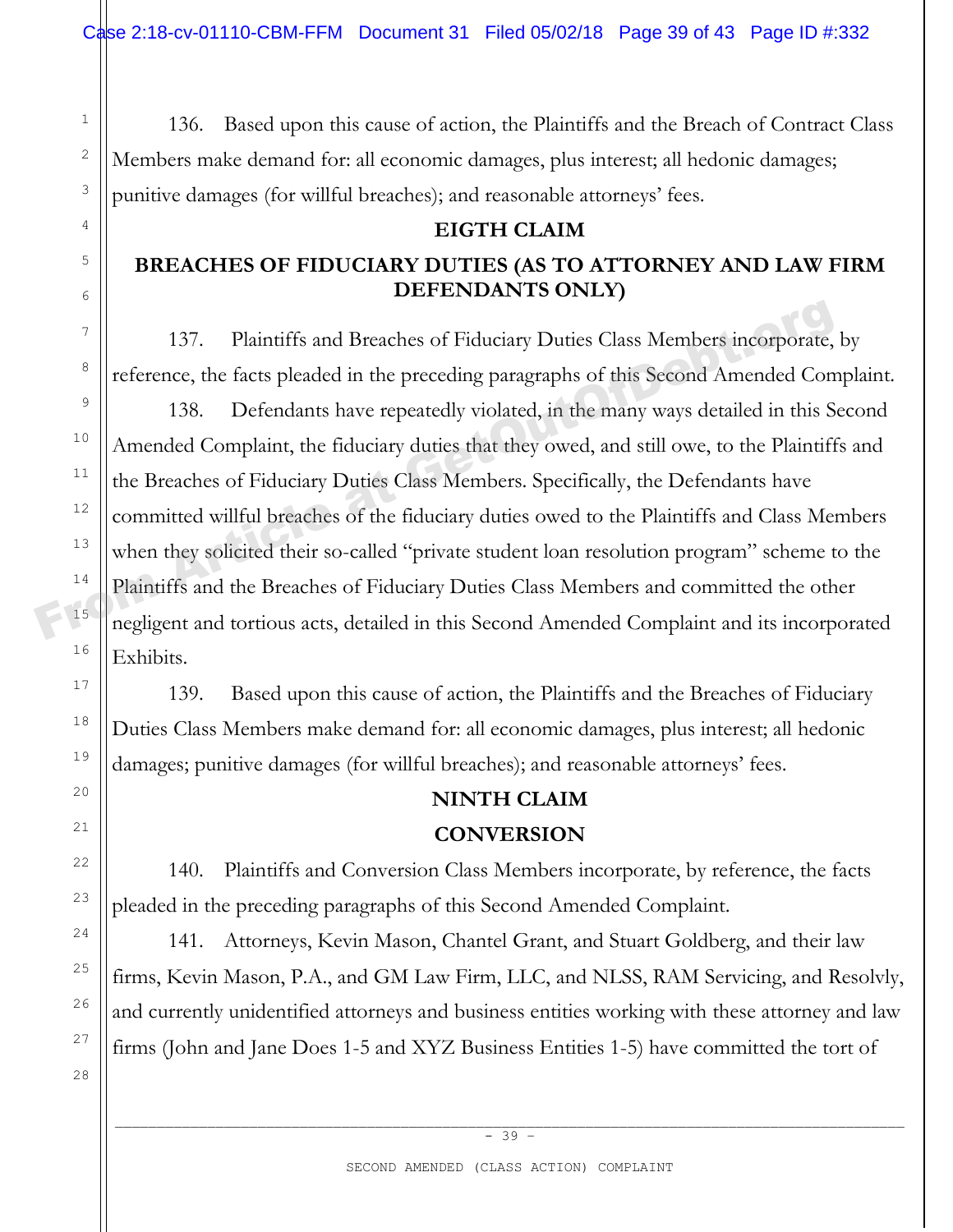conversion as to all payments made to them by the Plaintiffs and Conversion Class Members, as described in this Second Amended Complaint.

142. The Defendants have mishandled the payments they have received from their clients, like Plaintiffs and Conversion Class Members, by treating these payments as their own property, when, in fact, these payments were paid, in trust, to the attorney-Defendants, and their law firms, for the sole purpose of using these funds to pay these clients' student loan accounts.

143. As a sole and proximate result of these wrongful acts of conversion of clientmoney on the part of the Defendants, Plaintiffs and Conversion Class Members have suffered an ascertainable loss of money, property, and other damages (including damage to their credit reports and being named as Defendants in state court collection lawsuits). Their raw times, for the sole purpose of using these tunds to pay these chents student at accounts.<br>
143. As a sole and proximate result of these wrongful acts of conversion of class money on the part of the Defendants, Pl

144. Plaintiffs and Conversion Class Members, as a result of these wrongful acts of conversion on the part of the Defendants, demand: all actual damages suffered as a result of the acts of conversion; a refund of all client-monies converted by the Defendants, with preand-post judgment interest; all attorney's fees; costs of litigation; and punitive damages.

### **TENTH CLAIM**

# **BREACHES OF THE DUTY OF GOOD FAITH AND FAIR DEALING**

121. Plaintiffs and Breaches of the Duty of Good Faith and Fair Dealing Class Members incorporate, by reference, the facts pleaded in the preceding paragraphs of this Second Amended Complaint.

122. Defendants have repeatedly violated, in the many ways detailed in this Second Amended Complaint, the duties of good faith and fair dealing that they owed, and still owe, to the Plaintiffs and the Breaches of Duty of Good Faith and Fair Dealing Class Members. Specifically, the Defendants have committed willful breaches of the duty of good faith and fair dealing owed to the Plaintiffs and Class Members when they solicited their so-called "private student loan resolution program" scheme to the Plaintiffs and the Breaches of Fiduciary Duties Class Members and committed the other negligent and tortious acts, detailed in this Second Amended Complaint and its incorporated Exhibits.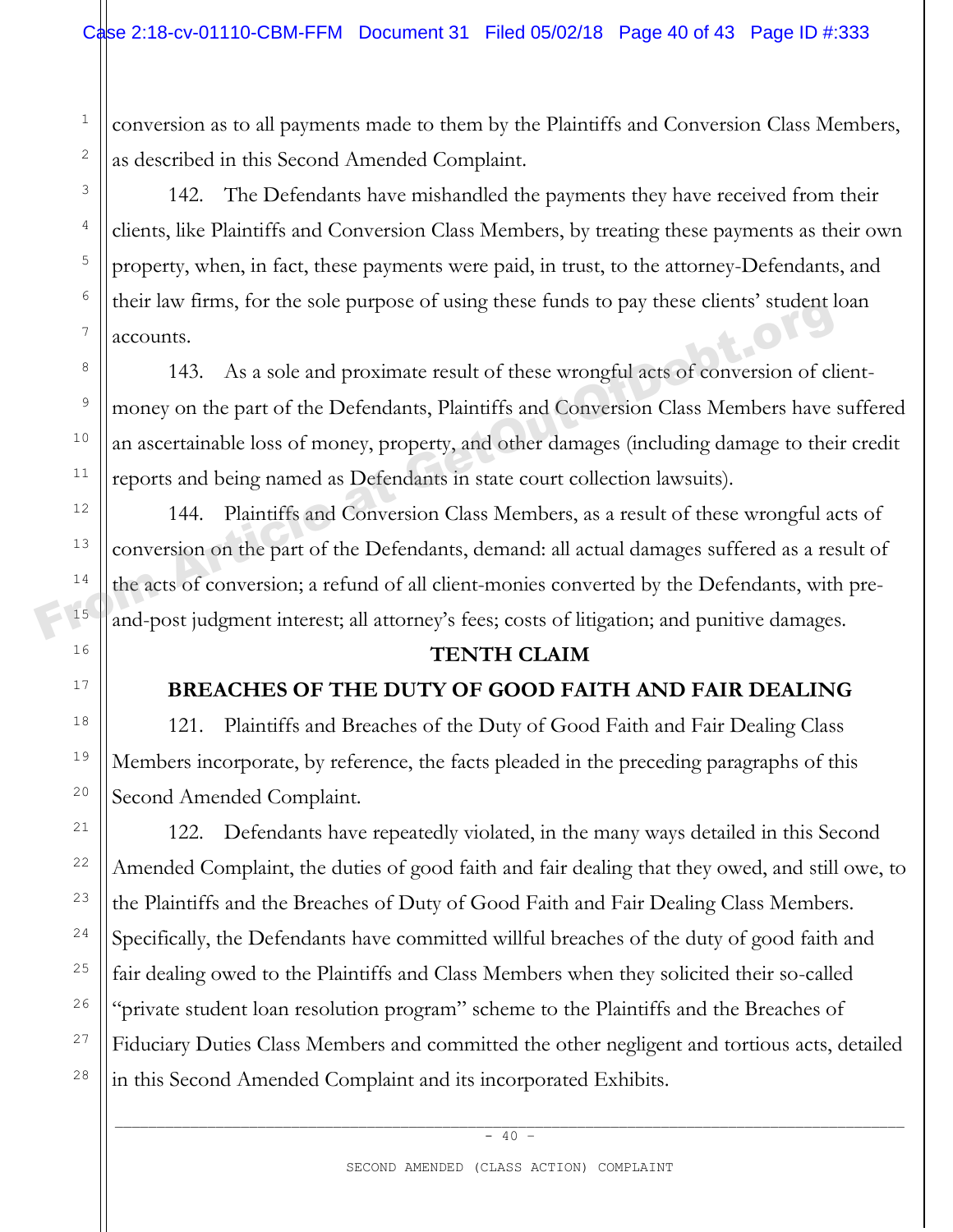123. Plaintiffs and Breaches of Duty of Good Faith and Fair Dealing Class Members, as a result of these wrongful acts on the part of the Defendants, demand: all actual damages suffered as a result of Defendants' breaches of the duty of food faith and fair dealing; a refund of all client-monies converted by the Defendants, with pre-and-post judgment interest; all attorney's fees; costs of litigation; and punitive damages.

### **ELEVENTH CLAIM**

### **VIOLATIONS OF THE TELEPHONE CONSUMER PROTECTION ACT**

121. Plaintiffs and the TCPA Class Members incorporate, by reference, the facts pleaded in the preceding paragraphs of this Second Amended Complaint.

122. The Defendants, at all times material to this Second Amended Complaint, utilized one, or more, automated dialing systems to initiate the unlawful (and non-consented to) cold-call solicitation telephone calls to the Plaintiffs' and TCPA Class Members' cellular telephones. FROTECTION A<br>
<sup>8</sup><br>
PUOLATIONS OF THE TELEPHONE CONSUMER PROTECTION A<br>
121. Plaintiffs and the TCPA Class Members incorporate, by reference, the fa<br>
pleaded in the preceding paragraphs of this Second Amended Complaint.<br>
122

123. The Defendants, and their Enterprise, acted through their agents, employees, officers, members, directors, heirs, successors, assigns, principals, trustees, sureties, subrogees, and representatives in connection with the facts pleaded in this Second Amended Complaint.

124. In their efforts to unlawfully solicit legal and account-servicing business from the Plaintiffs and TCPA Class Members, Defendants used an "automatic telephone dialing system", as defined by 47 U.S.C.  $\frac{227(a)(1)}{b}$  to place its calls to Plaintiffs and the TCPA Class Members (a class that likely numbers in the tens of thousands of members).

125. Defendants' calls constituted calls that were not for emergency purposes as defined by 47 U.S.C. § 227(b)(1)(A).

126. Defendants' calls were placed to telephone number assigned to cellular telephone service for which Plaintiffs and TCPA Class Members incur a charge for incoming calls under 47 U.S.C. § 227(b)(1).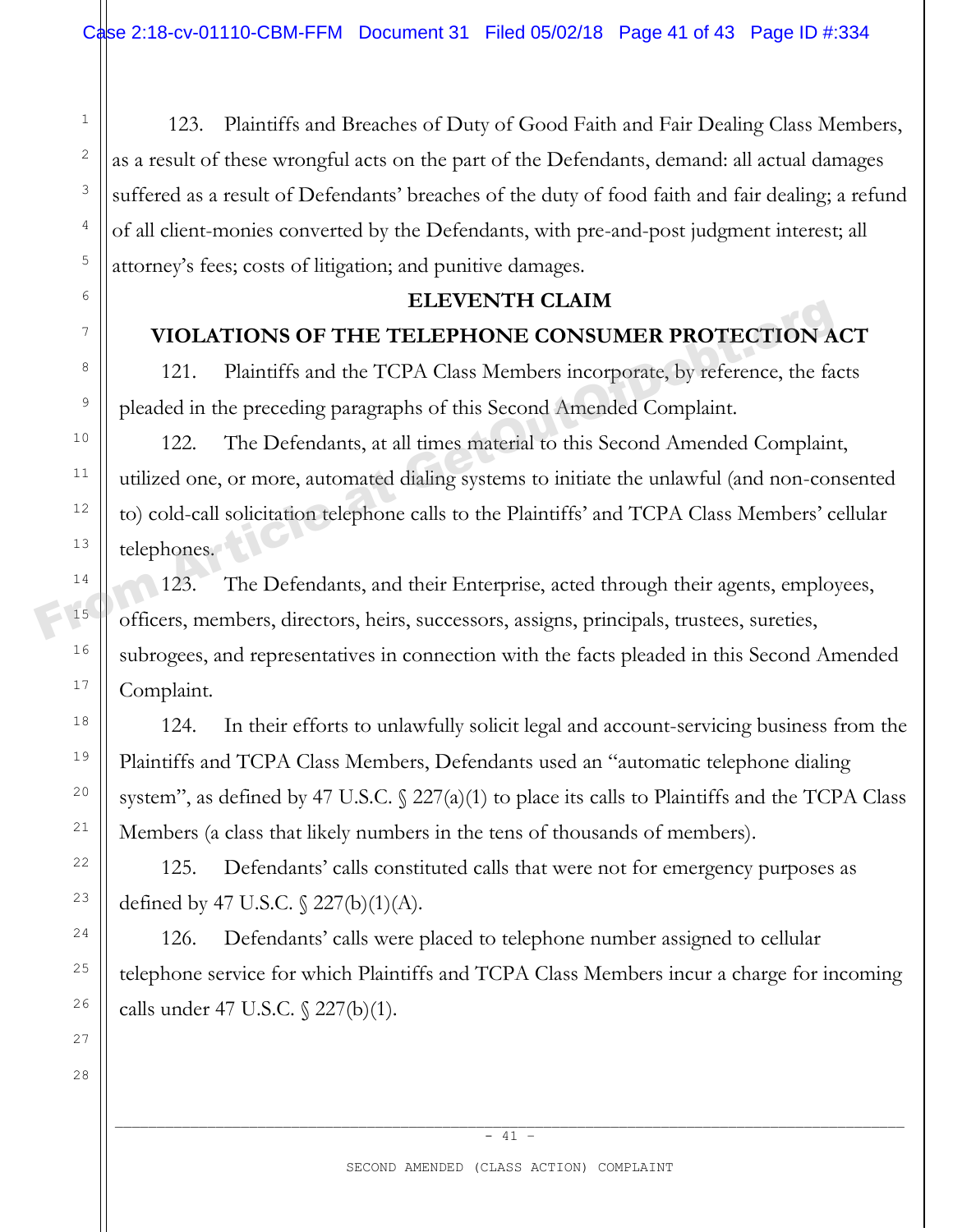127. During all relevant times, Defendants did not possess Plaintiffs' "prior express consent" to receive calls using an automatic telephone dialing system or an artificial or prerecorded voice on his cellular telephone pursuant to 47 U.S.C. § 227(b)(1)(A).

128. As a result of the above-referenced individual and class action claims under the TCPA, Plaintiffs and TCPA Class Members demand the following: an award of \$500 per unlawful call made to their cellular phones by an automated dialing system; treble damages for intentional violations of the TCPA (brining the award, per unlawful call, to \$1,500); attorneys' fees; and all costs of litigation.

### **VIII. PRAYER FOR RELIEF**

1

2

3

4

5

6

7

8

9

10

11

12

13

14

15

16

17

18

19

 $20$ 

21

22

23

24

25

26

27

28

Plaintiffs request that this Court enter a judgment against Defendants and in favor of Plaintiffs and the Rule 23 Classes, and award the following relief:

a. that this action be certified as a class action pursuant to Rule 23 of the Federal Rules of Civil Procedure, declaring Plaintiffs as representative(s) of the Classes, and Plaintiffs' counsel as counsel for the Classes; The minimum can made to their centuar phones by an automated diaing system; treble dance for intentional violations of the TCPA (brining the award, per unlawful call, to \$1,500 attorneys' fees; and all costs of litigation.

b. that the conduct herein be declared, adjudged and decreed to be unlawful;

c. award Plaintiffs and members of the Classes appropriate relief, including actual damages, statutory damages, treble damages, punitive damages, and restitutionary disgorgement;

d. award all costs of prosecuting the litigation, including expert fees;

e. award pre-and-post-judgment interest;

f. award attorneys' fees; and

g. grant such additional relief as this Court may deem just and proper.

# **IX. DEMAND FOR JURY TRIAL**

Pursuant to Federal Rule of Civil Procedure 38(b), Plaintiffs hereby demand a trial by jury as to all claims in this action.

Dated: May 2, 2018 Respectfully submitted,

# **THE LAW OFFICE OF MACY D. HANSON, PLLC**